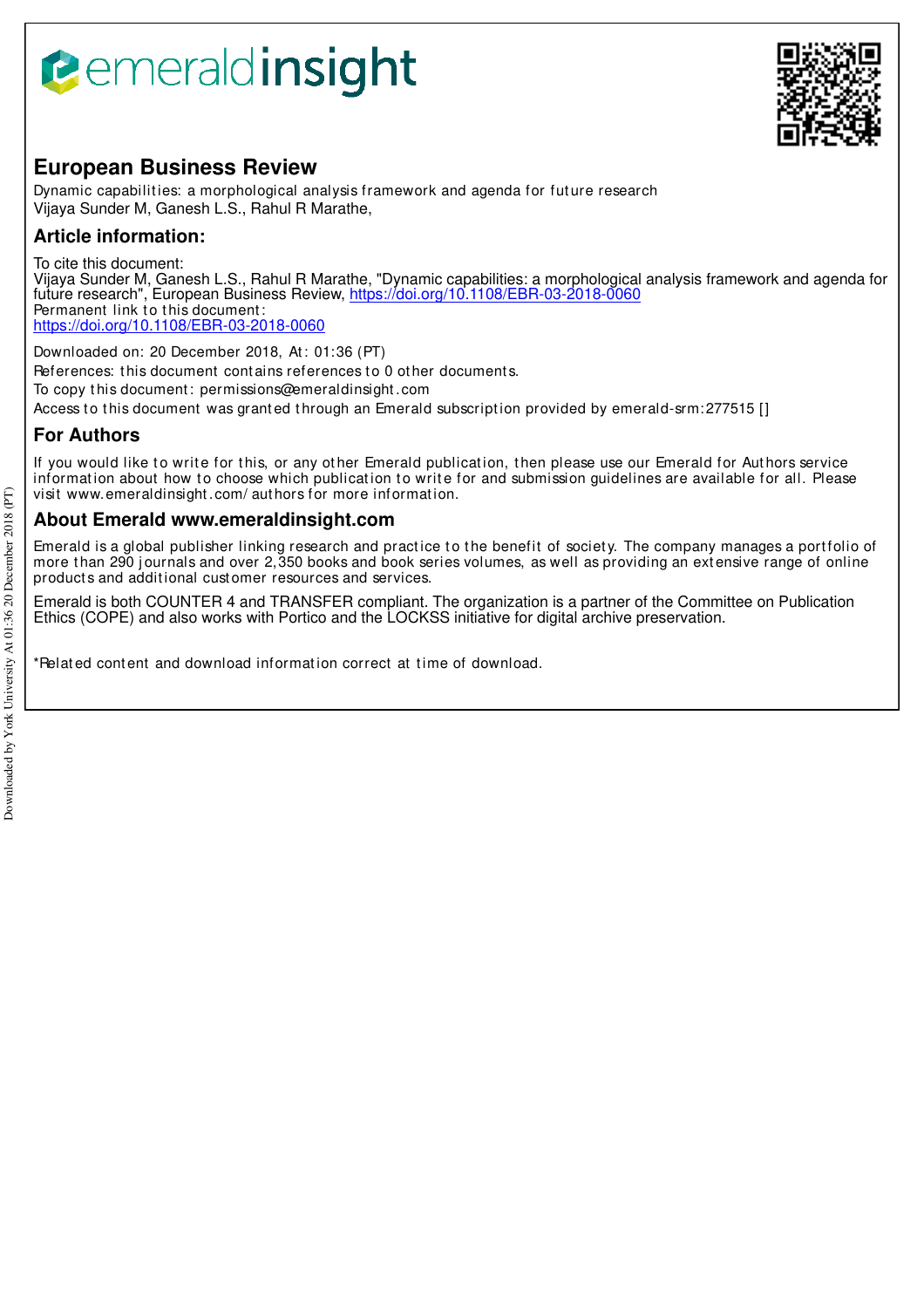# **Dynamic capabilities: a morphological analysis framework and agenda for future research**

#### **1. INTRODUCTION**

The Dynamic Capabilities (DCs) approach to strategic management (Mintzberg, 1987) has attracted increasing attention within management literature in recent years. The early foundations of the DCs approach emerged from Schumpeterian theories of innovation-based competition, price-performance rivalry, increasing returns, and the creative destruction of existing competencies (Teece et al., 1997). Encapsulating the wisdom from other works on creating competitive advantage in firms, including the Competitive Forces (CF) approach (Porter, 1985), Core Competencies (CC) approach (Prahlad and Hamel, 1990) and the Resource-Based (RB) approach (Wernerfelt, 1984; Barney, 2001), the DCs approach has evolved into a distinct body of knowledge for scholarly research since its beginnings (Teece et al., 1994). Firms are facing increasing challenges to sustain competitive advantage in the wake of corporate turbulence, especially in hypercompetitive markets (Wiggins and Ruefli, 2005). Hence, they should be ready to understand, align and imbibe various technologies and deal with environmental changes.

Operational capabilities (otherwise called as ordinary capabilities) have been identified as one of the key drivers of firm-level performance. However, they behave as organizational static routines for day-to-day delivery of products or services. They cannot create a sustained competitive advantage as they seldom interact with the environment (Winter, 2003; Wang and Ahmed, 2007; Zahra et al., 2006). Consciously created higher-order capabilities with unique attributes to build, integrate or reconfigure the operational capabilities, while interacting with the

<sup>©</sup> Emerald Publishing Limited

This is a pre-print of a paper and is subject to change before publication. This pre-print is made available with the understanding that it will not be reproduced or stored in a retrieval system without the permission of Emerald Publishing Limited.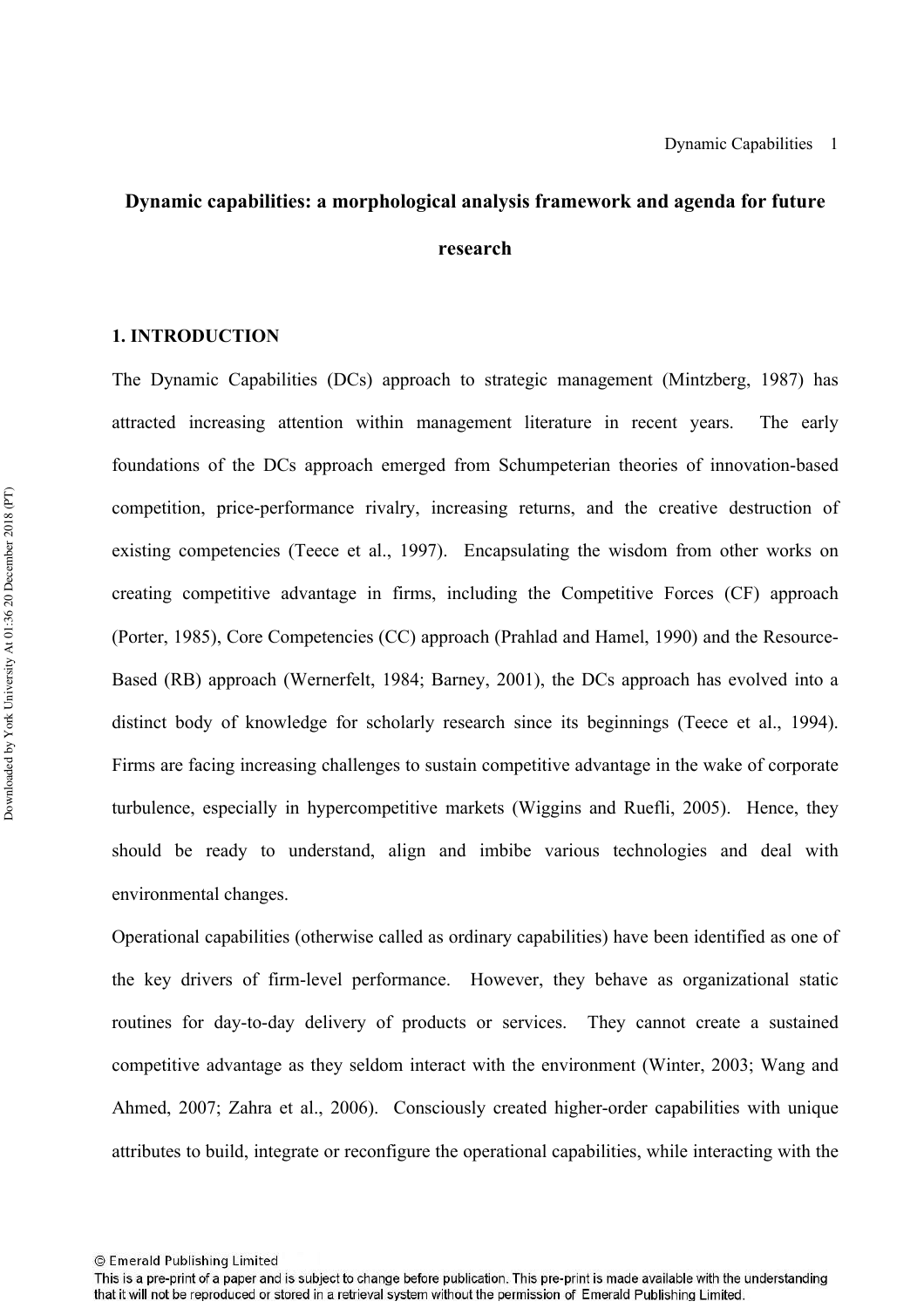environment, are termed as 'Dynamic Capabilities' (DCs) which can create sustained competitive advantage in firms (Pisano, 1994; Henderson and Cockburn, 1994, Teece and Pisano, 1994; Grant, 1996). The DCs approach which addresses this important aspect of strategic management is thus crucial to both managers and researchers.

Many contemporary thinkers in the researcher and practitioner communities have widely accepted this approach. According to a recent study, more than 1500 published articles appeared in the ABI/INFORMS database during 1997 to 2007 on the DCs approach (Barreto, 2010). The growth, diversity and applications of research into DCs, have led to significant interest in this field within the mainstream of management and business administration, beyond its original domain of strategic management. Peteraf et al., (2012) observed that there are contradictory understandings about the DCs approach by management thinkers. Wang and Ahmed (2007) highlighted that past research on DCs was conducted in a piece-meal basis, with disconnected research findings. Barreto (2010) pointed out that even the definitions of DCs by various management thinkers varied in terms of the nature, specific role, relevant context, creation and evolution mechanisms, clearly highlighting the lack of coherence in the body of knowledge. These drawbacks perhaps led to consequent arguments by critics that the DCs approach as vague and tautological, and does not have practical value (Williamson, 1999; Kraatz and Zajac, 2001; Davis, 2004; Zahra et al., 2006; Newbert, 2007; Levinthal and Ocasio, 2007; Arend and Bromiley, 2009). Hence, there is a need to synthesize the diverged literature on DCs to gain a more integrated understanding.

We aim to use Morphological Analysis (MA), a 'systems thinking' technique, to represent the conceptual foundations of the subject of DCs in the form of a multi-dimensional conceptual framework. The resulting MA framework – a multi-dimensional tabular structured

<sup>©</sup> Emerald Publishing Limited

This is a pre-print of a paper and is subject to change before publication. This pre-print is made available with the understanding that it will not be reproduced or stored in a retrieval system without the permission of Emerald Publishing Limited.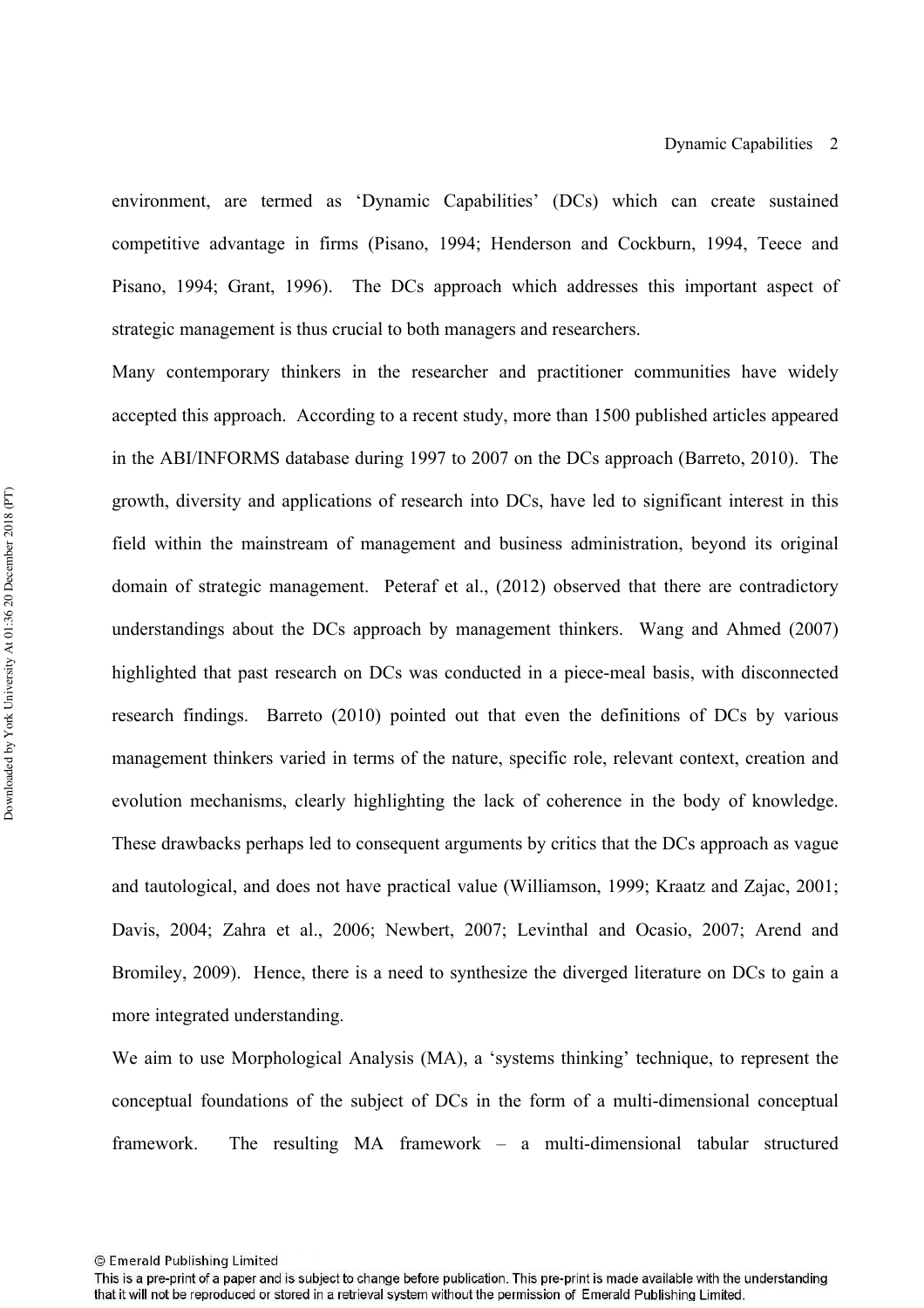representation of all the relevant terminologies, concepts and their extant variations – is based on the key conceptual and empirical articles on the DCs approach published in top-tier management journals from its beginnings in the 1990s till 2016. It supports the development of an integrated theory and helps minimize the reported vagueness. A total of five dimensions and 26 variants were identified from the relevant literature for the construction of the framework. Further, we seek to: (a) clarify various definitions of DCs, (b) identify 81 individual DCs reported by various thinkers, (c) elucidate the assumptions and antecedents behind the concept of the DCs approach and their key characteristics, (d) expound the input variants (organizational resources and processes), impacting factors (endogenous, exogenous and interrelated), desired outcomes (shortterm and long-term) and assessment yardsticks of the DCs approach in firms. The paper concludes with directions for future research.

#### **2. THEORETICAL BACKGROUND AND MOTIVATION**

**2.1 An evolution in management thinking towards creating competitive advantage in firms:** Many management thinkers have suggested various approaches to create competitive strategies. The early attempts of such thinking focused on SWOT (the acronym for Strengths, Weaknesses, Opportunities, and Threats) analysis, the origins of which remain obscure. Though SWOT analysis was perceived helpful, Porter argued that it would be unsuitable and ad-hoc for strategic planning (Porter et al., 2002). Earlier, Porter (1980, 1985) suggested the CF approach as an *inward-out mechanism* relating a company to its environment to tackle its competition and provide above-average returns in the long run. According to him, in order to achieve competitive advantage, firms should focus on developing a strategy considering five forces viz., the threat of substitutes for products or services, the threat from established rivals, the threat

<sup>©</sup> Emerald Publishing Limited

This is a pre-print of a paper and is subject to change before publication. This pre-print is made available with the understanding that it will not be reproduced or stored in a retrieval system without the permission of Emerald Publishing Limited.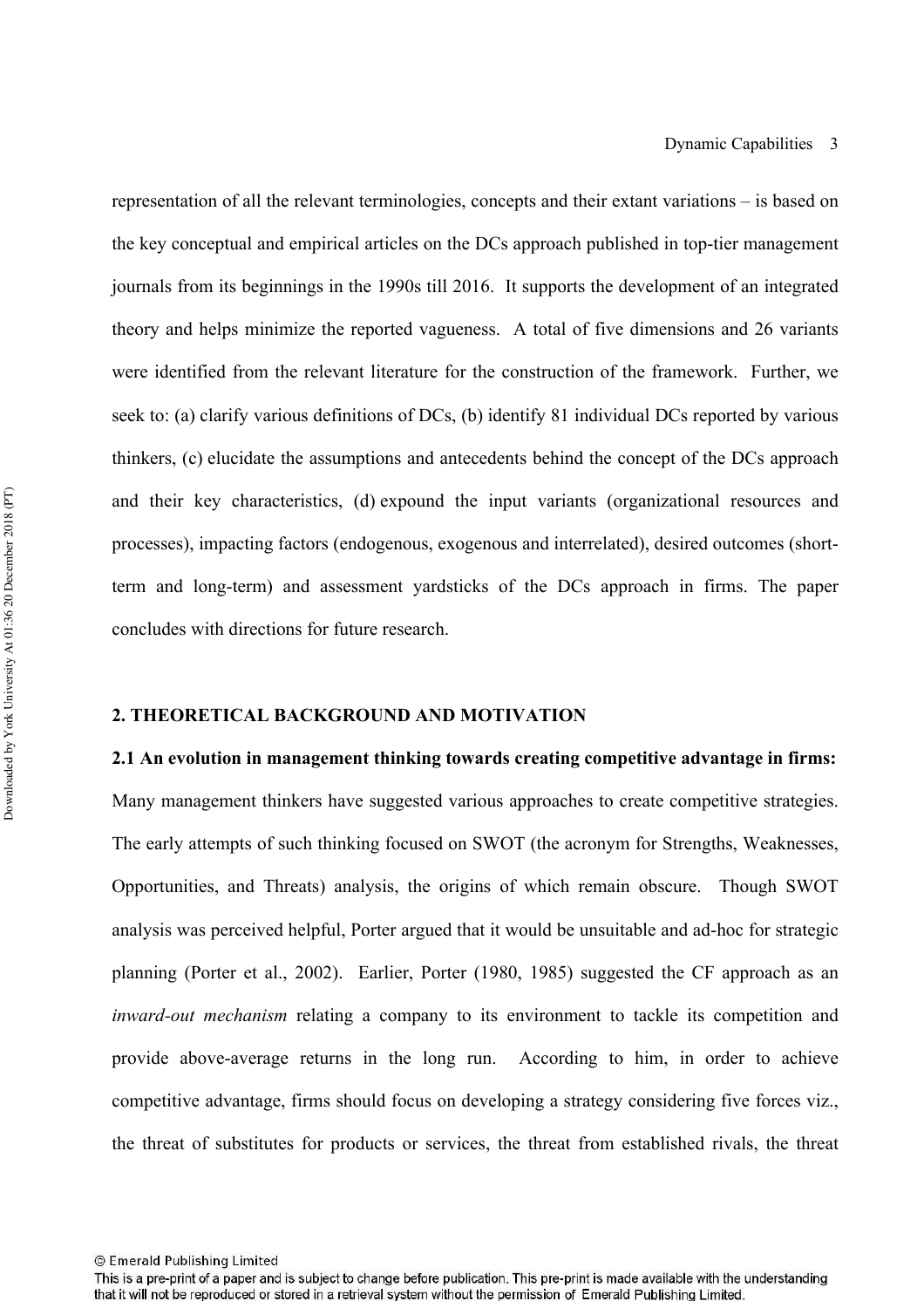from new entrants, the bargaining power of suppliers and the bargaining power of customers. The CF approach can be used to help firms in an industry to find a position from which they can best defend themselves against competitive forces or influence them in their favor. A few thinkers criticized Porter's generic strategies and CF approach as mere tautology, and not a reflection of generic practices in the real business world (Murray, 1988; Tang and Liou, 2010).

Later, Prahalad and Hamel (1990) proposed the CC approach with a focus on collective learning in employees and development of strategic capabilities to integrate different technologies through cross-functional management and collaborative working. According to the CC approach, core competencies provide competitive advantage to firms by providing potential access to a wide variety of markets, making a significant contribution to the perceived customer benefits of the end product/services. Also, they are difficult to be imitated by competitors. However, the CC approach missed the point that it is not the core competencies themselves that provide competitive advantage, instead of stressing how the core capabilities dynamically influence core competencies that really count (Stalk et al., 1992). Barney (1991) argued that a competitive advantage is sustainable only when the efforts by competitors have ceased to render the competitive advantage redundant, as an *outward-in mechanism*. He emphasized that a firm is said to have a competitive advantage when it is implementing a strategy not simultaneously being implemented by any current or potential players. When the imitative actions come to an end without disrupting the firm's competitive advantage, the firm's strategy can be called sustainable.

According to the RB approach, the competitive advantage of a firm lies primarily in the application of a bundle of valuable tangible or intangible resources at the firm's disposal (Wernerfelt, 1984). It explains that a firm's sustainable competitive advantage is reached by

<sup>©</sup> Emerald Publishing Limited

This is a pre-print of a paper and is subject to change before publication. This pre-print is made available with the understanding that it will not be reproduced or stored in a retrieval system without the permission of Emerald Publishing Limited.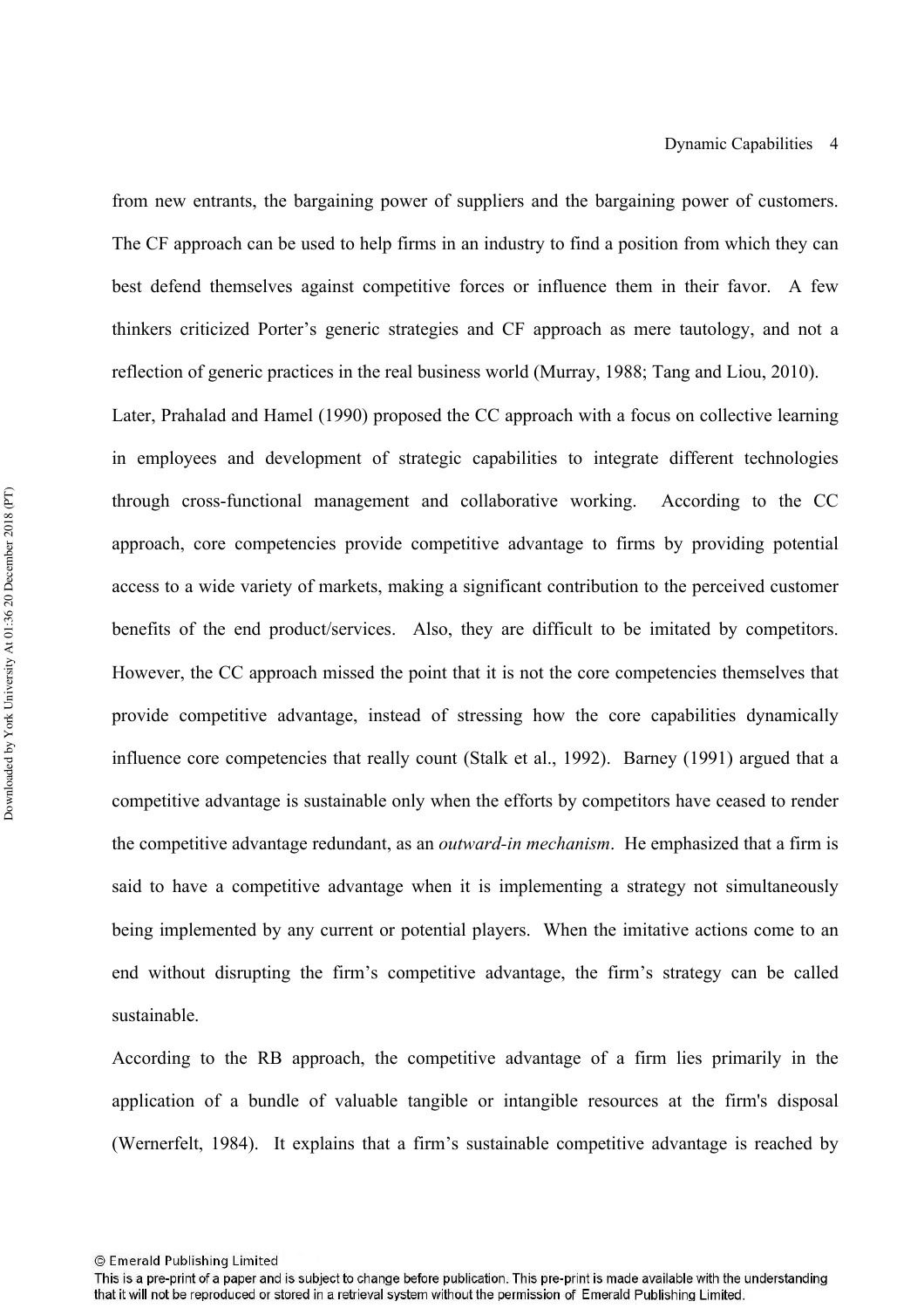virtue of its unique resources being rare, valuable, inimitable, non-tradable, and nonsubstitutable, as well as firm-specific (Barney, 2001; Makadok, 2001). Amit and Schoemaker (1993) argued that competitive strategies could be created and sustained not merely by a firm's capabilities or resources, but as a combination of both. They defined 'resources' as tradable entities non-specific to the firm, while 'capabilities' are firm-specific and used to engage the resources within the firm. Makadok (2001) highlighted the difference between capabilities and resources by defining capabilities as a special type of resource whose purpose is to improve the productivity of the other resources possessed by a firm. Sirmon et al., (2007) added that the strategic bundling of resources builds capabilities in the firm. According to a few contemporary thinkers, the RB approach is considered to be static in its nature and hence inadequate to explain a firm's competitive advantage in changing environments (Teece and Pisano, 1994; Priem and Butler, 2001; Barreto, 2010).

According to Teece et al., (1997), the CF, CC and RB approaches with firm-specific capabilities and resource-based strategies are not sufficient to create sustainable competitive advantage, given the dynamic environments, dependencies and market positions. They argue that a firm's competitive strategy cannot be static in order to sustain its competitive advantage. A few contemporary thinkers supported this view, and affirmed that the static routines of a firm are mere operational capabilities for generating transactional output. In a 'dynamic context', firms continuously learn from their environments enabling managers to acquire, shed, integrate and recombine these operational capabilities to generate desired outcomes. Consciously created firm-level capabilities with unique attributes to build, integrate or reconfigure the operational capabilities are termed as 'Dynamic Capabilities' (DCs), which can be used to create sustained competitive advantage for firms (Grant, 1996; Pisano, 1994; Henderson and Cockburn, 1994).

<sup>©</sup> Emerald Publishing Limited

This is a pre-print of a paper and is subject to change before publication. This pre-print is made available with the understanding that it will not be reproduced or stored in a retrieval system without the permission of Emerald Publishing Limited.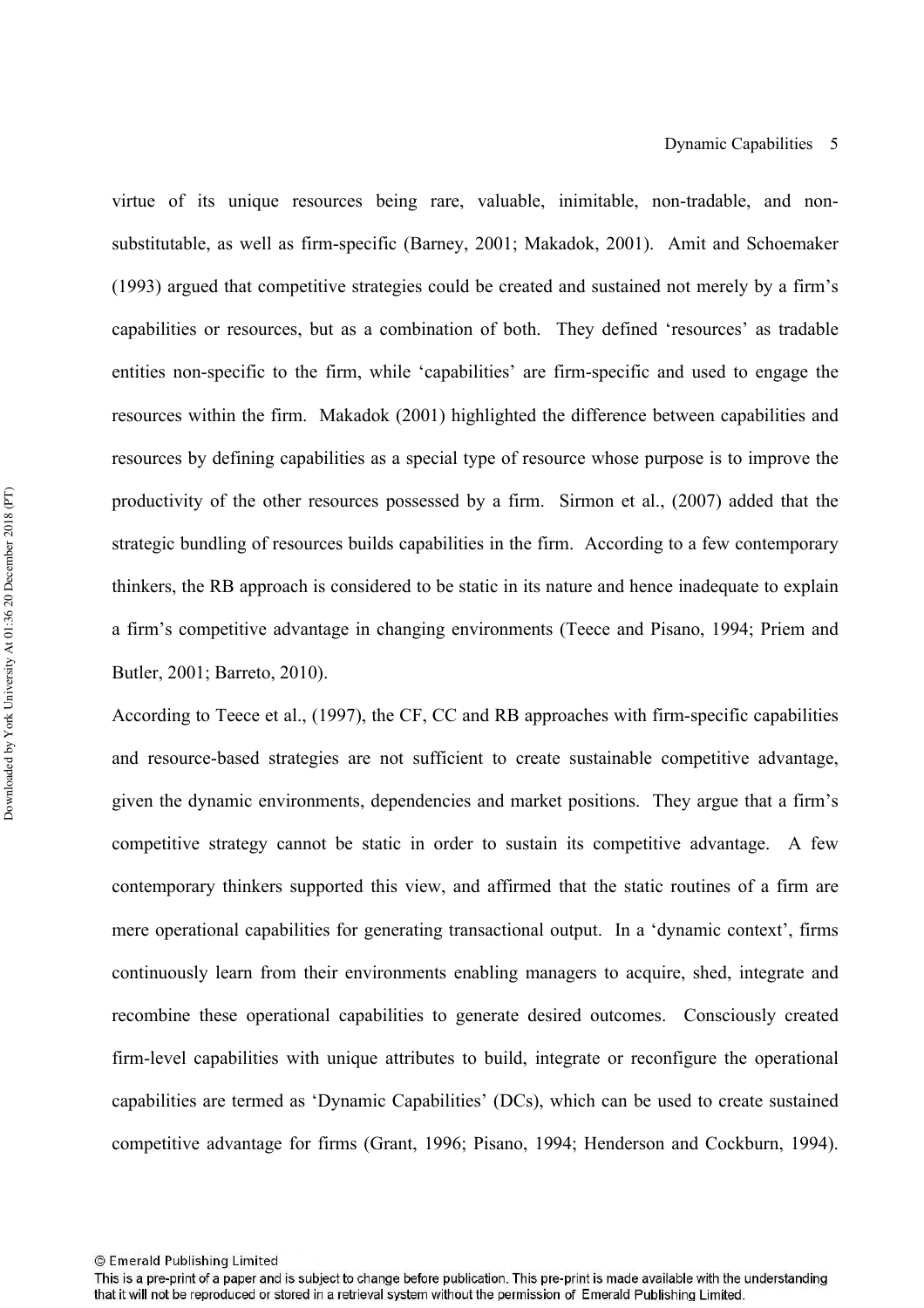Strategy researchers have used the term "Red Queen Effect" to describe competitive advantage as a function of competitive actions between a firm and its rivals, and further emphasized the need for DCs to be adapted to and evolved faster than competitors to sustain competitive advantage (Su et al., 2014). This Dynamic Capabilities approach has attracted increasing attention in management literature in recent years.

#### **2.2 The Dynamic Capabilities Approach:**

The founding thinkers (Teece et al., 1997) defined the DCs approach as a firm's ability to alter its resource configurations by applying certain capabilities for adapting to changing environments and to achieve new forms of competitive advantage. The term 'Dynamic' refers to the capacity to renew existing competencies so as to achieve flexibility while dealing with a changing environment. The term 'Capabilities' emphasizes the key role of strategic management in appropriately adapting, integrating, and reconfiguring internal and external organizational resources and competencies to match the requirements of changing environments or even influence them in desired ways. Teece and Pisano (1994) suggested that a firm's DCs are determined by: (i) processes – managerial and organizational 'routines', (ii) positions – current endowments of technology, customer bases and suppliers, and (iii) paths – available strategic alternatives. The term 'Capability', in the strategic context of a firm, should serve two fundamental purposes, viz., performance and coordination of activities (Helfat and Peteraf, 2003).

In other words, the capability of an organization means that it has reached some minimum level of functionality that permits repeated and reliable performance of an activity, in contrast to adhoc activity that does not reflect practiced or patterned behavior. The magnitude of the

<sup>©</sup> Emerald Publishing Limited

This is a pre-print of a paper and is subject to change before publication. This pre-print is made available with the understanding that it will not be reproduced or stored in a retrieval system without the permission of Emerald Publishing Limited.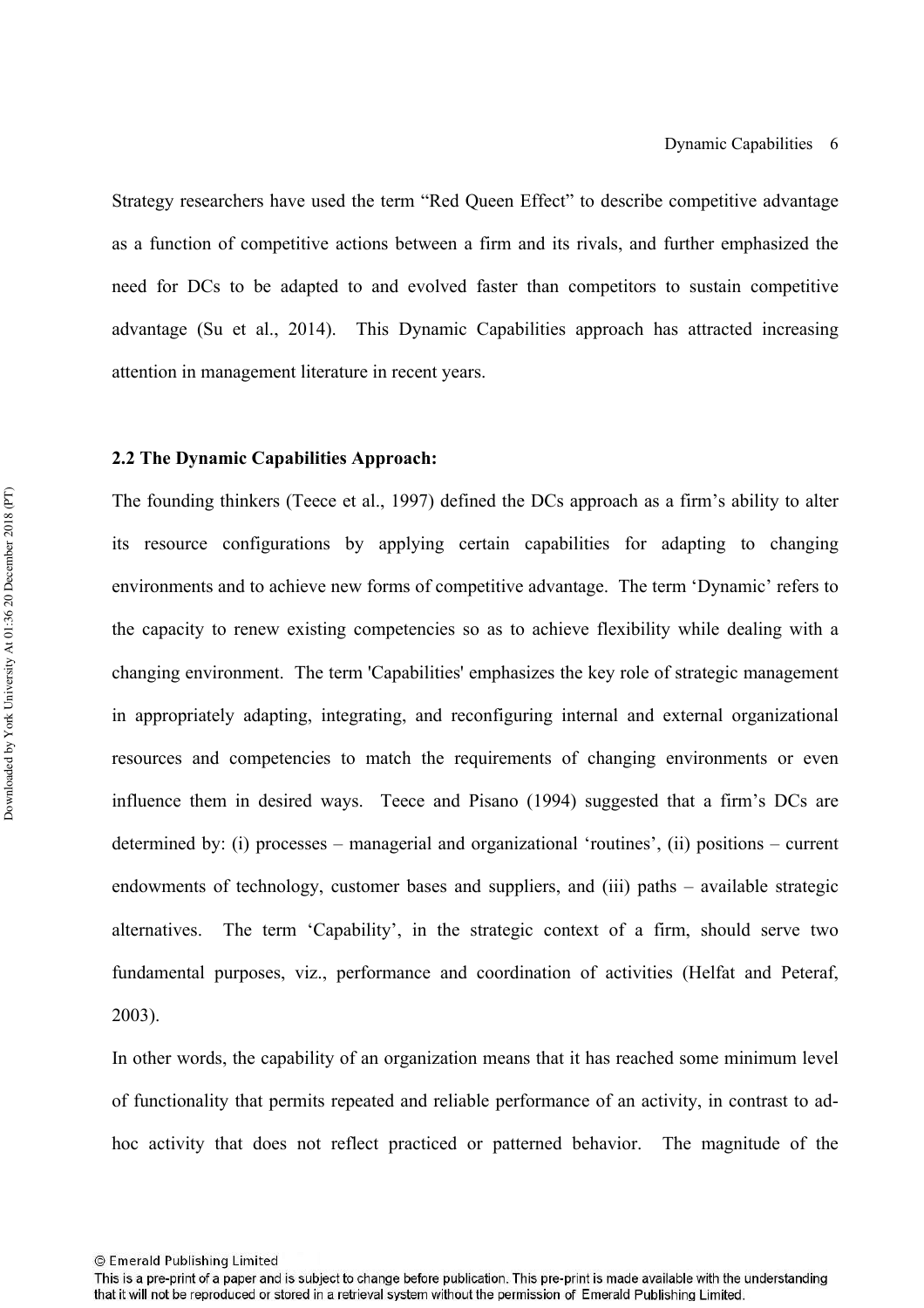capability could vary from firm to firm for the same functionality. For example, in the ecommerce industry, firms like Amazon, E-bay and Alibaba.com all have effective online-sales service capability at different levels of functionalities. Literature features the fundamental difference between operational capabilities and DCs. Winter (2000) defines operational capabilities as merely high-level routines such as manufacturing a particular product, processing a transaction etc., whereas DCs are unique capabilities that do not involve production of a good or provision of a marketable service, rather they build, integrate or reconfigure the existing operational capabilities of the firm (Helfat and Peteraf, 2003). DCs work differently than operational capabilities, which are generally static and operate independently. Hence, DCs cannot be easily replicated, integrated or imitated by competitors. They cannot be transferred, in a complete sense, between different firms because of the attendant interdependencies in the firms' resources, routines and systems, all of which make it impossible to change one without another. Enterprises with stronger DCs are more flexible and adaptive to changing environments, and hence more successful too (Teece, 2014). Thus, DCs provide a foundation for sustaining competitive difference over time (Teece, 2007). Several alternative conceptualizations of DCs were subsequently offered by various thinkers. A few of these key definitions are featured in Table-1. These definitions vary in terms of the nature, creation, evolution mechanisms and relevant context.

#### *Table-1: Key definitions of DCs*

#### **2.3 Examples of DCs:**

Teece et al., (1994) highlighted the example of the Lean Production system as a DC in Fujimoto Inc. By deploying *Lean*, they adapted distinctive shop-floor practices and processes cutting across skilled resources, principles and systems of the firm contributing a culture of continuous

<sup>©</sup> Emerald Publishing Limited

This is a pre-print of a paper and is subject to change before publication. This pre-print is made available with the understanding that it will not be reproduced or stored in a retrieval system without the permission of Emerald Publishing Limited.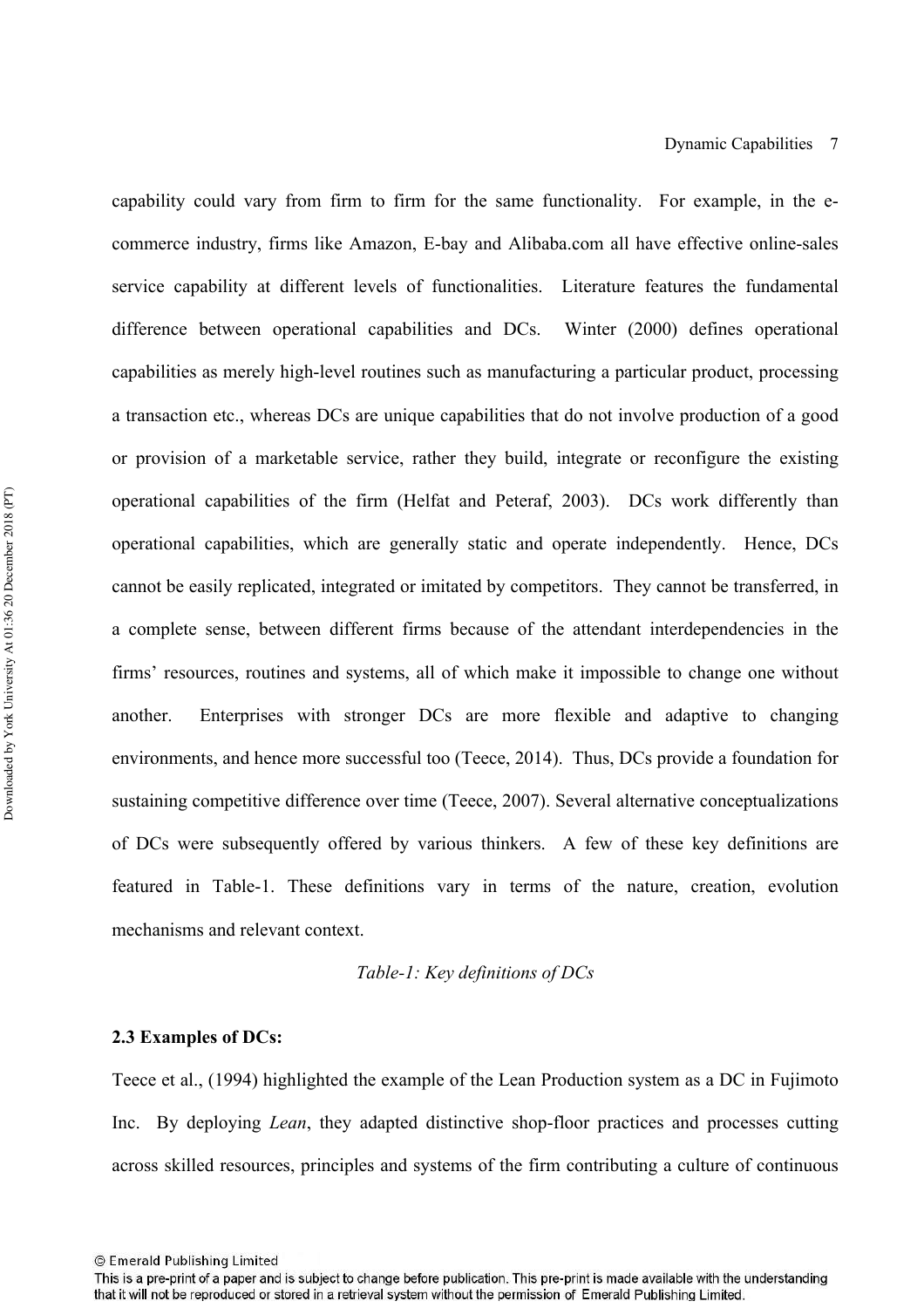improvement (Sunder, 2016). It could be argued that Lean has been adapted by many other firms today, but every firm's Lean practice is unique and based on its interlock with its routines and resources. Another example could be Canon which uses its expertise in optics to serve markets as diverse as cameras, copiers, and semi-conductor equipment. Canon's competitive advantage is thus a result of its *policy management* across markets, which is not easily seen or understood by its rivals (Witcher et al, 2008). Canon does use collaborative forms of crossfunctional management, through Hoshin Kanri (Policy Management) which served them as a DC to meet this purpose. Another example, implied through the case of Coca-Cola in India which has enjoyed great success due to their *product branding* DCs, concerns the challenge they faced due to the rapidly reducing groundwater. The government began shutting down Coca-Cola plants in India in 2010. Learning from the demand and the dynamics of the environment, the company devised ways of saving water including rain water harvesting, and started *branding* themselves as a socially responsible organization, which further increased their success in the Indian market (Financial Times, 2014). Similar to these, we have identified 81 such individual DCs (featured in Table-2) reported by various thinkers. Though a few authors have aggregated the relevant DCs, like managerial DCs, marketing DCs, etc., we have presented them as individual items in Table-2 to enable readers' ease of understanding. This representation doesn't argue or test whether these are DCs are not. Here, we agree with the reported scholarly literature that these are individual DCs, despite the debates therein. However, some critics of the DCs approach could disagree.

*Table-2: Individual Dynamic Capabilities (in order of appearance in research literature)*

#### **2.4 Criticisms of the DCs approach**

© Emerald Publishing Limited

This is a pre-print of a paper and is subject to change before publication. This pre-print is made available with the understanding that it will not be reproduced or stored in a retrieval system without the permission of Emerald Publishing Limited.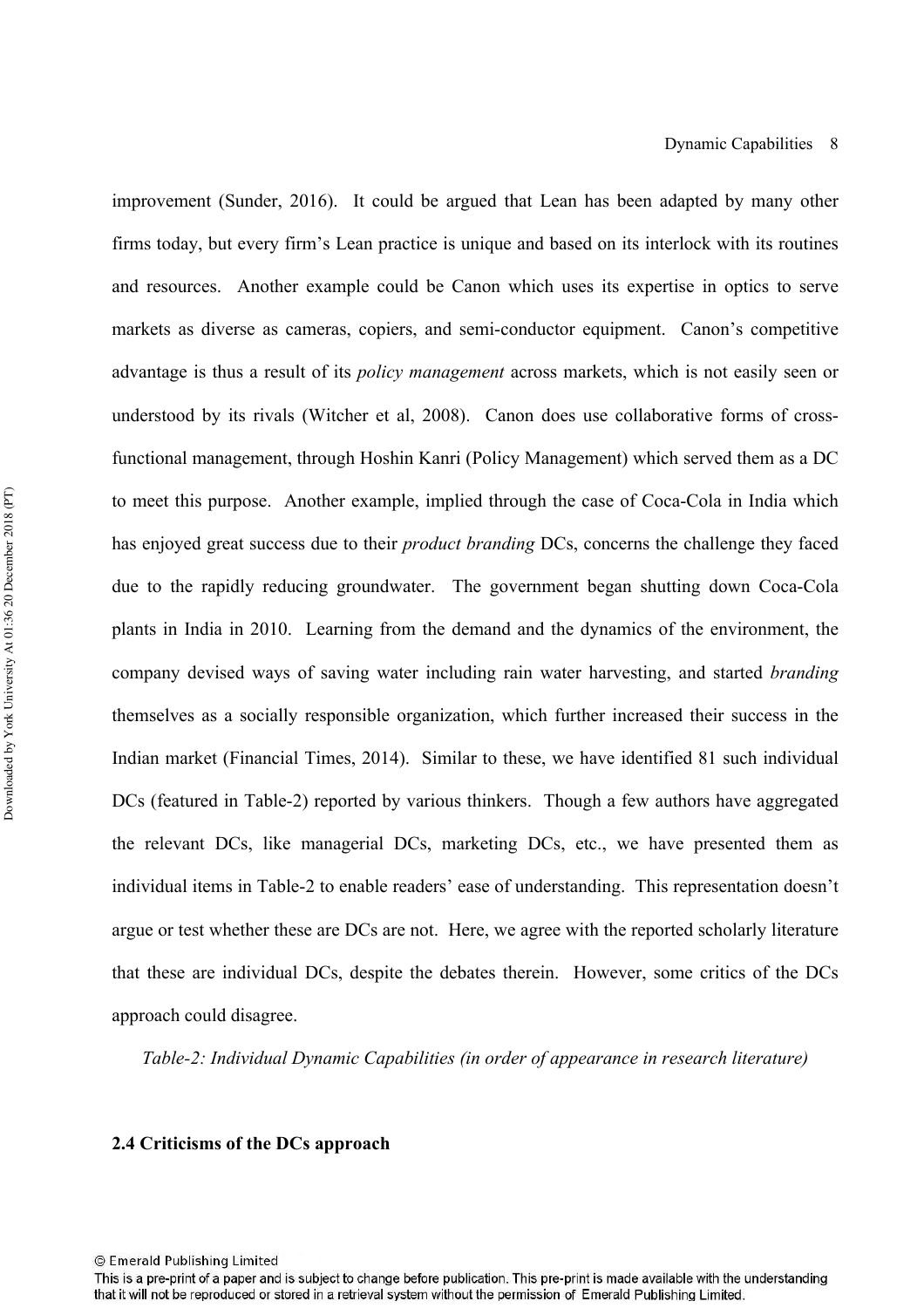Despite the substantial body of work that endorsed DCs, the approach has been subject to some strong criticisms. This may be due to differing versions, which are loosely structured together, in the development of DCs literature. For example, when introducing the concept of DCs, Teece and Pisano (1994) referred to the 'processes, positions and paths' as strategic dimensions of a firm. Later, Teece et al., (1997) then stated that DCs lie 'embedded within the firm's processes'. In a more recent paper, Teece has disaggregated DCs into three capacities for practice: sensing, seizing and reconfiguration (2007), in order to exercise inside-out capacities to the edges of a firm's internal and external environment. Kraatz and Zajac (2001) stated that while the concept of DCs is appealing, it is apparently vague and elusive, and has thus far proven largely resistant to observation and measurement. Further, Davis (2004) claimed that most of the research publications on DCs were primarily conceptual rather than empirical, while excluding certain immeasurable capabilities, which could be crucial for a firm. This contradicts the fact of real time applications of DCs. Even recently, Newbert (2007) conducted empirical tests on a limited set of firms by employing the DCs approach, and concluded that there was only a low level of support for the concept. Arend and Bromiley (2009) criticized the DCs approach as unclear, accompanied by a lack of coherent theoretical foundation, that it yielded lower value-addition than existing concepts. They opposed Rindova and Kotha's study (2001) which claimed Yahoo! and Excite possessed DCs. Arend and Bromiley (2009) criticized that, Excite never had positive operating income during their study period, and Yahoo! lost over 99 percent of its market value during the dotcom bust. However, these claims were strongly opposed by Helfat et al. (2007) and Helfat and Peteraf (2009), who argued that "Arend and Bromiley (2009) failed to see 'deficiencies' or the tell-tale signs on early-stage development of an area of inquiry", and that well-established DCs may be developed slowly. Though the seminal characteristics of DCs

<sup>©</sup> Emerald Publishing Limited

This is a pre-print of a paper and is subject to change before publication. This pre-print is made available with the understanding that it will not be reproduced or stored in a retrieval system without the permission of Emerald Publishing Limited.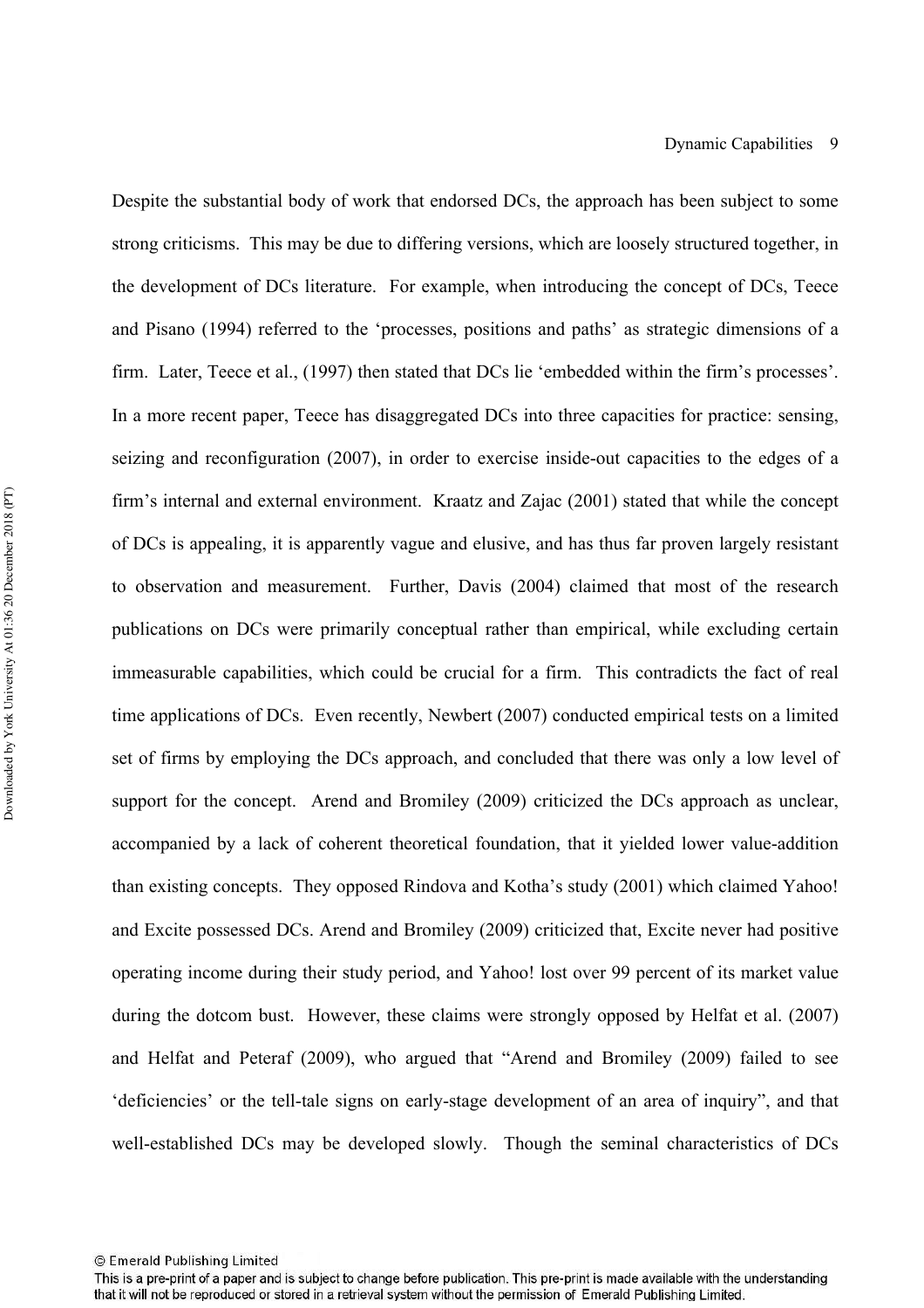continues to be questioned (Peteraf et al., 2012), the opportunities for further research are quite open considering the concept's ongoing developing path.

#### **2.5 Our motivation for this study**

We draw motivation from both, the importance of the DCs approach as well as criticisms against it. Firstly, we aim to test, through methodological analysis, the claims made by a few scholars that DCs research is non-empirical and predominantly conceptual. Secondly, since many scholars have judged the DCs approach to be vague, unstructured and tautological, we aim to develop a structure to represent the existing DCs literature by developing a holistic framework using Morphological Analysis (MA) for enabling the development of meaningful theory. Against the background of all the adverse criticisms of DCs, we aim to present a structured theoretical foundation for the DCs approach with an agenda for future research.

#### **3. METHOD**

We have studied the published research literature on DCs from relevant top-tier management journals and analysed the data. Systematic review has become a fundamental scientific activity, essential for deriving intellectual value for strengthening a body of knowledge (Tranfield et al., 2003). We have performed an extensive online search in top-tier management journals (see Table-3 for the list of journals) in their individual website databases, using the keyword 'Dynamic Capability/Capabilities' on publications from 1990 to 2016, and identified 171 papers. After eliminating the duplicates and studying the abstracts, 133 papers across 21 recognized, toptier scholarly journals were identified as relevant to the subject. However, it is possible that a

This is a pre-print of a paper and is subject to change before publication. This pre-print is made available with the understanding that it will not be reproduced or stored in a retrieval system without the permission of Emerald Publishing Limited.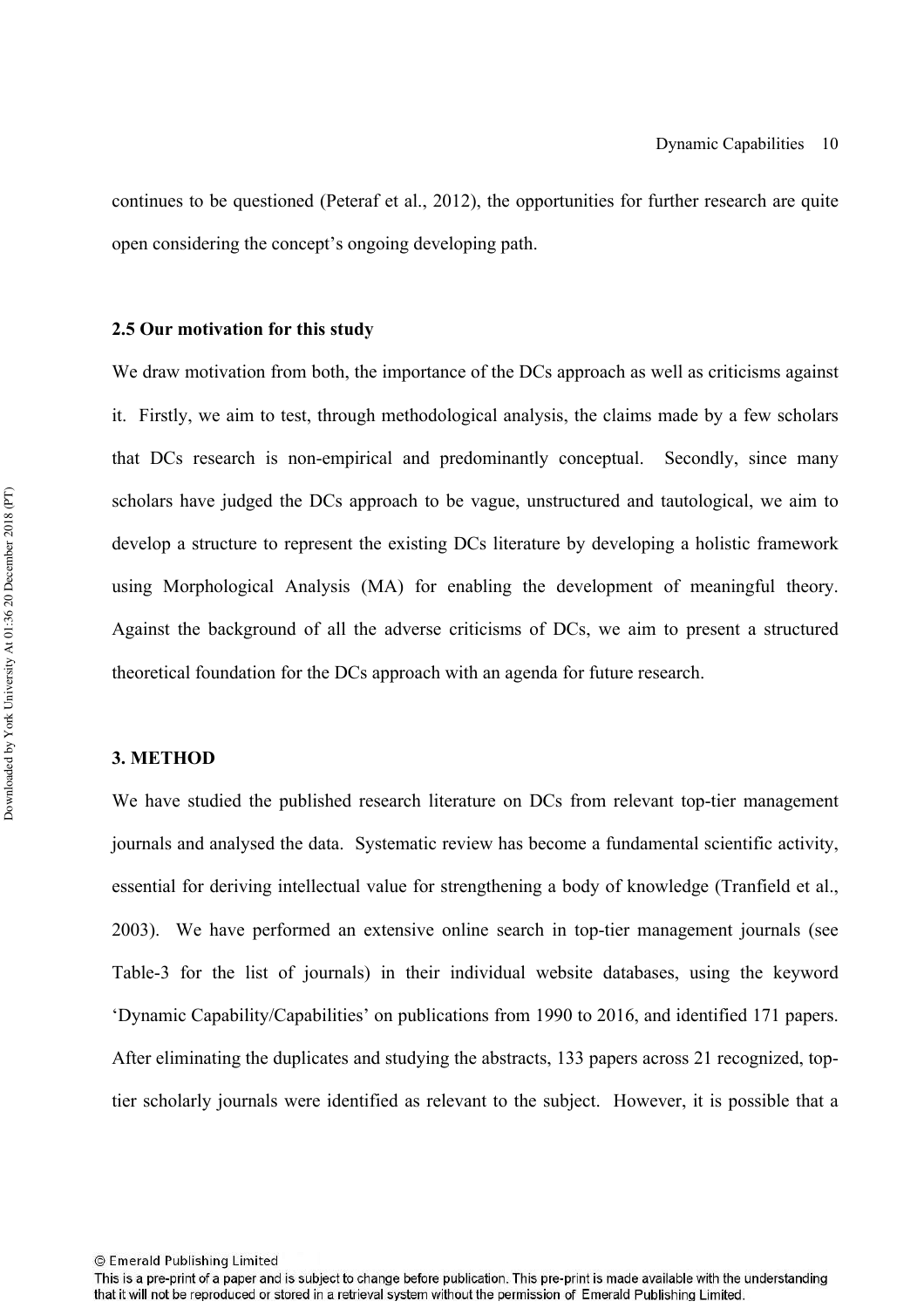few papers may exist that were unintentionally not investigated as a part of this study. Table-3 shows an increasing interest in research publications pertaining to the DCs approach.

#### *Table-3: Relevant publications across journals over time (decreasing order of total papers).*

Table-4 presents an overview of the methodological analysis. In all, 38 theoretical papers and 95 empirical studies have appeared. This effectively counters the criticism that the DCs approach is non-empirical, as 71% of the total reviewed papers have used empirical methods of research. The theoretical publications included conceptual or desk analysis by various researchers. The empirical papers limited to descriptive and experimental studies were further classified based on the data collection methods used. 55 papers appeared to have used primary data collection methods. The primary data category comprising 40 papers is dominated by case studies and questionnaires. In the remaining 15 papers, this category also includes the use of experiments, interviews, interviews based on questionnaires, pilot surveys and field visits, questionnaires, and questionnaires with field visit data sources. Thus, we can observe that there is a need for more empirical research that considers non case-study and questionnaire survey methods. There were only 32 papers that leveraged secondary data from existing literature and public data sources. The use of multiple primary research methods (mixed methods) was found in 8 of the reviewed papers.

#### *Table-4: Methodological classification of reviewed papers*.

A Microsoft Excel database was formed for classifying these 133 articles into different headings for the purpose of analyzing the trends in the body of knowledge. Further, the full papers were read and the existing literature classified into the Morphological Analysis (MA) framework

<sup>©</sup> Emerald Publishing Limited

This is a pre-print of a paper and is subject to change before publication. This pre-print is made available with the understanding that it will not be reproduced or stored in a retrieval system without the permission of Emerald Publishing Limited.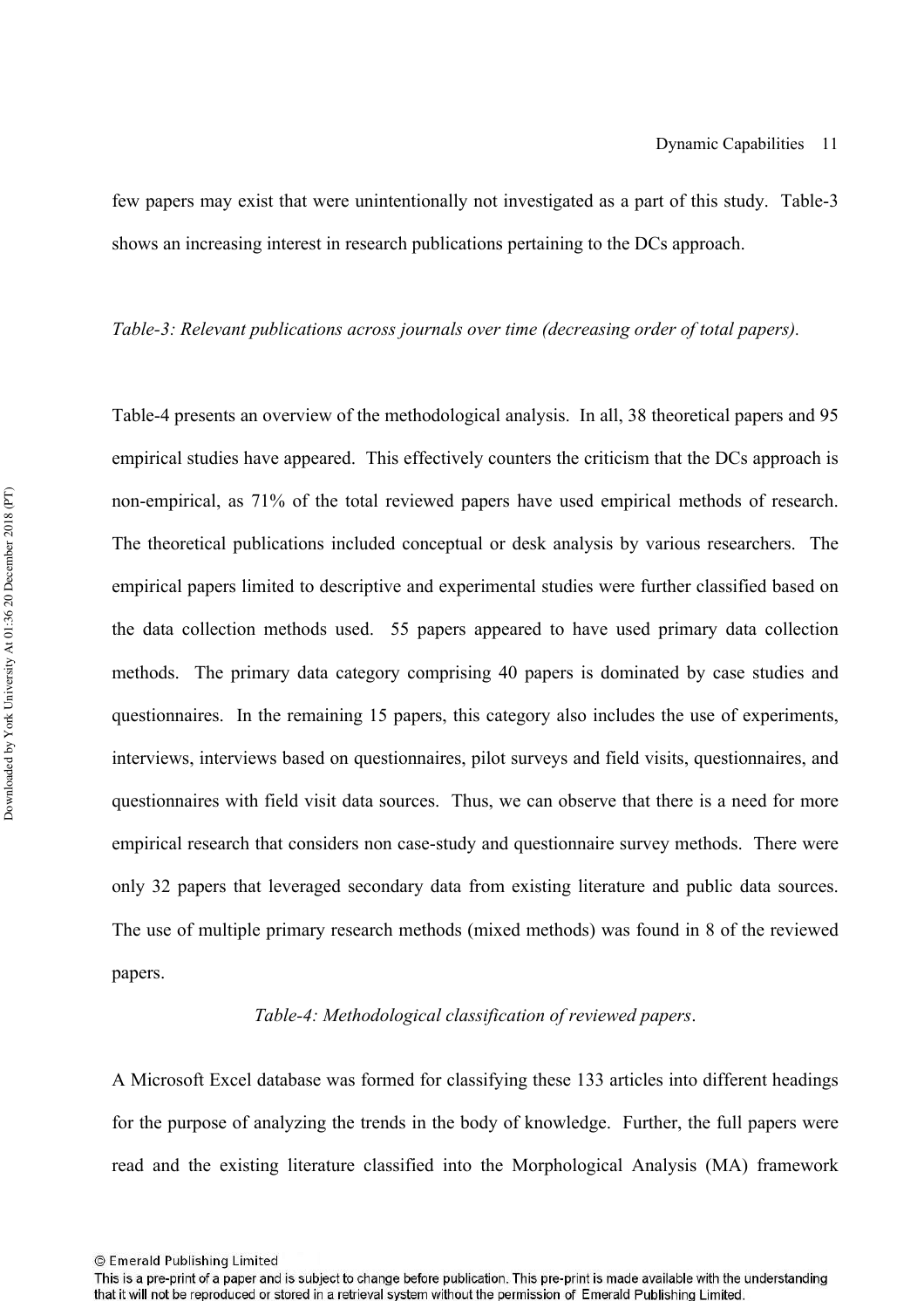developed for (a) structuring the various loosely packed concepts in the DCs literature, and (b) eliminating the reported vagueness. This makes for the theoretical contributions to the body of knowledge constituting DCs. The inferences derived from the MA framework have been used to conceptualize a model of the DCs approach for identifying further theoretical and practical implications.

#### **4. THEORETICAL FRAMEWORK USING MORPHOLOGICAL ANALYSIS (MA)**

#### **4.1 A brief introduction to MA**

MA is a qualitative analytical technique used for investigating and structuring the total set of relationships contained in multi-dimensional, non-quantifiable contexts to eliminate vagueness (Zwicky, 1969; Ritchey, 2011). MA provides a method to identify and investigate elements of a system (or a concept) in its existing form and to present a holistic conceptual system (Majer, 2007). Using this method, the entire set of unstructured concepts is put into a framework, defined by (a) a set of 'dimensions' representing the ontological structural components of the concept being studied, and (b) 'variants' representing the extant as well as possible ontological manifestations corresponding to each of the dimensions. The 'variants' are a logical set of attributes, that could vary in magnitude based on the context of the MA. These 'dimensions' and their respective 'variants' make up a structured conceptual system, which by design minimizes or may even eliminate vagueness in the unstructured concept under study. It is important to note that the development of an MA framework demands judgement, and it is quite likely that different authors may develop different MA frameworks even from the same literature they use to represent the same unstructured concept. However, the aggregated contents of all such MA frameworks will theoretically be the same, although the form of representations could vary. This

<sup>©</sup> Emerald Publishing Limited

This is a pre-print of a paper and is subject to change before publication. This pre-print is made available with the understanding that it will not be reproduced or stored in a retrieval system without the permission of Emerald Publishing Limited.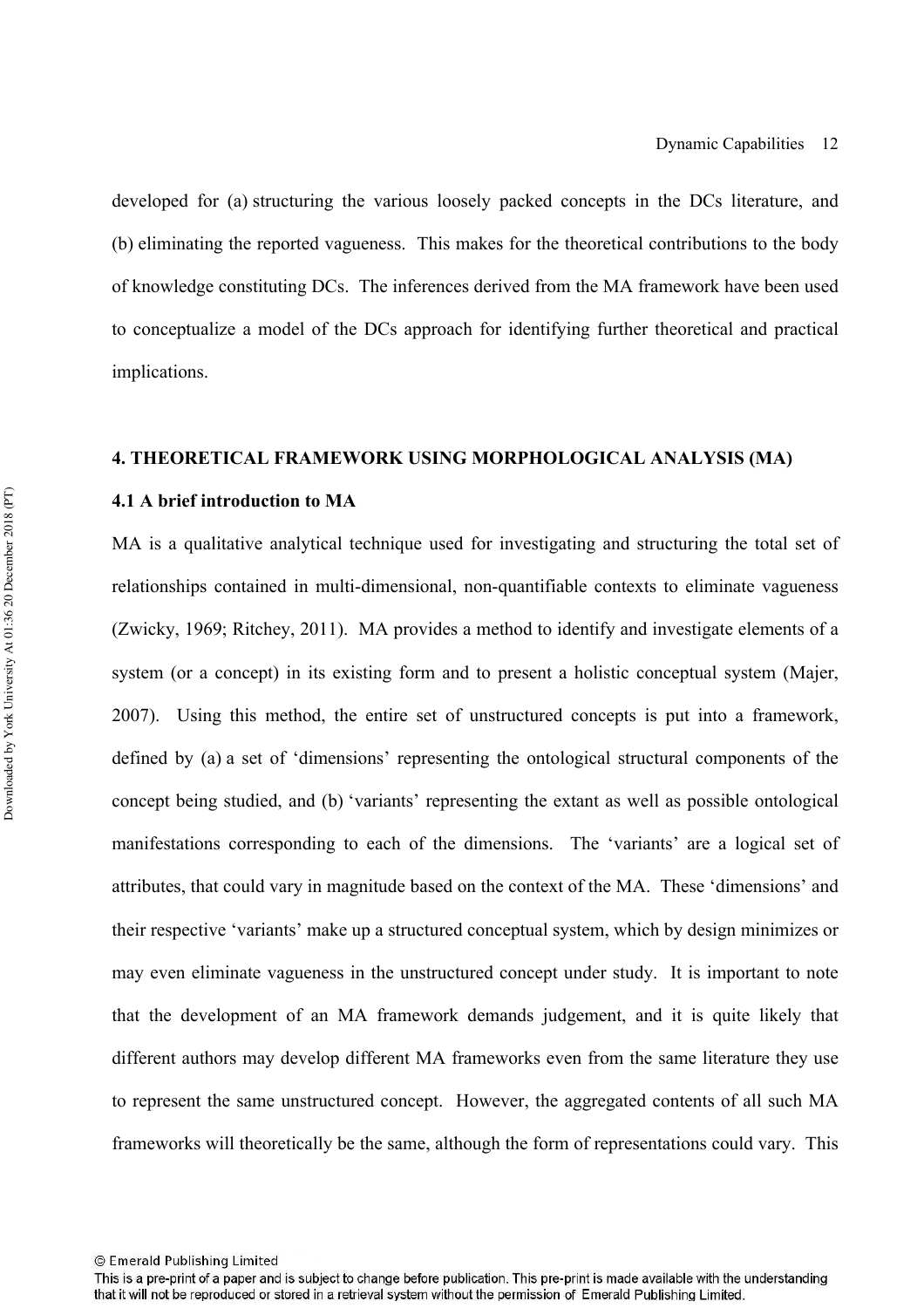indicates the objectivity of the approach towards theory building through a *systems thinking perspective* (Majaro, 1988). Scholars from social sciences, economics and operations management have used this technique for building structured theories for vaguely defined concepts and generating new ideas for research (Sunder et al., 2018). Researchers in the field of Strategic management will benefit from the use of MA, and this work may perhaps be the first of its kind involving the use of MA for representing the presently loosely structured concept of DC<sub>s</sub>.

#### **4.2 The MA framework representation of DCs: 'Dimensions' and 'Variants'**

After reading the 133 scholarly papers selected for this work, we have categorized various themes in the DCs literature into the following five dimensions, viz., (1) building blocks of DCs, (2) input variants for building DCs, (3) influencing factors that impact DCs, (4) desired outcomes of DCs, and (5) assessment yardsticks for DCs. Further, 26 relevant variants were identified in these dimensions, including sub-dimensions wherever applicable. The complete<sup>1</sup>  $MA$ framework representation is given in Figure-1<sup>2</sup>, and the dimensions and variants are discussed below in detail.

*Figure-1: Dimensions and variants constituting the MA framework*

#### **5. DIMENSION-1: BUILDING BLOCKS OF DCs**

© Emerald Publishing Limited

<sup>&</sup>lt;sup>1</sup> Theoretically speaking, the word "complete" is not an accurate expression since MA framework representations of a chosen concept or technology/product (which is more often the context) are complete only up to a point in time. One of the greatest constructive characteristics of the MA framework is that it enables, by design, evolutionary representations of further continuing or emergent developments that could arise from creative inputs and eventually even grow to become innovations. In this sense, MA frameworks could be considered as bases for systematic or structured creativity. It is quite possible that following the MA framework representation provided in this paper, others may creatively identify further "dimensions" or "variants" pertaining to DCs and enrich the field.

<sup>2</sup> The colour coding presented in Figure-1 is only of nominal interest, viz., to help identify different sub-groups of dimensions, sub-dimensions and variants. There is no other implication.

This is a pre-print of a paper and is subject to change before publication. This pre-print is made available with the understanding that it will not be reproduced or stored in a retrieval system without the permission of Emerald Publishing Limited.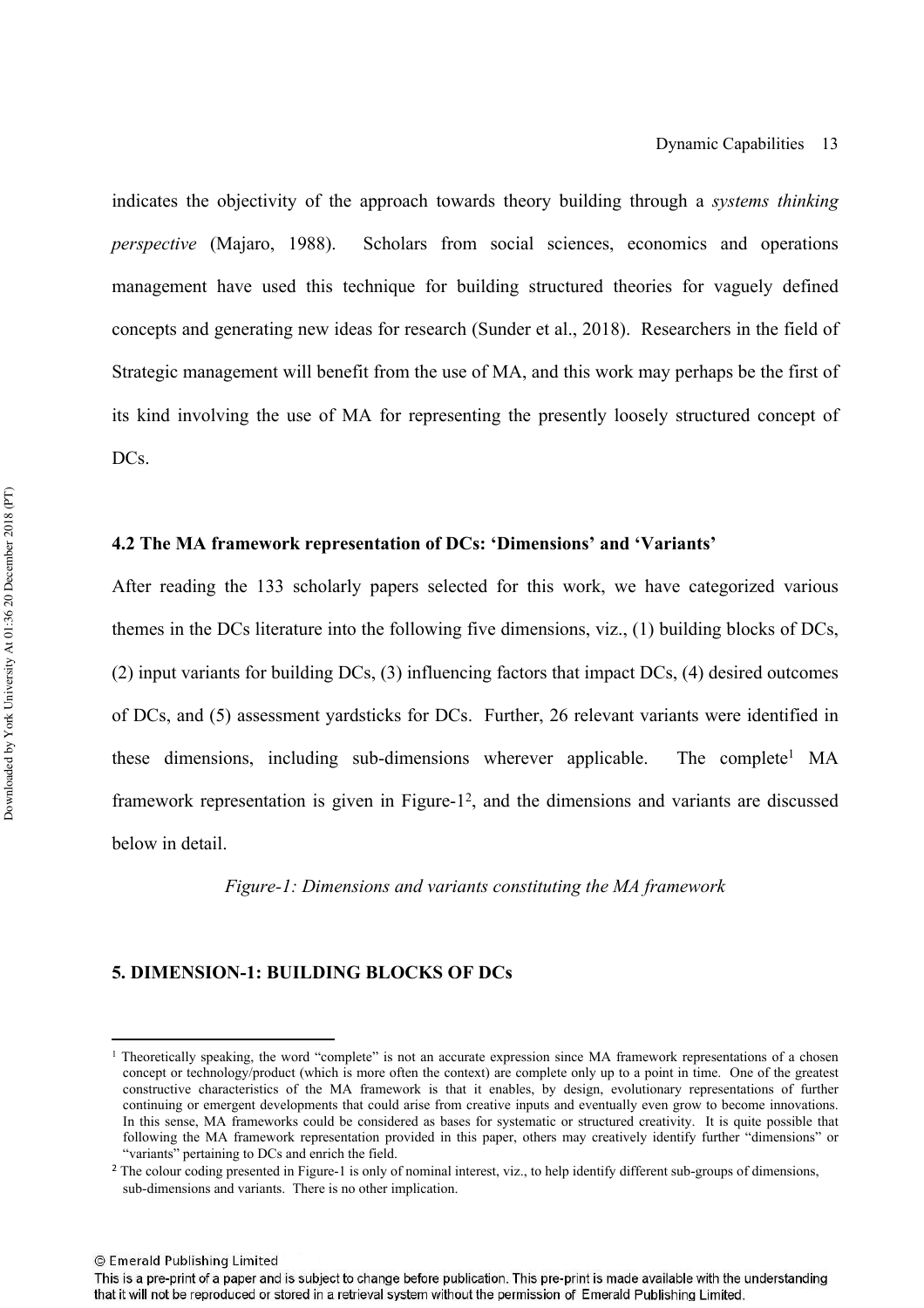The DCs concept has been built over a few assumptions or pre-requisites, and has also been characterized. This section provides an overview of these assumptions and characteristics of D<sub>Cs</sub>

**5.1 Variant-1: Assumptions behind the DCs approach:** Overcoming the limitation of RBA, which assumes that the organization being a bundle of resources breaks down in high-velocity markets, DCs approach is built on micro foundations of strategic imperatives of change. These assumptions are fundamental justifications for the existence of DCs theory. The assumptions are listed below along with related, brief discussions.

Assumption 1: Ordinary or operational capabilities exist in organizations.

Assumption 2: Markets and Firms operate in a Schumpeterian world.

Assumption 3: Modularity exists in a firm's systems.

Assumption 4: Necessary resources are available for a firm's operations.

Assumption 5: The fundamental units of analysis of a firm are processes, positions and paths.

Firstly, scholars have recognized the existence of ordinary or operational capabilities in organizations, which are routines that enable a firm to perform an activity on an on-going basis maintaining status quo. Examples include manufacturing a product, providing call centre services, etc., (Helfat and Peteraf, 2003; Drnevich and Kriauciunas, 2011; Helfat and Winter, 2011; Stadler et al., 2013; Karna et al., 2015; Essex et al., 2016; Fainshmidt et al., 2016). On the other hand, DCs enable a firm to alter its operational capabilities or resource base or some features of its external environment to facilitate strategic management. Examples of DCs include alliance management, new product development, outsourcing, talent management, etc. Hence, operational capabilities serve as building blocks for DCs. Secondly, the DCs body of knowledge gains reliability based on the assumption that markets and firms operate in a Schumpeterian

<sup>©</sup> Emerald Publishing Limited

This is a pre-print of a paper and is subject to change before publication. This pre-print is made available with the understanding that it will not be reproduced or stored in a retrieval system without the permission of Emerald Publishing Limited.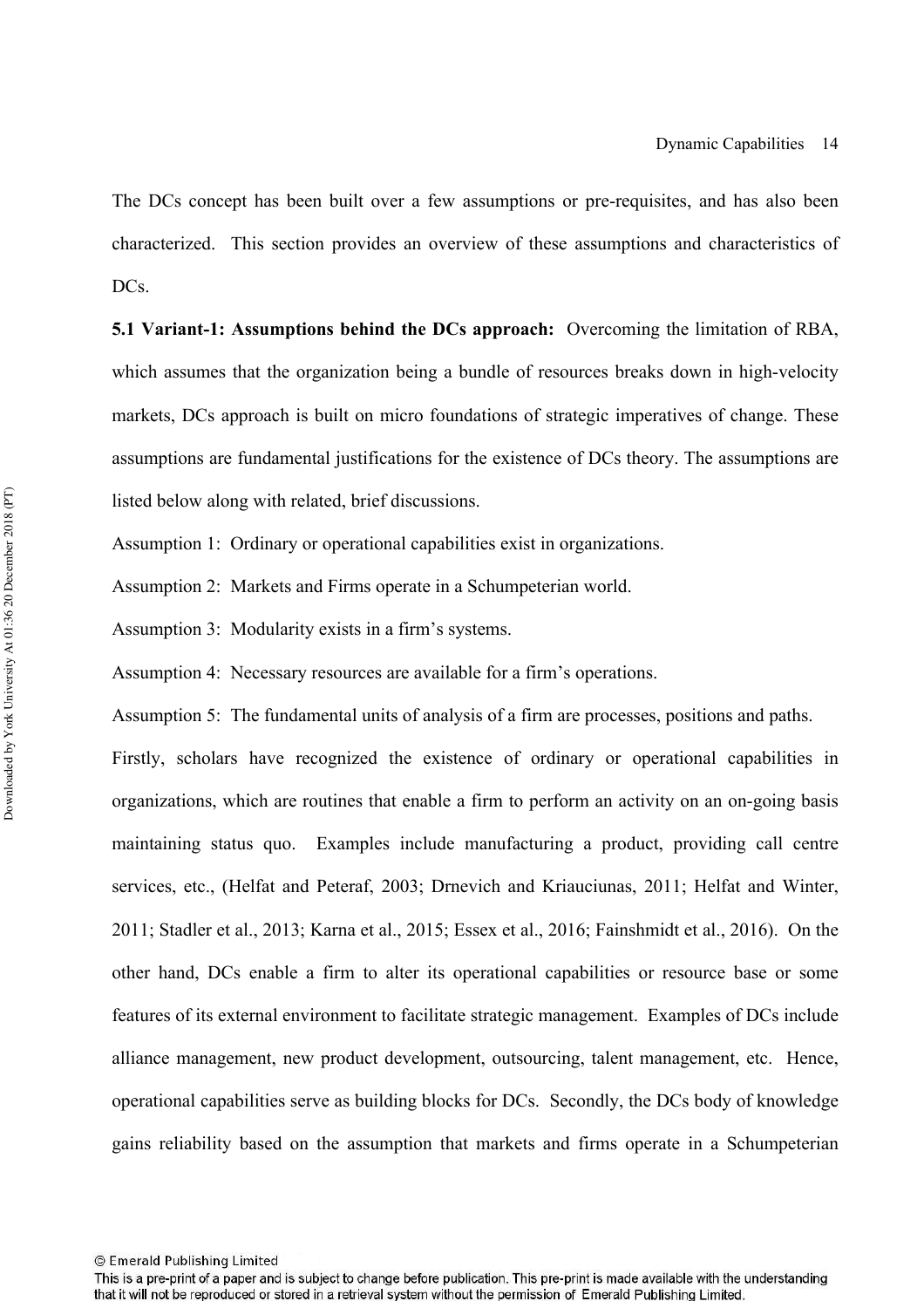world (Teece, 1997; Peteraf et al., 2013). This is because the DCs approach has been built upon the theoretical foundations provided by Schumpeter (1934), which emphasizes the necessity of creative destruction to constantly create environments of change. Another key assumption behind the DCs approach is that modularity exists in a firm's systems. This enables managing complexity and designing flexible organizational and technological systems as per the environmental undercurrents (Pil and Cohen; 2006). The availability of necessary resources is a pre-requisite for the existence of DCs in a firm (Helfat and Peteraf, 2003). The fundamental resources consist of (a) human, (b) financial, (c) infrastructure and technological, (d) information, knowledge and organizational systems, and (e) networks and relationships. Finally, the DCs theory is built on the assumption that the fundamental units of analysis of firms are processes, positions and paths (Teece et al., 1997). These assumptions not only serve as foundation to the DCs theory, but in their absence the concept of DCs would be meaningless.

**5.2 Variant-2: Characteristics of DCs:** Further to the above assumptions or pre-requisites, there are several characteristics that DCs exhibit (see Table-5). These characteristics also form part of the building blocks of the concept of DCs, as they typically define what a DC could be. In other words, an organizational capability which does not exhibit these characteristics is considered merely static in nature. Though all DCs exhibit these characteristics, the intensity or magnitude of their presence vary from across DCs and across firms based on various endogenous and exogenous factors. Hence, we have defined these characteristics as a 'degree of presence' phenomenon.

*Table-5: Characteristics of Dynamic Capabilities*

#### **6. DIMENSION-2: INPUT VARIANTS FOR BUILDING DCs**

© Emerald Publishing Limited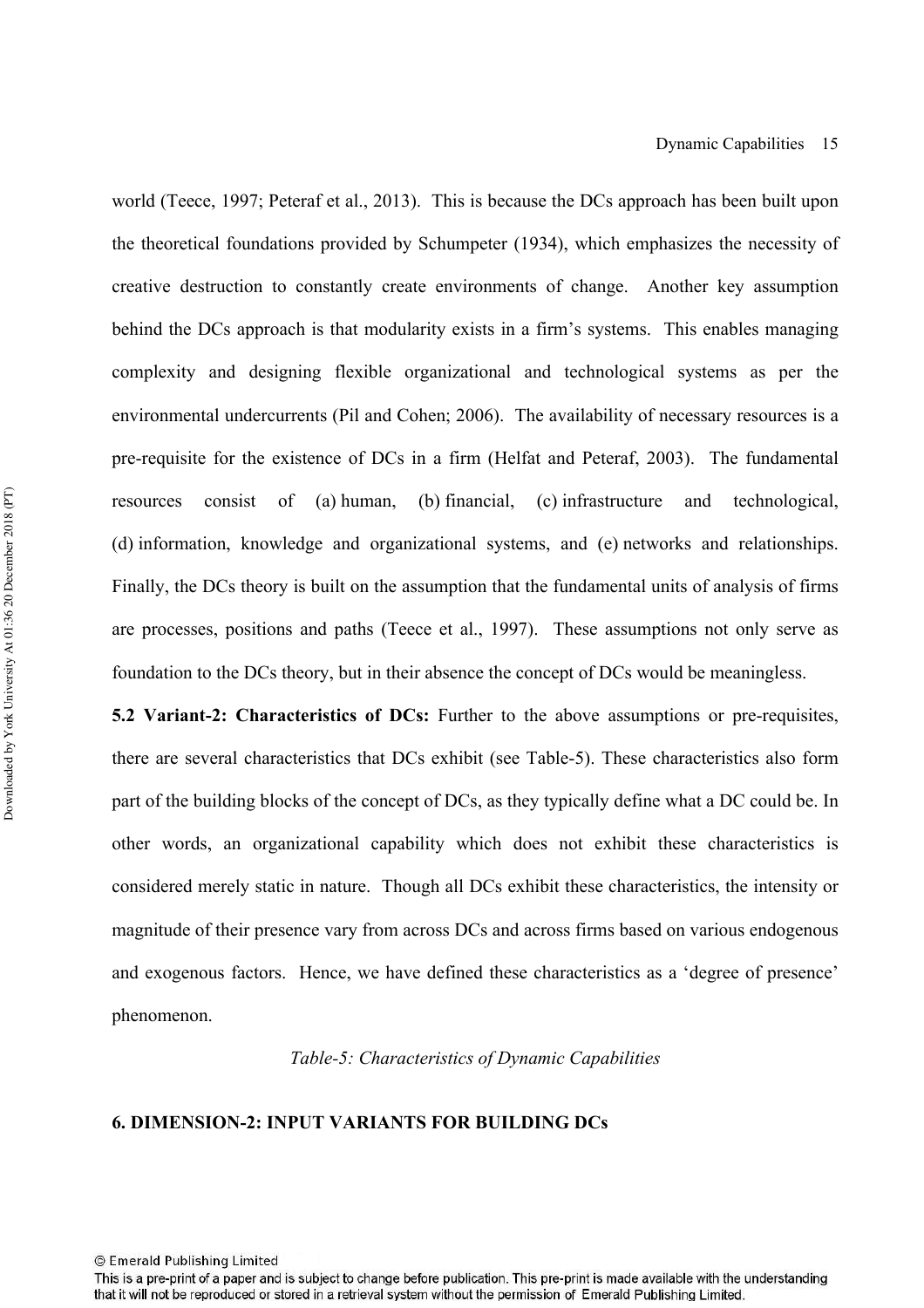Dynamic capabilities do not exist in firms by mere chance. They are considered as outcomes of deliberate or sometimes emergent organized combinations of serval organizational resources and processes. In this section, we discuss about several types of 'resources' and 'processes' as input variants required for building DCs in firms.

#### **6.1 Organizational Resources:**

Organizational resources could be classified into various basic types, viz., (a) human, (b) financial, (c) infrastructure and technological, (d) information, knowledge and organizational systems, and (e) networks and relationships.

**6.1.1 Variant-3: Human Resources:** Human resources play a vital part in firms, especially in dynamic environment; adapting new ways towards strategy formulation and execution is a humane activity. According to the recent advances in the emerging field of social cognitive neuroscience, cognition and emotional logic in human resources play a significant role in the process of their strategic adaptation underpinning the capabilities that promote organizational learning, adaptation and performance (Hodgkinson and Healey, 2011). The concept of 'managerial cognition' reinforces that human resources not only include physical capabilities, but mental as well, which contributes to the development of cognitive DCs like sensing, seizing, and reconfiguring (Helfat and Peteraf, 2015). However, human cognition as a resource for development of DCs should not be restricted to managers alone. Since DCs relate to resource exploitation, deployment, acquisition, internalization and dissemination of extant knowledge, resource reconfiguration, divestment, integration and renewal, top executive managerial cognition (Carpenter, Sanders, and Gregersen, 2001), their perceptions and beliefs (Ambrosini and Bowman, 2009) also act as input variants for the formation of DCs in firms. This

<sup>©</sup> Emerald Publishing Limited

This is a pre-print of a paper and is subject to change before publication. This pre-print is made available with the understanding that it will not be reproduced or stored in a retrieval system without the permission of Emerald Publishing Limited.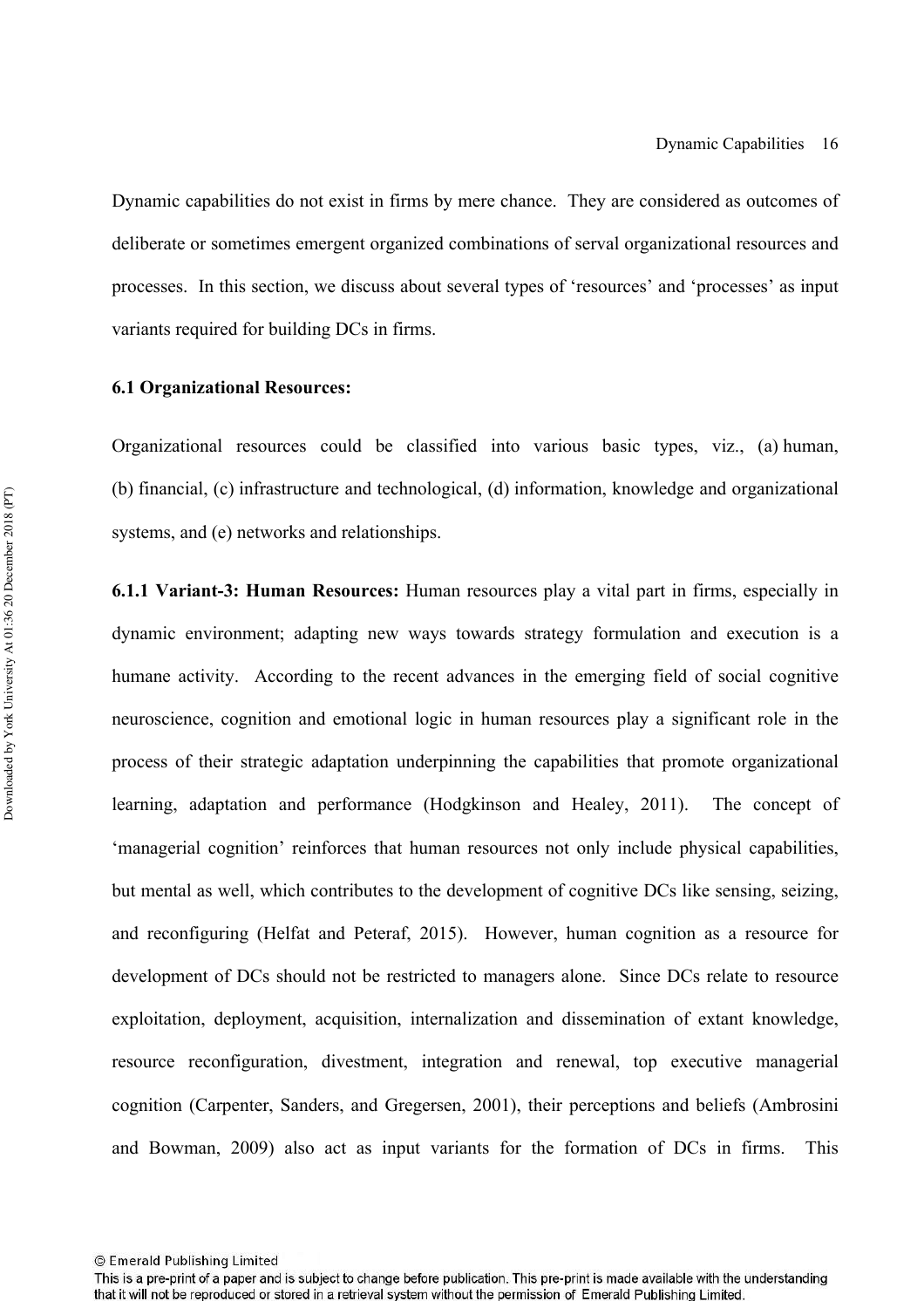phenomenon becomes essential when firms build multiple DCs over time, which would likely overlap across their members and the corresponding learning activities involved. Bingham et al., (2015) highlighted the importance of magnitude, timing, and similarity of experience among human resources. These accelerate the process of 'concurrent learning' in firms. In contrast, a study conducted across 254 Norwegian firms, highlighted the importance of diversification of human capital, as an input variant for the development of DCs in firms (Døving and Gooderham, 2008). The study argued that human resources configuration in firms should not be static, but subjected to continuous development for promoting heterogeneity of these resources, which, in turn, lays emphasis on training for creativity among the staff members including managers (Azadegan, Bush, and Dooley, 2008). Though many studies restricted human resources to a firm's staff alone, a few scholars have argued that human resources should include employees, customers, and social and cognitive mobilization mechanisms between them. Hence, 'human resources' is considered as a superset of variants for development of DCs which include sub-set combinations of human capital, structural capital and relational capital (McKelvie and Davidsson, 2009; Bruni and Verona, 2009). While human capital is grounded on the knowledge created and stored by an organization's employees, structural capital is defined as the relationships that a firm has with its customers; and relational capital is defined as mobilization of these resources through a prima facie social and cognitive structure (Hsu and Wang, 2012).

**6.1.2 Variant-4: Financial Resources:** Financial resources are important as they cut across different parts of the business plan (with financial implications), for example marketing and sales plan, production plan, personnel plan, capital expenditure, etc. Management scholars have studied investment decisions and financial resource allocation for long. According to Coen and Maritan (2011), financial resources of firms serve as inputs to maintain their existing operational

<sup>©</sup> Emerald Publishing Limited

This is a pre-print of a paper and is subject to change before publication. This pre-print is made available with the understanding that it will not be reproduced or stored in a retrieval system without the permission of Emerald Publishing Limited.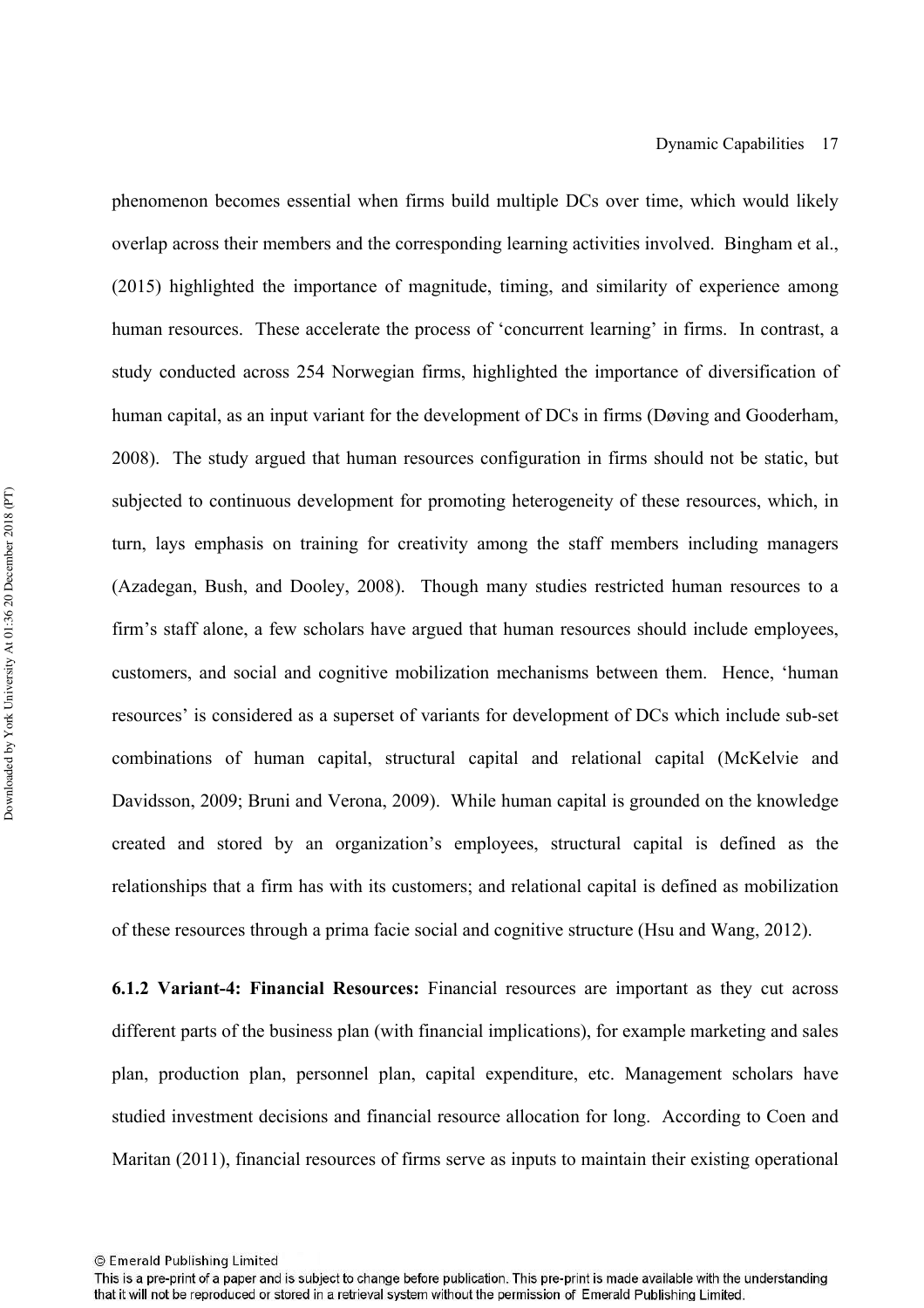capabilities as well as for development of new DCs. According to Teece (2007; 2014) financial resources include firms' investments towards change learning, creation and retention, strategy formulation and implementation. However, unless DCs are measured empirically for returns on investment, keeping up the momentum on these resources could be challenging in the long-run. Financial resources are also necessary to meet the costs of coordination of other resources and processes for developing DCs. As noted by Helfat and Peteraf (2015), a climate for trust may reduce the costs of coordination because organization members tend to utilize heuristics over a more calculative approach when assessing peers in this context.

**6.1.3 Variant-5: Infrastructure and Technological Resources:** Infrastructure is the foundation or framework that supports a system or organization. Infrastructural resources include traditional infrastructure, such as built spaces, utilities, transportation systems and telecommunications networks; and non-traditional infrastructure, including basic research related resources. Further infrastructure resources could be commercial, public, social, and mixed infrastructure, based on the focus of DCs, and the distribution of productive activities it facilitates (Frischmann, 2012). The Project Management office as an infrastructural resource has been found to be specifically highlighted in the scholarly literature of DCs. It is important for firms to understand their current levels of existing capabilities, before embarking upon the development of new DCs, and technological resources play a vital role in this journey. Technology can be viewed as an activity that forms or changes culture. In the context of building DCs, technology helps to combine other resources to produce desired products, to solve problems, fulfill needs, or satisfy wants of the stakeholders. Felin and Powell (2016) suggested the use of design technologies like polyarchy, social proofs, and new forms of open organizations that allow firms to build DCs for sustained innovation in dynamic environments. Further, Teece (2007) highlighted the importance of

<sup>©</sup> Emerald Publishing Limited

This is a pre-print of a paper and is subject to change before publication. This pre-print is made available with the understanding that it will not be reproduced or stored in a retrieval system without the permission of Emerald Publishing Limited.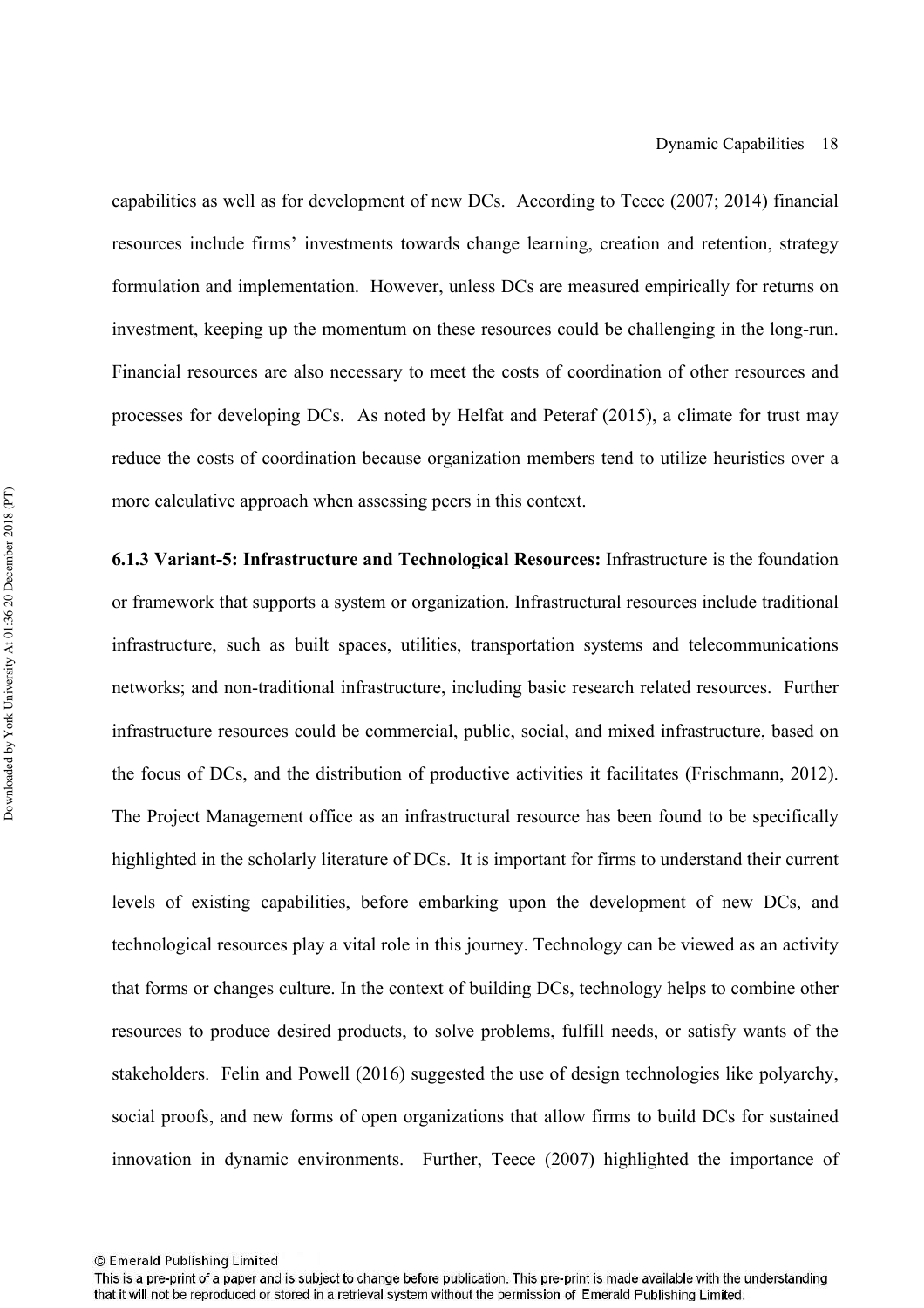advanced new technologies and analytical systems to learn and to sense, filter, shape, and calibrate opportunities for developing DCs.

**6.1.4 Variant-6: Information, knowledge and organizational systems:** Organization systems include a variety of schemes that organize, manage, and retrieve information and knowledge. They range from authority files to classification schemes, ontologies, awareness levels, adaptability practices etc. Firms' awareness, readiness and adaptability to new technologies play a critical role for the development of DCs. A few scholars also suggested that heuristics could be foundational to DCs in highly dynamic environments where executing common action steps becomes challenging (Bingham et al., 2015; Fainshmidt et al., 2016; Eisenhardt and Martin, 2000; Bingham and Eisenhardt, 2011). Other important resources include core and integrative knowledge existing in both internal and external environments of the firms (Anand et al., 2010). Core knowledge is often scientific or technological specific to a particular vintage or technology which forms the foundation of vertical business units in firms. Integrative knowledge is that which integrates different activities, capabilities, and products in one or more vertical units (Helfat and Raubitschek, 2000). Further, Dyer and Nobeoka (2000) highlighted the importance of tacit and explicit knowledge as input variants for DCs building.

**6.1.5 Variant-7: Networks and relationships:** Various terms have been used in literature to describe strategic partnering with equally varied definitions. These include 'international coalitions' (Porter and Fuller, 1986), 'strategic networks' (Jarillo, 1988) and 'strategic alliances' (Schilke, 2014; Eisenhardt and Martin, 2000; Lee et al, 2010; Oh et al., 2014; Kale and Singh, 2007; Capaldo, 2010). Theoretically, an alliance may be the 'joining of forces, for a specified or indefinite period, to achieve a common objective'. The communities of personal and professional interactions, both formal and informal between and within the firms are a central

<sup>©</sup> Emerald Publishing Limited

This is a pre-print of a paper and is subject to change before publication. This pre-print is made available with the understanding that it will not be reproduced or stored in a retrieval system without the permission of Emerald Publishing Limited.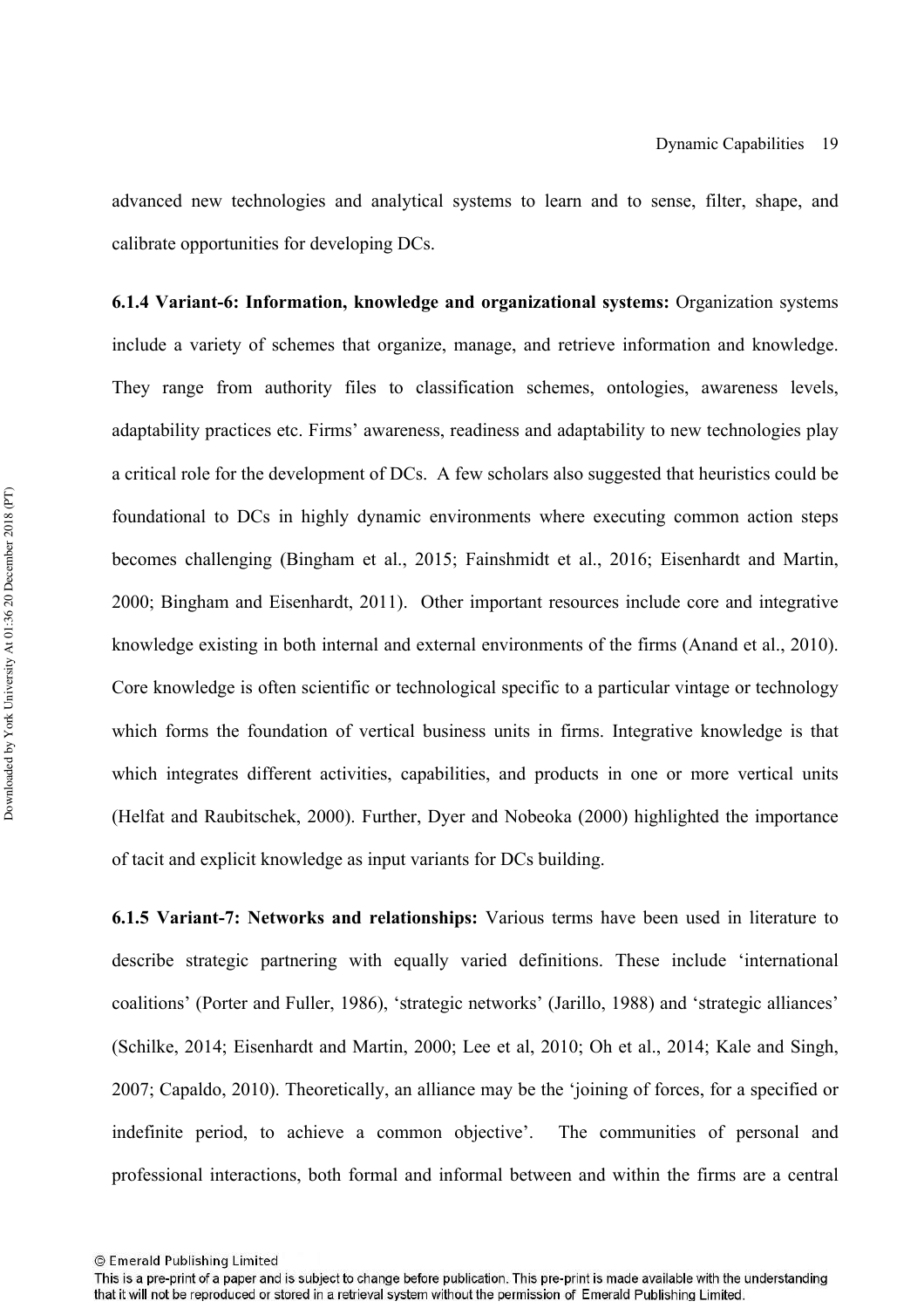element of such knowledge sharing. However, for the purpose of DCs development, interorganizational relationships are given more importance than intra-organizational knowledge management. These relationships strengthened by win-win approaches between firms lead to strategic alliances. The positive impact of inter-firm networks on the development of DCs has been traced back to the potential of inter-organizational collaboration to facilitate interactive knowledge sharing processes among participating firms (Capaldo, 2010; Dyer and Nobeoka,2000). This, in turn, is claimed to be strongly dependent on the overall network structure measured in terms of inter-organizational tie strength. Dyer and Nobeoka (2005), highlighted that a few firms like Toyota, consciously invest on nested networks to promote interorganizational learning and provide incentives for knowledge acquisition and application though a formal process. Further to these, the inter-organizational innovation networks (Smart et al., 2007; Lorenzoni and Lipparini, 1999; Gulati, 1999; Wu, 2010) exploit superior resources that reside beyond the boundary of the firm, pose important questions about the nature of resources that exist in the spaces between firms, and the capabilities needed to leverage them for competitive advantage to handle the dynamics of complexity in markets. Kleinbaum and Stuart (2014) argued that the investigation of network responsiveness by firms is an important source of DCs and the network responsiveness rate varies from firm to firm. They also claimed that low network responsiveness may provide coordination advantages via compensatory fit, whereas fast network responsiveness may facilitate more rapid adaptability in firms.

#### **6.2 Organizational Processes:**

We classified various organizational processes which act as input variants for the development of DCs into three key categories, viz., work-processes, behavioral-processes, and change-processes.

© Emerald Publishing Limited

This is a pre-print of a paper and is subject to change before publication. This pre-print is made available with the understanding that it will not be reproduced or stored in a retrieval system without the permission of Emerald Publishing Limited.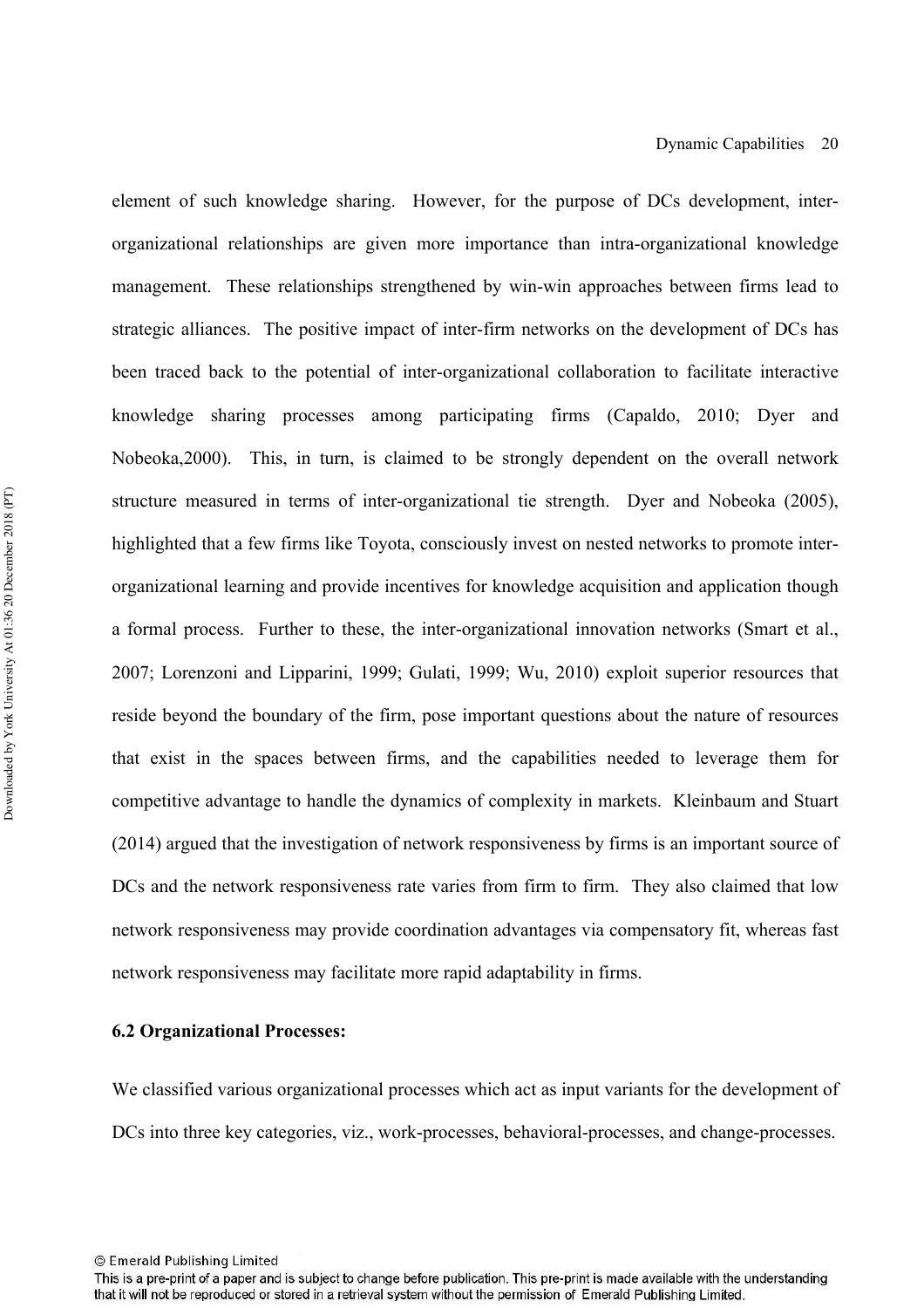**6.2.1 Variant-8: Work-processes:** According to Teece (2007), opportunity discovery for DCs will be grounded in organizational work-processes. Literature shows five important workprocesses for this purpose. Firstly, exploration, assimilation and exploitation of knowledge becomes critical (Zollo and Winter, 2002; Benner and Tushman, 2003; Benner and Tushman, 2003; Newey and Zahra, 2009; Capaldo, 2010; Capaldo, 2010; Saenz et al., 2014; Dixon et al., 2014). This provides a fundamental input source of understanding the internal and external landscape of the firm. Secondly, the knowledge codification process is recognized as an important learning mechanism from the micro-foundations of DCs (Zollo and Winter, 2002; Kale and Singh, 2007; Macher and Mowery, 2009; Barrales-Molina et al., 2012; Bingham et al., 2015). In contrast, Secchi and Camuffo (2016) argue that knowledge codification enables easier and more precise replication at the cost of oversimplification and hence should be at optimal levels in the context of building DCs. In parallel, the accumulation process of experiences in firms becomes important in this context, as learning from past mistakes and the pace of experience (referred together as "paths" by Teece (1997) become inputs for building DCs (Eisenhardt and Martin 2000; Zollo and Winter, 2002; Nielsen 2006). Fourthly, integration of assimilated knowledge though exploration, exploitation and further codification buffered with accumulation of past learnings should be integrated to create a robust resource for competitive advantage (Wang and Ahmed, 2007; Martin 2011; Essex et al., 2016). Finally, process management becomes an important ingredient, as process management activities are beneficial for organizations to bring about stability and also serve as fundamental input for incremental innovation and change in unstable environments (Benner and Tushman, 2003).

**6.2.2 Variant-9: Behavioral Processes:** Behavior is defined as a range of autonomously or externally driven, voluntary or involuntary actions demonstrated by a system (firm) (Minton and

<sup>©</sup> Emerald Publishing Limited

This is a pre-print of a paper and is subject to change before publication. This pre-print is made available with the understanding that it will not be reproduced or stored in a retrieval system without the permission of Emerald Publishing Limited.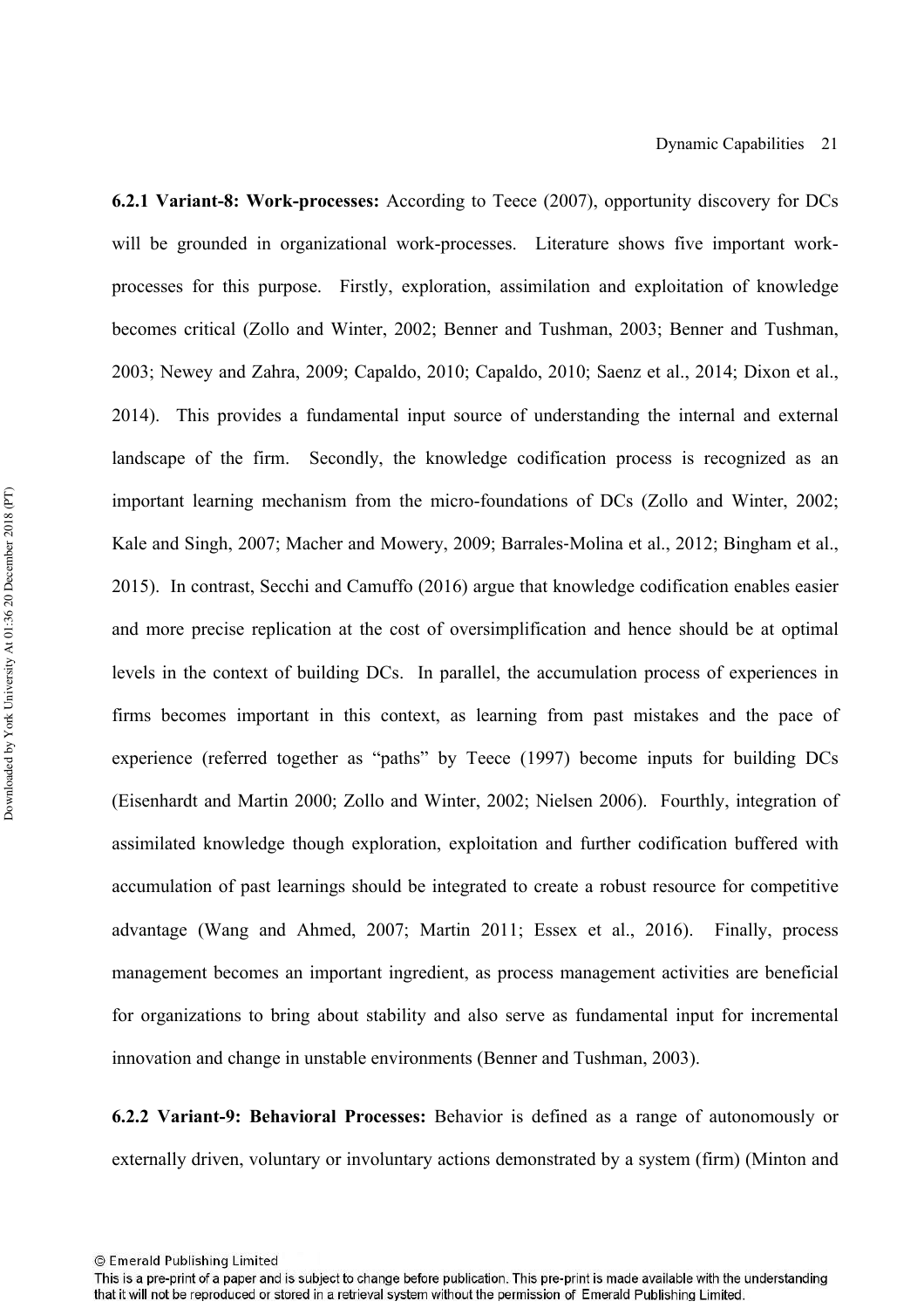Khale, 2014). Literature shows eight such behavioral processes in the context of inputs for building DCs. They are:

- a) strategic decision making (Karna et al., 2015),
- b) shredding (Teece, 2007),
- c) sensing and shaping (Hodgkinson and Healey, 2011; Martin 2011; Wilhelm et al., 2015; Fainshmidt and Frazier, 2016; Felin and Powell, 2016),
- d) seizing (Hodgkinson and Healey, 2011; Martin 2011; Wollersheim and Heimeriks, 2016; Fainshmidt and Frazier, 2016; Felin and Powell, 2016),
- e) reconfiguring (Teece et al, 1997; Karim, 2006; Wang and Ahmed, 2007; Bruni and Verona, 2009; Wu, 2010; Hodgkinson and Healey, 2011; Martin 2011; Wilhelm et al., 2015; Essex et al., 2016; Wollersheim and Heimeriks, 2016; Fainshmidt and Frazier, 2016; Felin and Powell, 2016),
- f) attacking rivals: (Sirmon et l., 2010),
- g) evolutionary learning/co-evolutionary learning, and
- h) isolating mechanisms (Zollo and Winter, 2002; Zott, 2003).

**6.2.3 Variant-10: Change Processes:** According to Schreyögg and Kliesch (2007), work and behavioral processes alone are not sufficient for building DCs. In the approach to dynamizing capabilities, firms have to look beyond the rigidity trap of operational capabilities, and this is possible by means of effective novel-problem solving patterns for improvement called as 'innovation routines'. These innovation routines become a critical input for building DCs, which are defined as a learned and stable pattern of collective activity through which the organization systematically generates and modifies its operating routines in pursuit of improved effectiveness' (Zollo and Winter, 2002). Alongside innovation routines, which lead to incremental innovation

<sup>©</sup> Emerald Publishing Limited

This is a pre-print of a paper and is subject to change before publication. This pre-print is made available with the understanding that it will not be reproduced or stored in a retrieval system without the permission of Emerald Publishing Limited.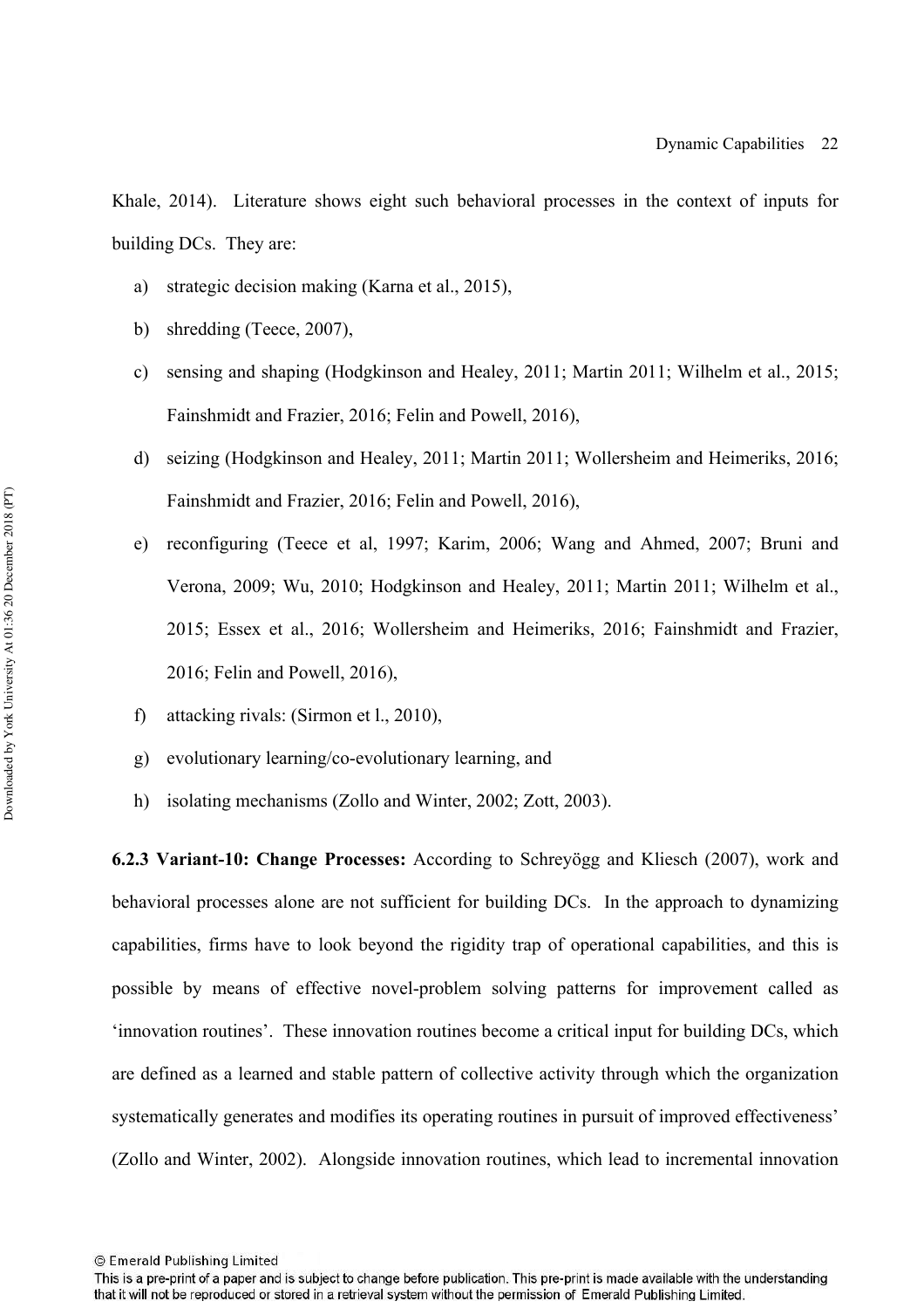in stable environments, transformation for breakthrough innovation also becomes critical, as it leads to new patterns of adapting latest technologies and leveraging them for competitive advantage (Zahra and George, 2002; Lichtenthaler, 2009; Newey and Zahra, 2009; Wang et al., 2015). The importance of bringing new innovation or transformative patterns in firms depends on the quality of change management. The focus of the firms during these change processes is to reduce the intensity of ambiguity that exists between the period of demarcation where a particular thrust ends and another strategic thrust begins. Rindova and Kotha (2001) recommend 'continuous morphing' for this purpose. Despite handling the innovation routines and transformation in firms, resistance to change is a well-known management problem that can come from a variety of quarters, including rigid cognitive frames within the organization (Helfat and Peteraf, 2015). As strategic adaptation proceeds, top managers may need to play a role in overcoming organizational resistance to change. Hence handling resistance to change also becomes another input in building DCs. Another important change process suggested by Karim (2006) deals with improving modularity while exploring changes in organizational structures. He introduced a process called 'unit configuration', which is a systematic addition of units to, deletion of units from, and recombination of units within the firm to effect change management in firms.

#### **7. DIMENSION-3: INFLUENCING FACTORS THAT IMPACT DCs**

This dimension deals with various endogenous (internal to firm), exogenous (external to firm) and interrelated factors (cutting across internal and external environments) which impact DCs in organizations.

#### **7.1 Endogenous factors:**

<sup>©</sup> Emerald Publishing Limited

This is a pre-print of a paper and is subject to change before publication. This pre-print is made available with the understanding that it will not be reproduced or stored in a retrieval system without the permission of Emerald Publishing Limited.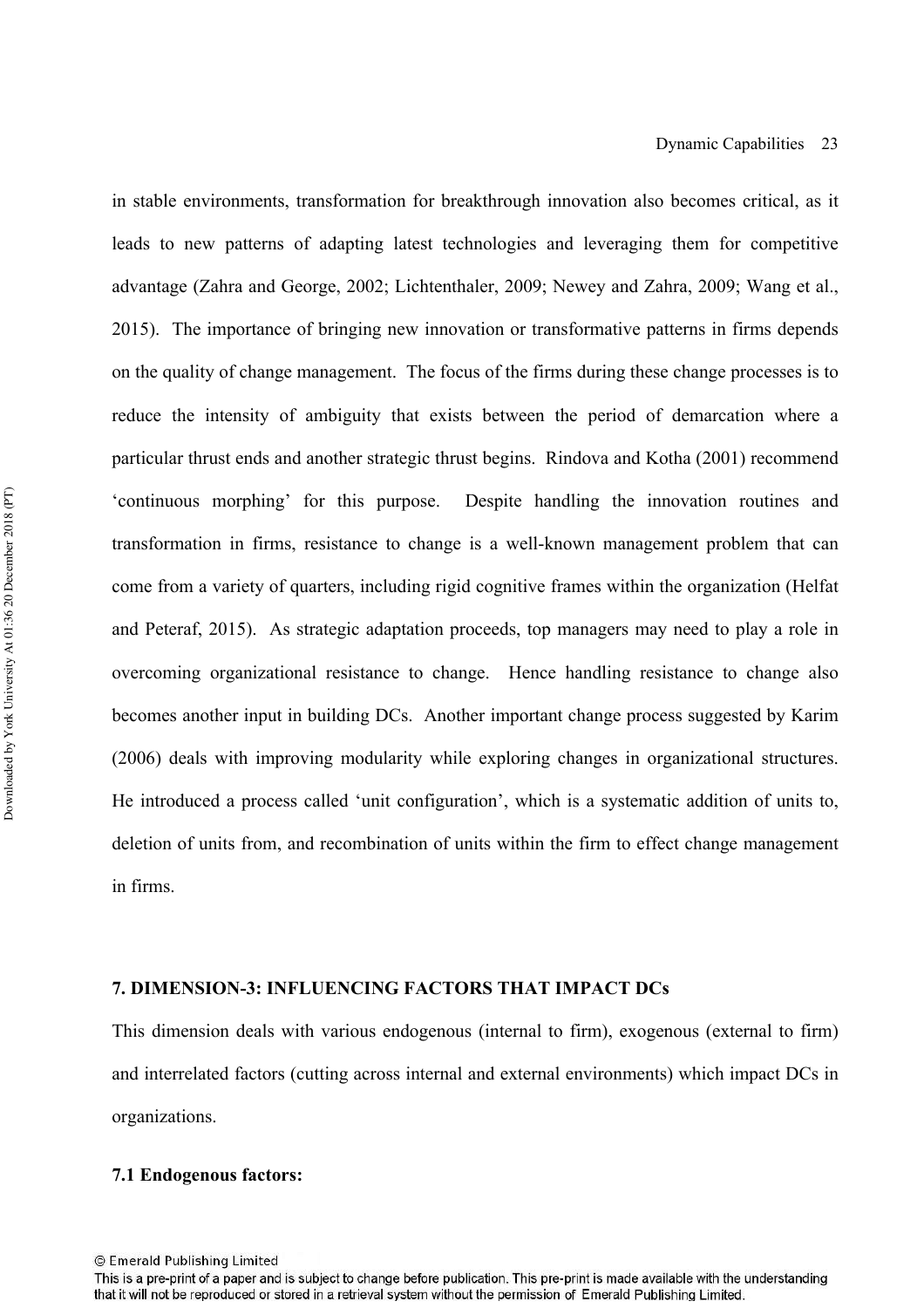These include organizational culture, leadership, firm-specific factors and managerial actions which impact DCs with various intensities in firms.

**7.1.1 Variant-11: Organization Culture:** Erstwhile management thinkers defined the term 'organizational inertia' as the capacity to produce collective outcomes of a certain quality repeatedly, and they emphasized this as a requirement for guaranteed survival (Hannan and Freeman, 1984). However, contemporary thinkers have argued that organizational inertia doesn't help firms change inhibiting organizational cultures (Schreyögg and Kliesch, 2007). This is because, if firms are bound to their stabilized structures and action patterns, it may lead to the risk of maladaptation. We endorse this claim considering organizational inertia as an influencing factor on DCs. Further, organizational cultural intelligence also plays a key role on DCs (Moon, 2010). Another influencing factor is the firm's age and accumulated experience/evolution paths. There is abundant literature affirming that a firm's age, paths it travelled and the lessons learned through accumulated experiences bring in varying degrees of maturity in it in regards the way it handles DCs (Mosey, 2005; Zahra et al., 2006; Kotha et al., 2011; Eggers, 2012; Chen et al., 2012; Barrales‐Molina et al., 2012; Schilke, 2014; Essex et al., 2016; Fainshmidt and Frazier, 2016). Further, Eggers (2012) claimed that DCs were also impacted by the size of the firms. Though 'firm size' is a relative term and depends on the sizes of other firms in the marketplace, apparently, it is an influencing factor on DCs (Døving and Gooderham, 2008; McKelvie and Davidsson, 2009; Wu, 2010; Jiang, 2010; Fawcett et al., 2011; Fainshmidt and Frazier, 2016;). Since DCs rely on collective learning and coordinated effort by organization members, a firm's social climate, which shapes patterns in attitudes, behaviors, and interpersonal relationships among organizational members, may be a driver of DCs (Fainshmidt and Frazier, 2016). Further, an organization's form (monarchy/ polyarchy) impacts its DCs, as

This is a pre-print of a paper and is subject to change before publication. This pre-print is made available with the understanding that it will not be reproduced or stored in a retrieval system without the permission of Emerald Publishing Limited.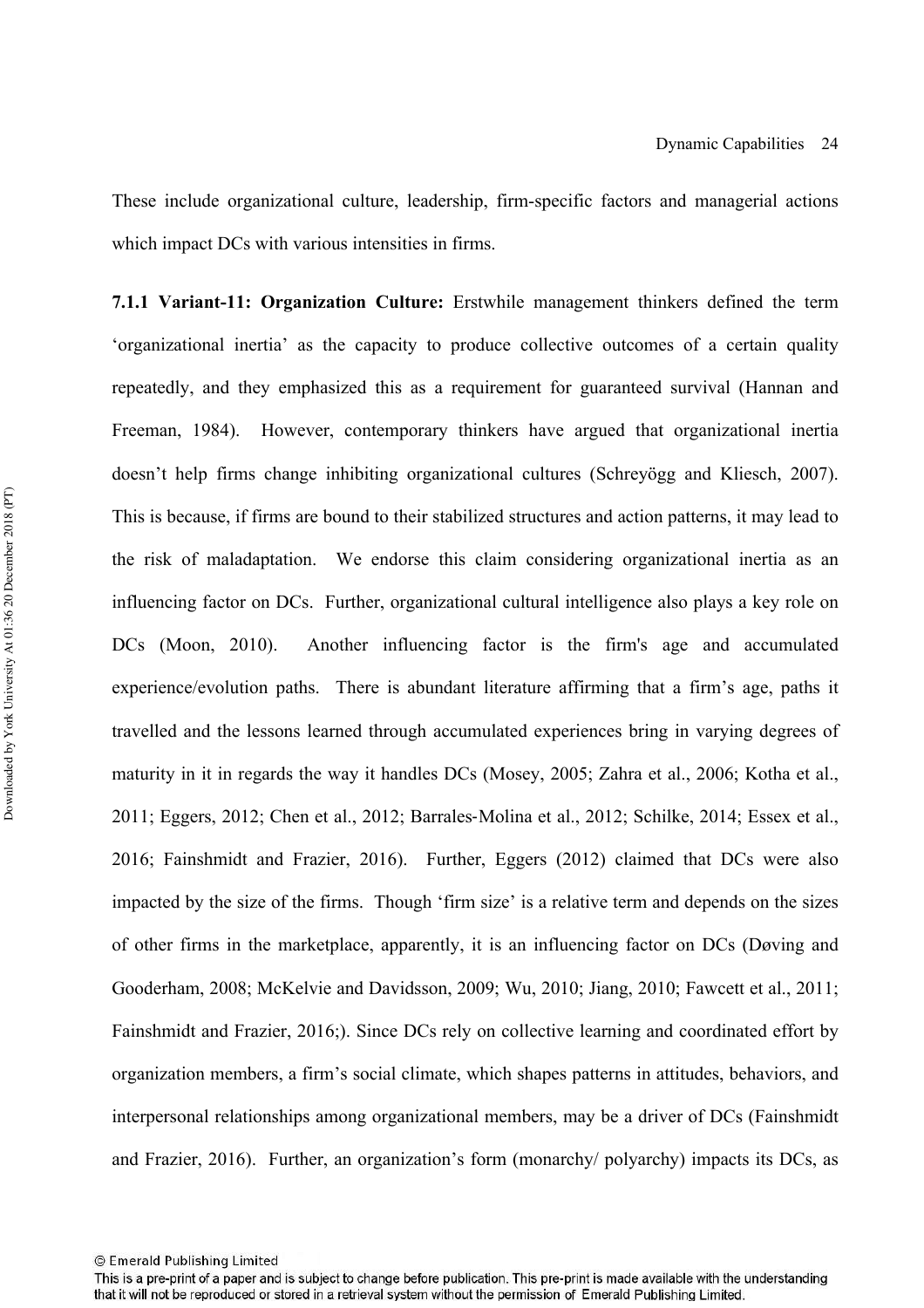scholars claimed that performance of DCs was observed to be better in polyarchical structures (Teece, 2007; Felin and Powell, 2016). The empowerment level of staff, freedom to question status-quo and risk taking ability which are together defined under the term 'autonomy' in the DCs literature, are important factors which impact the DCs (Martin 2011; Secchi and Camuffo, 2016; Felin and Powell, 2016)

**7.1.2 Variant-12: Leadership:** Organizational leaders, especially in the top-management positions play a critical role in decision making, strategy planning, formulation and implementation. Leadership being an art, which varies from person to person (and context to context) based on several other factors, serves as an impacting variant on DCs. The reviewed literature shows that several leadership elements such as selection of product architecture and business models (Teece, 2007), entrepreneurial mind-set (Savolainen, 1999; Teece, 2007), DCs configuration and orchestration (Kor and Mesko, 2013; Sirmon and Hitt, 2009), strategy formulation, planning and budgeting, setting direction, environmental scanning (Davenport, 1993; Rosenbloom, 2000; Bititci et al., 2011), handling success traps (Wang et al., 2015) have impacted DCs in organizations.

**7.1.3 Variant-13: Firm-specific Factors:** Literature shows several firm-specific factors which impact DCs. These include idiosyncratic structures (Eisenhardt and Martin, 2000; Schreyögg and Kliesch, 2007; Vergne and Durand, 2011), product/service diversification (Eggers, 2012), path dependency and prior performance (Arthur, 1989; Cowan and Gunby, 1996; Schreyögg and Kliesch, 2007; Vergne and Durand, 2011; Pentland et al., 2012; Eggers, 2012; Girod, and Whittington, 2016), timing of deployment of dynamic capability (Zott, 2003; Eggers, 2012), cost of deploying dynamic capabilities (Zott, 2003; Eggers, 2012), architectural innovation degree (Galunic and Eisenhardt, 2001), ambidextrity in structures (Benner and Tushman, 2003; Teece,

<sup>©</sup> Emerald Publishing Limited

This is a pre-print of a paper and is subject to change before publication. This pre-print is made available with the understanding that it will not be reproduced or stored in a retrieval system without the permission of Emerald Publishing Limited.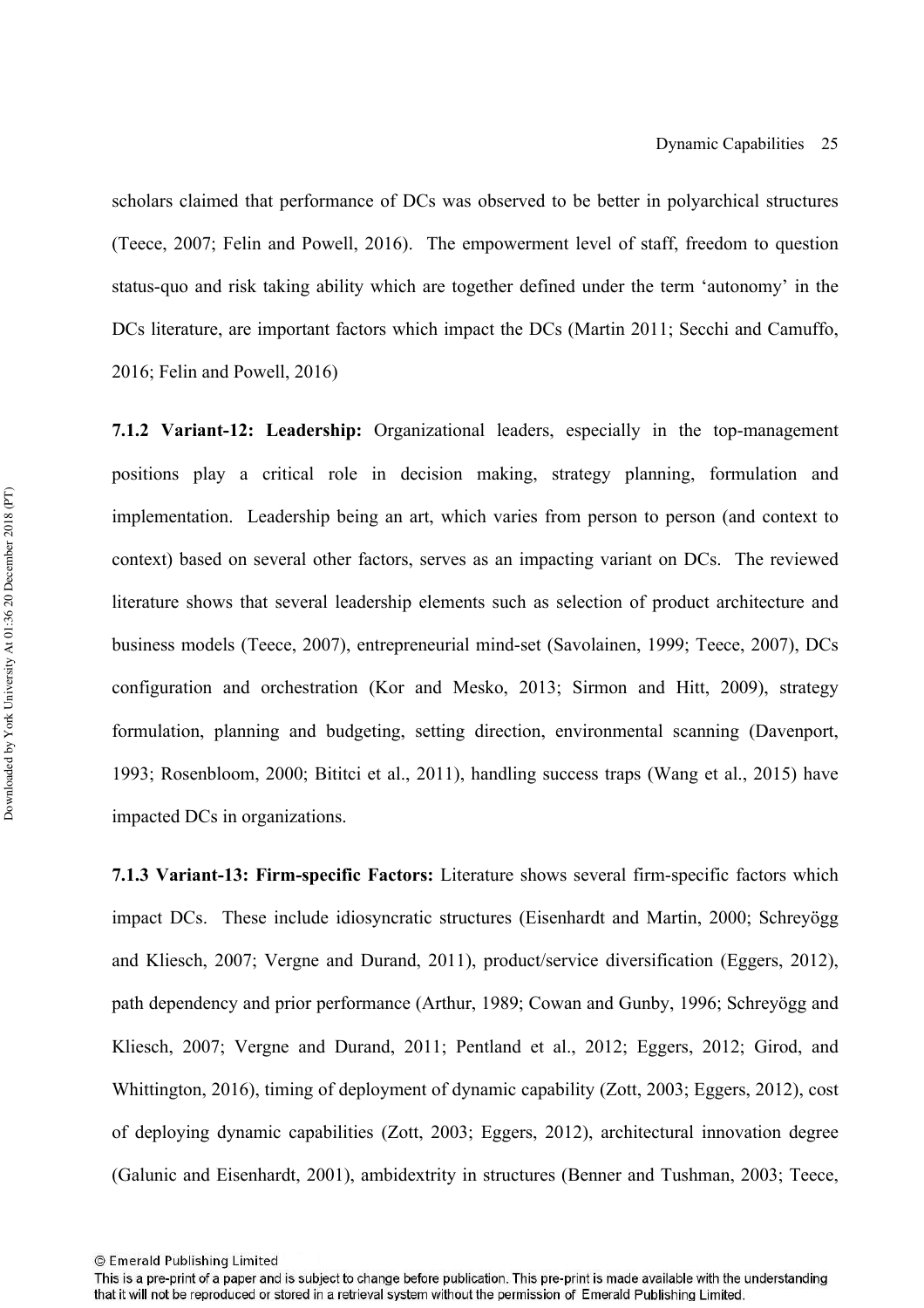2014; Kleinbaum and Stuart, 2014; Secchi and Camuffo, 2016), market intelligence (Mosey, 2005; Morgan et al., 2009), and market strategic orientation (Morgan et al., 2009; Zhou and Li, 2010).

**7.1.4 Variant-14: Managerial Actions:** There are several reasons why managerial actions become an essential factor impacting DCs (Martin, 2011). Firstly, managers are tasked with developing the capabilities necessary to formulate and implement their business-unit-level strategies to accomplish firm-level strategic objectives. Secondly managers have power and control over their business units with a responsibility towards business delivery. Finally, managers have an obligation to effectively work with organizational resources and processes. To endorse these arguments, we have identified several managerial actions which scholars have highlighted as having a significant impact on DCs in firms. They are problem solving and handing complexity (Schreyögg and Kliesch, 2007; Macher and Mowery, 2009; Fainshmidt et al., 2016), market communications (Eggers, 2012), managerial dominant logic (Kor and Mesko, 2013), performance measurement, and reporting, resource allocation, staff management, infrastructure building, stakeholder communications (Davenport, 1993), managing strategy, managing performance, resource planning and allocation, alliancing and networking, managing change, strategic decision making, competence building, organizational learning, knowledge management (Bititci et al., 2011), and managerial cognition (Kor and Mesko, 2013). Alongside these managerial actions, capability monitoring and non-routine dynamization (Schreyögg and Kliesch, 2007) are considered as critical, as these have a direct impact on improving and renewing DCs. Further, scholars also highlighted the importance of 'concurrent learning' (Helfat and Peteraf, 2003; Bingham et al., 2015), which enables managers to learn multiple DCs concurrently

<sup>©</sup> Emerald Publishing Limited

This is a pre-print of a paper and is subject to change before publication. This pre-print is made available with the understanding that it will not be reproduced or stored in a retrieval system without the permission of Emerald Publishing Limited.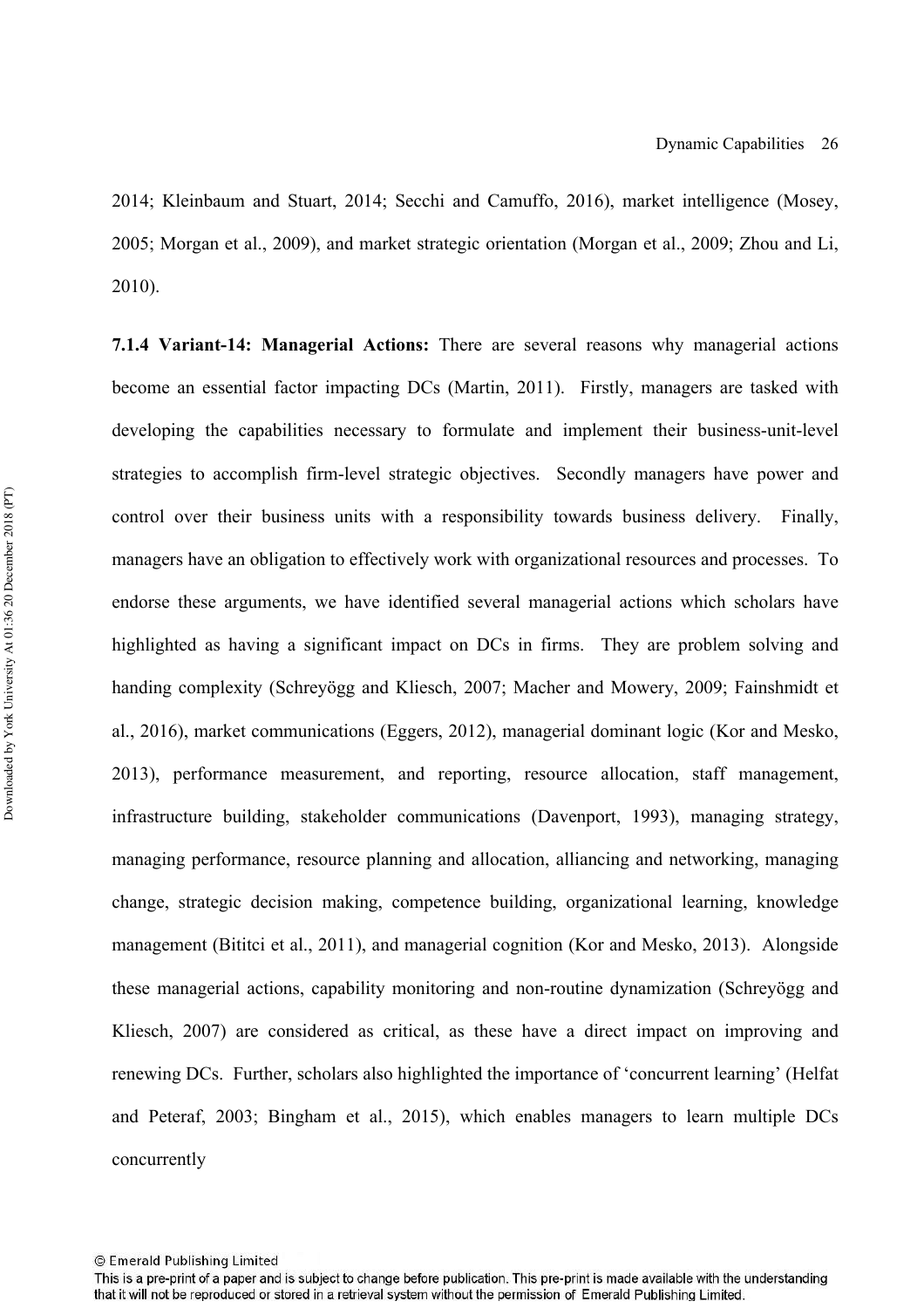#### **7.2 Exogenous factors:**

These include variants like competitors, suppliers and customers, market influence, and social, economic, regulatory and legal factors impacting DCs from the external environment of firms.

**7.2.1 Variant-15: Competitors:** Rivalry in the marketplace extending to higher levels leads to hyper-competition which undermines the sustainability of a competitive advantage (Lee at al., 2010; Barreto, 2010), and is hence considered to have an impact on DCs (Sirmon et l., 2010). Rindova and Kotha (2001) suggested that 'continuous morphing' on the dynamic capabilities of the firm leads to continuous change in order to regenerate a competitive advantage in hypercompetitive environments. Further, firms' understanding about their rivals' capabilities and the changes in competitive landscape impact the levels of DCs. In fact, it is essential for firms to revise or renew DCs based on these factors (Sirmon et al., 2010; Lee, 2010). Among several strategies rivals impose on firms, imitation potential of rivals retards the progress of DCs (Zott, 2003). This is common among new entrants and hence competitive parity becomes essential (Ambrosini and Bowman, 2009; Dixon et al., 2014). Further, literature also shows evidence of systems based competition (Lee et al., 2010) and randomness in competition (Zott, 2003) that impact DCs in firms.

**7.2.2 Variant-16: Suppliers and Customers:** An understanding of an enterprise is beyond the boundaries of the organization, which includes both suppliers and customers as well. Karna et al., (2015) categorized supplier and customer relationships with firms as operational capabilities. However, customer management capability, customer management performance, supply chain management performance, integrated closely with raw materials suppliers, customer-side online information capabilities, and supplier-side online information capabilities are fundamental to

<sup>©</sup> Emerald Publishing Limited

This is a pre-print of a paper and is subject to change before publication. This pre-print is made available with the understanding that it will not be reproduced or stored in a retrieval system without the permission of Emerald Publishing Limited.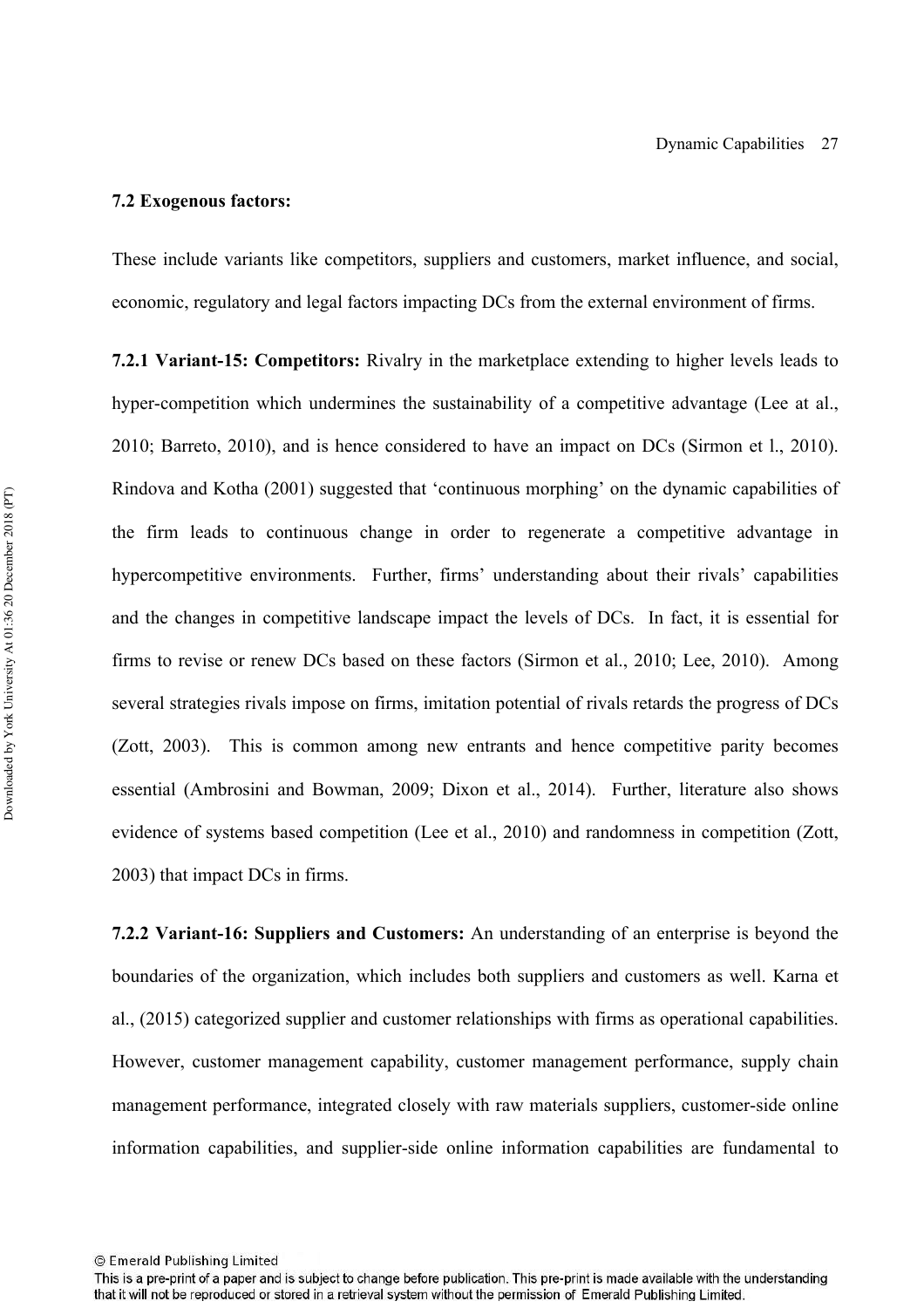supply chain management and customer relationship management. Hence, any changes in these variants would impact the relevant DCs. Further, Zollo and Winter (2002) highlighted that environmental conditions such as the speed of technological development or the time-to-market lags required by customers consequently influence DCs in firms.

**7.2.3 Variant-17: Market Influence:** The most important parameter in this category is the market type (Marcus and Anderson, 2006; Lee, 2008; Barreto, 2010). This is because DCs operate differently based on market velocity. Teece et al., (1997) highlighted that DCs operate when markets are moderately dynamic, but in high-velocity markets, where the strategic imperatives are speed and adaptability, DCs take on a different character (Peteraf et al., 2013). Literature also shows some criticism in this regard, that sustaining DCs in high velocity markets is difficult unless firms do not consciously safeguard them (Eisenhardt and Martin, 2000). Another factor is 'environmental dynamism', which refers to rate at which the preferences of consumers and the products/services of organizations change over time. This phenomenon, in combination with market dynamism, hostility among the market players and heterogeneity within and between the markets contribute to carrying impacts on DCs (Zahra et al., 2006; Ambrosini et al., 2009; Zhou and Li, 2010; Drnevich and Kriauciunas, 2011; Martin 2011; Barrales‐Molina et al., 2012; Stadler et al., 2013; Schilke, 2014; Schilke, 2014; Weber and Tarba, 2014; Wilhelm et al., 2015; Karna et al., 2015; Wang et al., 2015; Li and Holsapple, 2015; Girod, and Whittington, 2016; Fainshmidt et al., 2016; Gelhard et al., 2016). Further, technological dynamism and how quickly firms adapt to the same ahead of the other market players is also a key factor. A rival's capability to cannibalize valuable assets and productive activities, impact a firm's marketing and technological DCs (Fainshmidt et al., 2016). Further, industry effects (Schilke, 2014), task environment (Karna et al., 2015), environmental

This is a pre-print of a paper and is subject to change before publication. This pre-print is made available with the understanding that it will not be reproduced or stored in a retrieval system without the permission of Emerald Publishing Limited.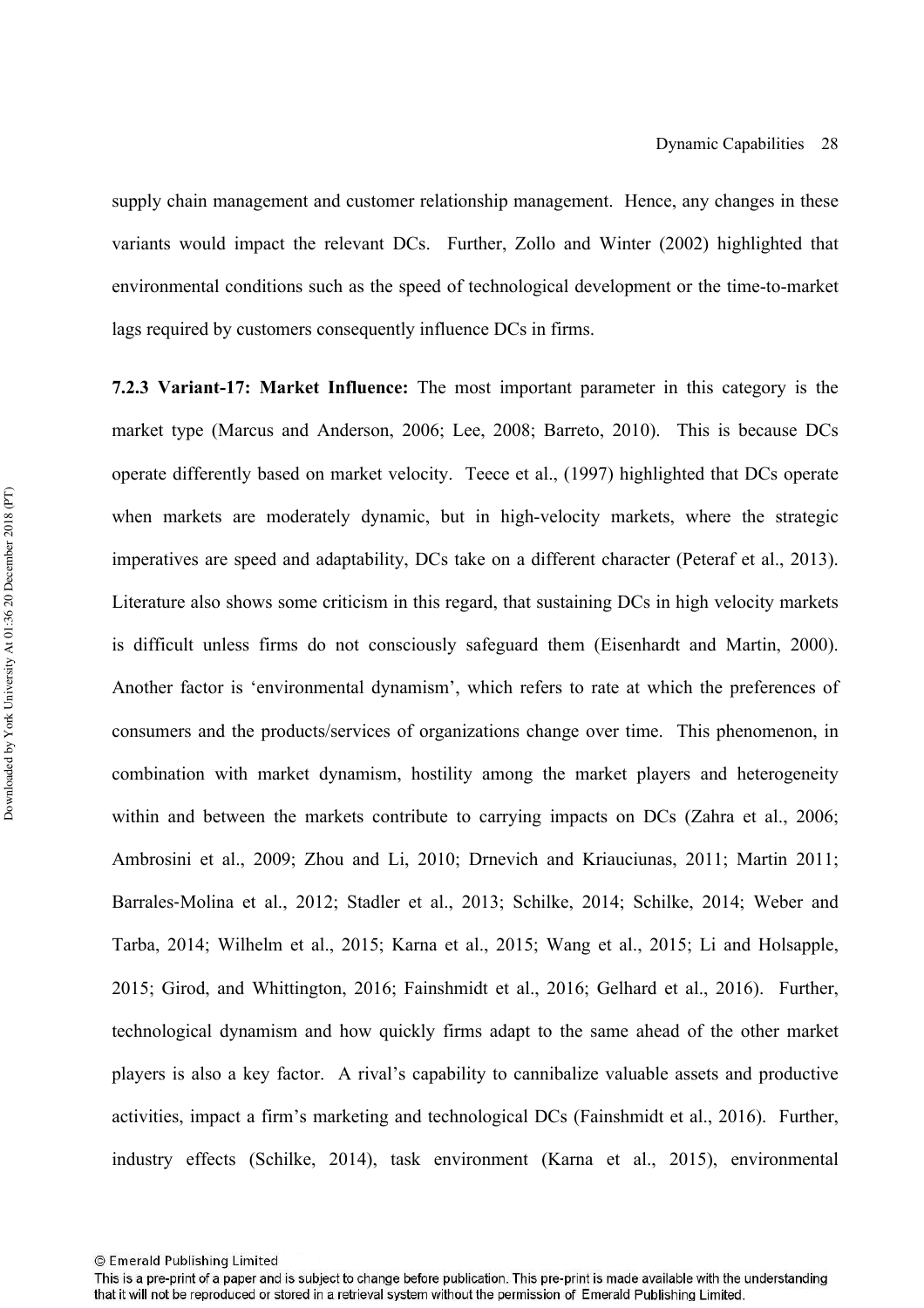munificence (Danneels, 2008; Sirmon et al., 2010), uncertainty and complexity in markets (Aragón-Correa and Sharma, 2003; Schreyögg and Kliesch, 2007; Ambrosini and Bowman, 2009; Wu, 2010; Dixon et al., 2014; Felin and Powell, 2016; Essex et al., 2016), market turbulence and technological turbulence (Slater et al., 2006; Lichtenthaler, 2009; Dixon et al., 2014), and market demand (Martin, 2011) are some other factors which impact various DCs.

**7.2.4 Variant-18: Social, Economic, Regulatory and Legal factors:** Globalization has paved the way for utilization of technology across nations, where achieving protection against imitation and other forms of replication by rivals becomes challenging. Hence for shaping new 'rules of the game' in the global marketplace, global executives need to be mindful of the impact of globalization on their DCs (Teece, 2000; 2007). Further, increased diversity in partners' industry, organizational, and national background will cause added complexity and coordination costs for firms, but provide broadened resource and learning benefits (Ambrosini and Bowman, 2009; Jiang, 2010). Since ideas flow from all sides in multi-cultural firms, promoting national and industry diversity results in innovation. Alongside national factors, political and regulatory influences in various countries not only impact the local players, but also influence the competitive advantage of global firms (Malik and Kotabe, 2009; Dixon et al., 2014). Hence, Galuni and Eisenhardt (2001) suggested envisaging DCs as areas of responsibility that could be recombined in various ways as per the interplay of economic and social imperatives as a 'dynamic community'. Further, literature shows that social capital (Blyler and Coff, 2003; Bruni and Verona, 2009), and social responsiveness (Sodhi, 2015) impact DCs in firms.

#### **7.3 Interrelated Factors:**

<sup>©</sup> Emerald Publishing Limited

This is a pre-print of a paper and is subject to change before publication. This pre-print is made available with the understanding that it will not be reproduced or stored in a retrieval system without the permission of Emerald Publishing Limited.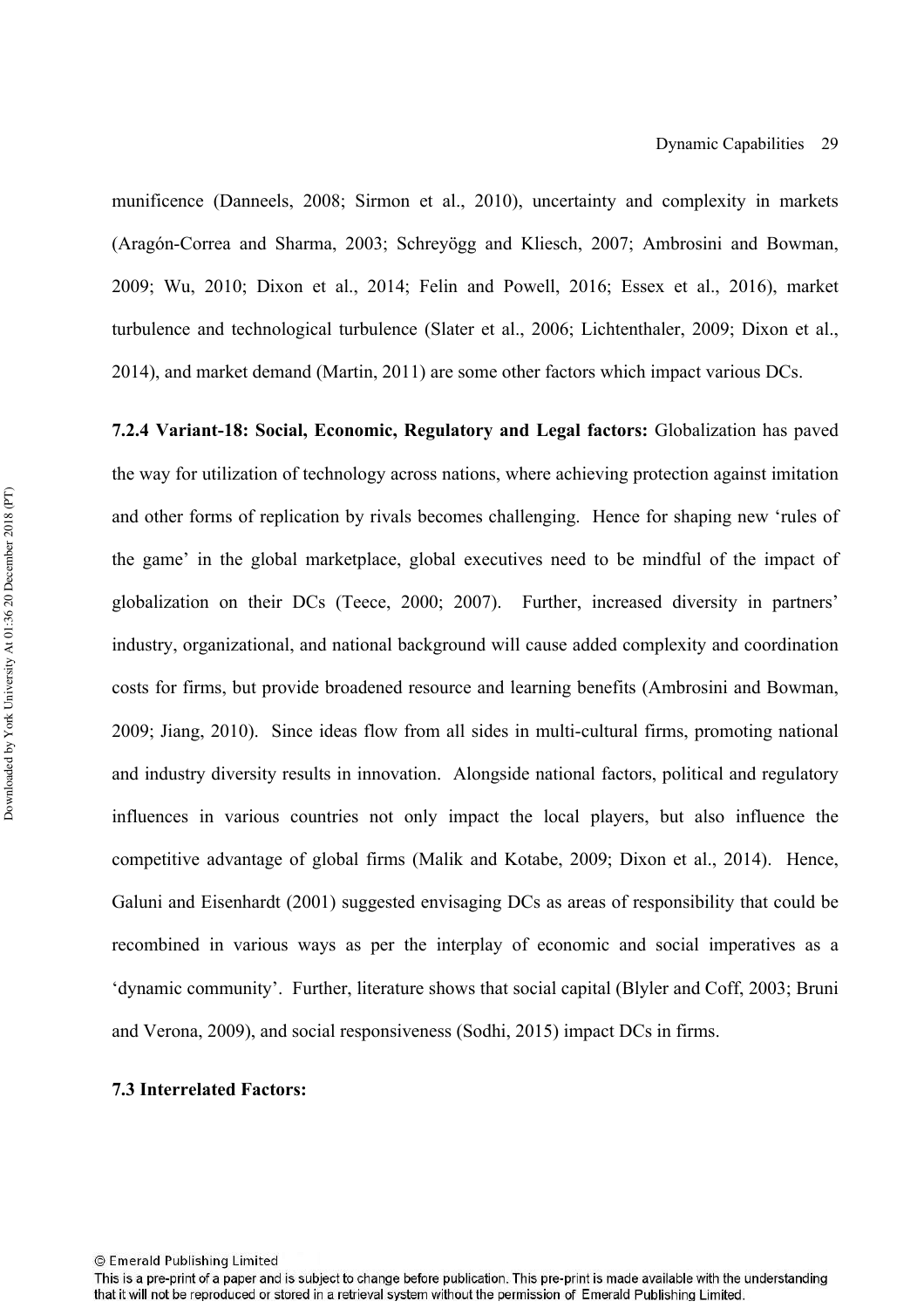These factors could impact the DCs either from external or internal environments based on the context, and hence they are interrelated with regard to the environmental and firm-level boundaries.

**7.3.1 Variant-19: Interrelated factors:** Various interrelated factors that were found to impact the DCs are presented in the Table-6.

*Table-6: Interrelated factors impacting DCs*

#### **8. DIMENSION-4: DESIRED OUTCOMES OF DCs:**

Required outcomes bundled with appropriate experiences result in the desired outcomes. There are several firms' desired outcomes that result from the DCs, which are identified from the literature and grouped as short-term outcomes and long-term outcomes.

#### **8.1 Short-term Outcomes:**

These include variants like creation of competitive advantage, performance and profits, and value creation in firms.

**8.1.1 Variant-20: Short-term competitive advantage:** Sirmon et al., (2010) after discussing the strengths and weaknesses of operational capabilities, highlighted that DCs could deliver temporary competitive advantage to firms. Evidence suggests that achieving sustained competitive advantage requires managers to understand the bases of competitive advantage as a concatenation of a series of temporary advantages over time (Powell, 2001; Sirmon et al., 2010; Dixon et al., 2014). Further, DCs also help firms in strategic renewal processes, which are central to creation of advanced products and services in the market place consistently as per evolving customer needs (Eggers, 2012). Other short-term outcomes of DCs include promoting innovation in the firms which leads to incremental innovative performance (Benner and

This is a pre-print of a paper and is subject to change before publication. This pre-print is made available with the understanding that it will not be reproduced or stored in a retrieval system without the permission of Emerald Publishing Limited.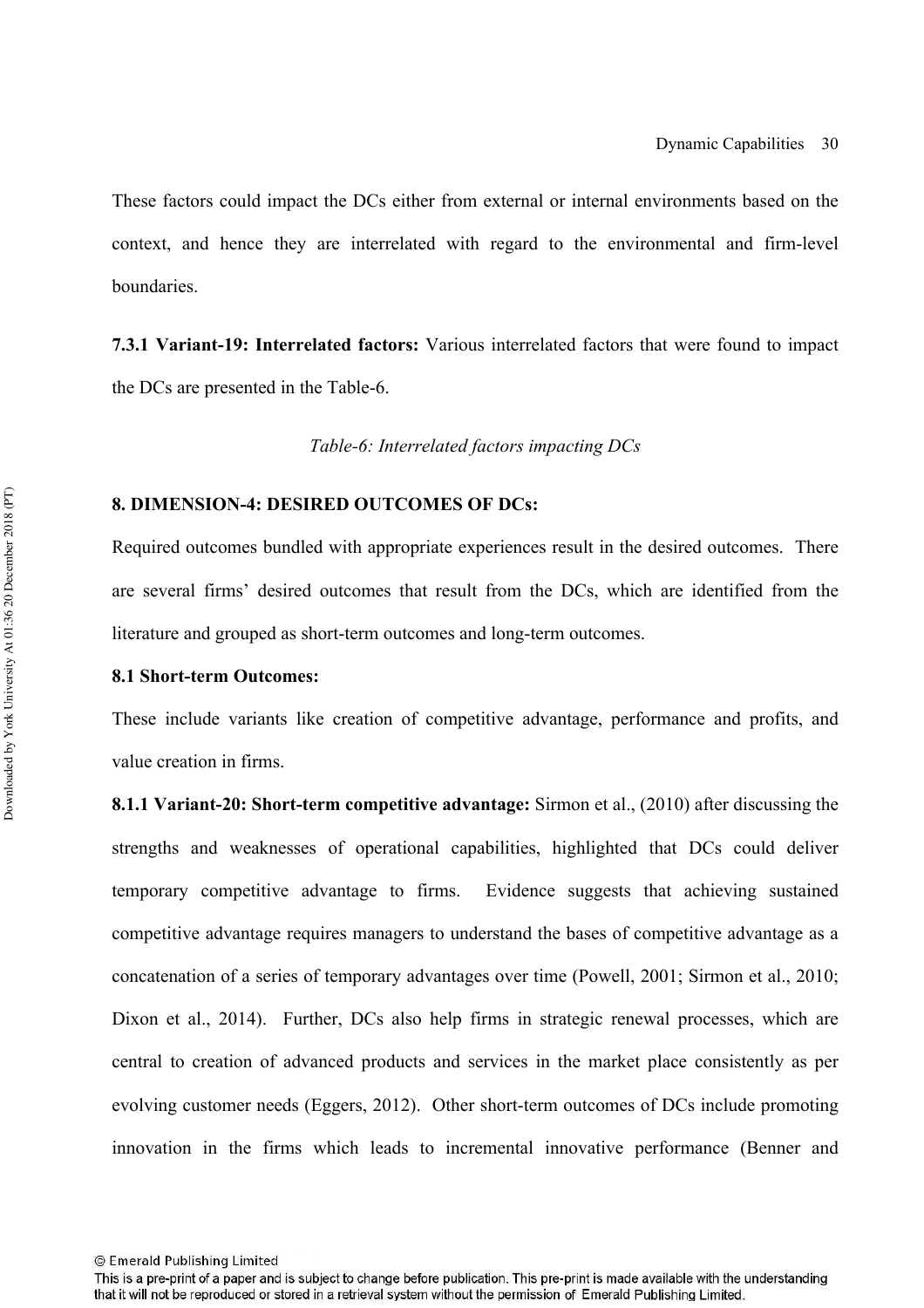Tushman, 2003; Mosey, 2005; Capaldo, 2010) and subsequent innovative output (Kotha et al., 2011).

**8.1.2 Variant-21: Performance and Profits:** There are several performance and profit related outcomes which DCs deliver. Literature shows that DCs have benefited firms by improving stock market returns (Bingham et al., 2015), differential firm performance (Zott, 2003), higher operational effectiveness and efficiency (Teece et al., 1997; Tang et al., 2010; Saenz et al., 2014; Vanpoucke et al., 2014; Secchi and Camuffo, 2016;), static and dynamic efficiency (Ghemawat and Ricart-Costa, 1993), functional and adaptive efficiency (Wilhelm et al., 2015), gross revenue and gross profit (Døving and Gooderham, 2008; Essex et al., 2016), return on assets (Adner and Helfat, 2003; Morgan et al., 2009; Hsu and Wang, 2012; Girod, and Whittington, 2016), and returns on investments (Zollo and Winter, 2002).

**8.1.3 Variant-22: Value creation:** 'Value' has been defined by many scholars in many ways. However, the community of scholars studying DCs has defined value to firms as a contribution through six value creating attributes. Firstly, value is defined by the outcome of DCs to organizational learning and unlearning process (Zahra et al., 2006; Macher and Mowery, 2009; Malik and Kotabe, 2009; Wu, 2010; Hanson et al., 2011; Barrales-Molina et al., 2012; Cepeda-Carrion et al., 2012; Dixon et al., 2014). This is a primary value attribute as the body of knowledge of dynamization is based on the fundamental concept of learning and unlearning in firms as per the changes in the environment to create and sustain competitive advantage. Post unlearning the old patterns and learning the new ways, organizational alignment to the newly adapted technologies becomes essential, and this is challenging considering organizations as complex systems with several resources, processes and impacting factors (Stadler et al., 2013). DCs help organizations in achieving the organizational alignment (Hanson et al., 2011; Essex et

<sup>©</sup> Emerald Publishing Limited

This is a pre-print of a paper and is subject to change before publication. This pre-print is made available with the understanding that it will not be reproduced or stored in a retrieval system without the permission of Emerald Publishing Limited.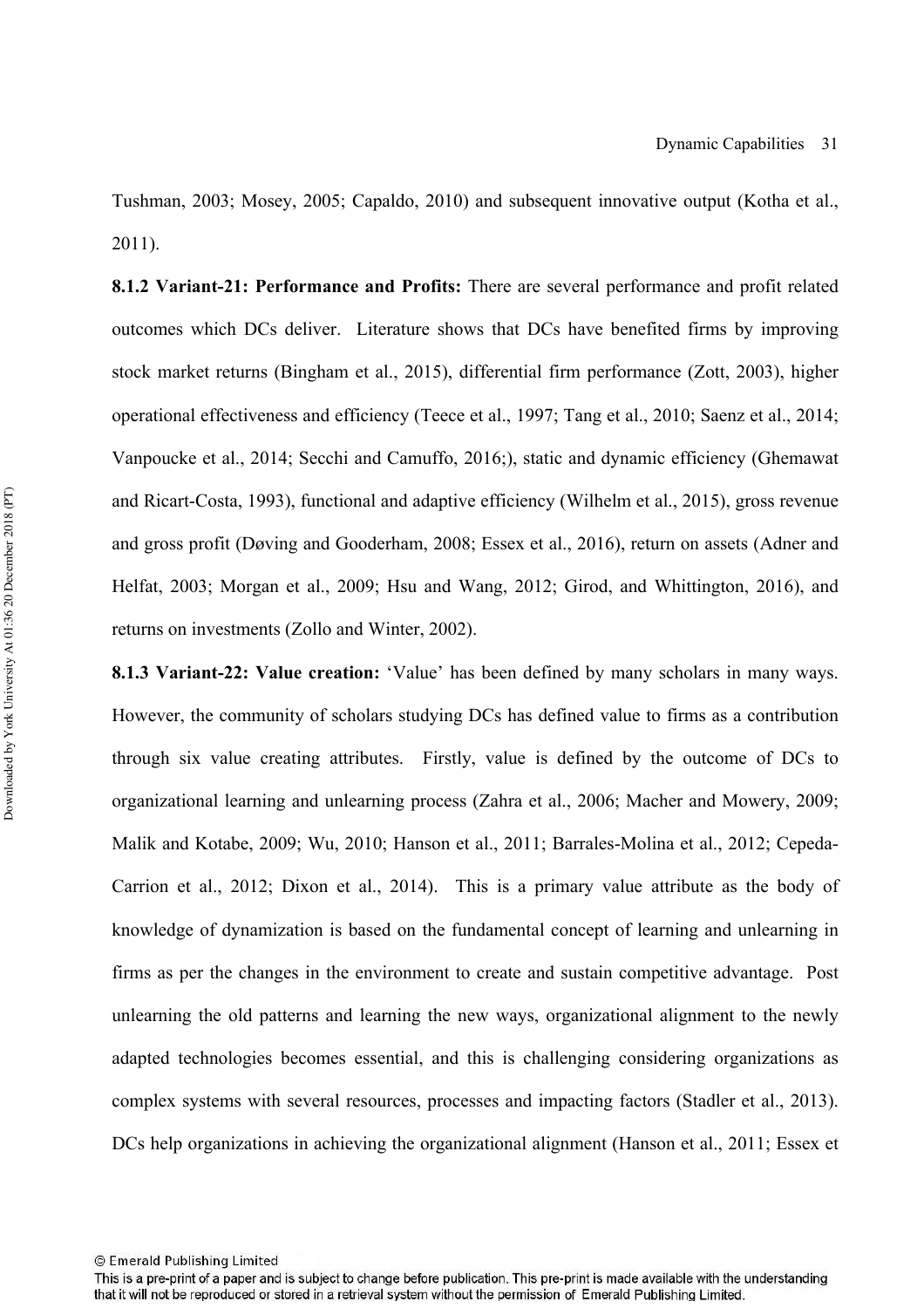al., 2016). Further DCs also improve agility and flexibility to facilitate this process (Chiang et al., 2012). Even though firms learn and unlearn periodically using DCs and align themselves with agility and flexibility, the existing operational capabilities in the firms operate on a relative basis with the DCs, as they cannot be separated altogether from the capability framework of the firm. Hence, relative capability creation in firms, which is the rate of sustaining the existing operational capabilities in par with building DCs, becomes essential. There is evidence in the literature that DCs could contribute to relational capability creation (Donada et al., 2016) with a focus on other desired outcomes including customer satisfaction (Moon, 2010; Fawcett et al., 2011).

#### **8.2 Long-term Outcomes:**

These include variants like creation of long-term competitive advantage, market share, and value sustenance in firms.

**8.2.1 Variant-23: Long-term competitive advantage:** Sirmon et al., (2009) claimed that creating competitive advantage should be a milestone and not the end of strategic aspirations of firms. The durability of competitive advantage needs to be gauged as it leads to sustenance, and this is generally limited to the relative strength and weakness sets of firms which change significantly over time in rivalrous markets. Tang et al., (2010) highlighted that DCs could certainly help firms in creating sustained competitive advantage, due to their unique characteristics. This could be achieved through several other interlinked outcomes that DCs deliver, like promoting concurrent learning (Bingham et al., 2015), business and social competency development (Marcus and Anderson, 2006), breakthrough innovation or radical change (Mosey, 2005; Hanson et al., 2011; Helfat, and Winter, 2011), innovation performance or innovativeness quotient in firms (Zahra and George, 2002; Cepeda‐Carrion et al., 2012) etc.

<sup>©</sup> Emerald Publishing Limited

This is a pre-print of a paper and is subject to change before publication. This pre-print is made available with the understanding that it will not be reproduced or stored in a retrieval system without the permission of Emerald Publishing Limited.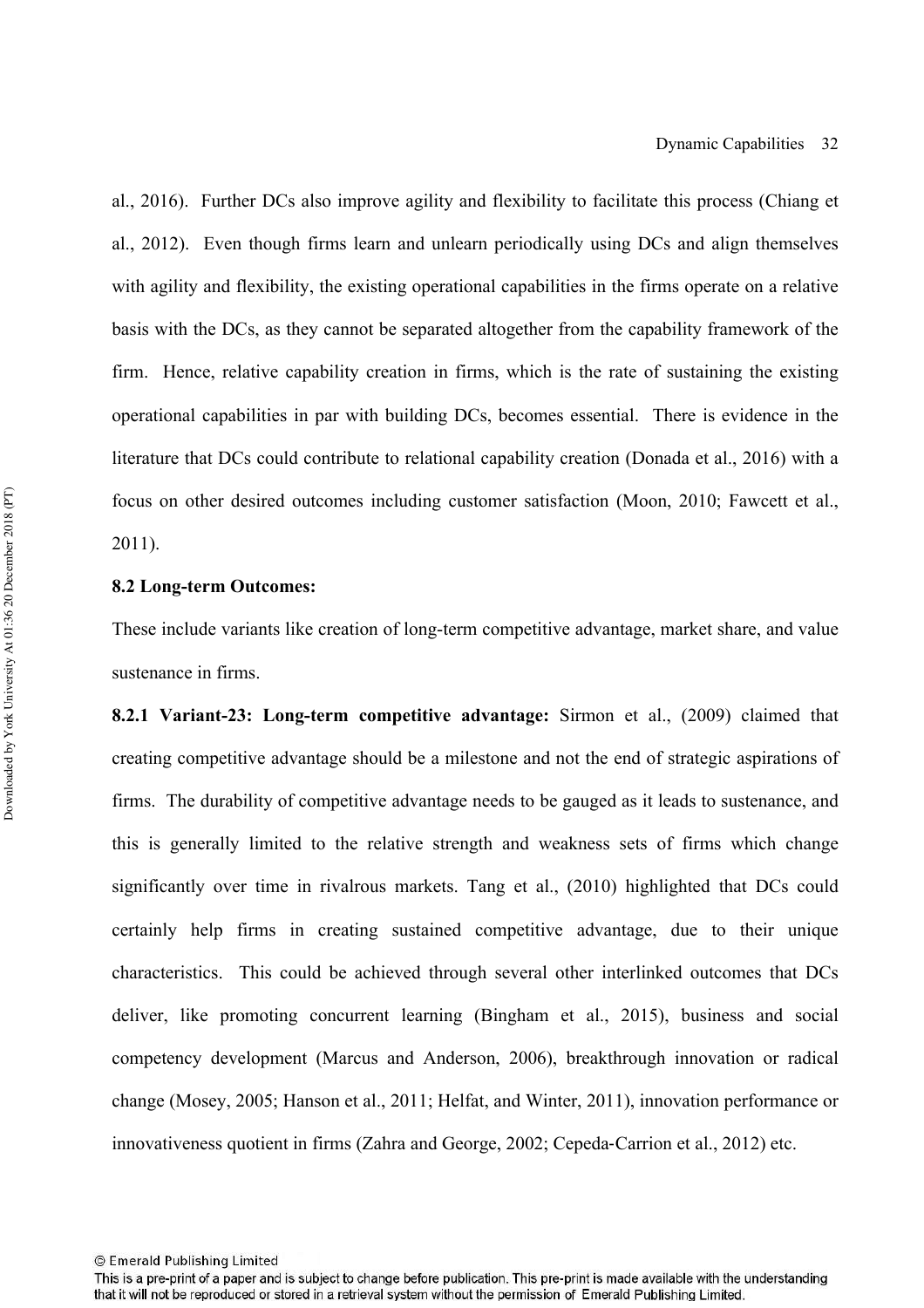**8.2.2 Variant-24: Market Share:** There is evidence in the literature that DCs lead to improved market share. In rivalrous markets, it is the relative (to competitors) capability instead of an absolute quality of capabilities that matters most for competitive advantage (Sirmon et al., 2010). On these lines, Drnevich and Kriauciunas (2011) introduced the term 'relative firm performance' as a relative coordinate of firm level performance with regard to the firm's industry or marketplace. They concluded their research clarifying that DCs contribute positively to a firm's relative performance. Further, scholars have endorsed the fact that DCs could improve the overall competitive position of firms in the markets (Vanpoucke et al., 2014; Essex et al., 2016).

**8.2.3 Variant-25: Value Sustenance:** Value creation being perhaps regarded as a short-term outcome of DCs, sustaining the created value in firms is the long-term outcome. This is because value creation is not a one-time activity, but should be a part of organizational culture in order to create sustained competitive advantage. DCs facilitate the process of sustaining value outcomes in firms by nourishing the overall efficiency (Bingham et al., 2015), creating patterns of flexibility (Scherrer-Rathje et al., 2014; Bingham et al., 2015), promoting sustainable superior performance (Easterby‐Smith and Prieto, 2008; Tang et al., 2010), sustained profitable growth (Teece, 2007; Girod and Whittington, 2016), and finally by creating a culture of informationsharing within the firm (Fawcett et al., 2011).

#### **9. DIMENSION-5: ASSESSMENT YARDSTICKS FOR DCs**

Building DCs through input variants, and nourishing or protecting DCs from the negatively impacting factors are mammoth tasks that require formal, well planned and executed, and monitored approaches for realizing the desired outcomes. The entire process will be futile,

<sup>©</sup> Emerald Publishing Limited

This is a pre-print of a paper and is subject to change before publication. This pre-print is made available with the understanding that it will not be reproduced or stored in a retrieval system without the permission of Emerald Publishing Limited.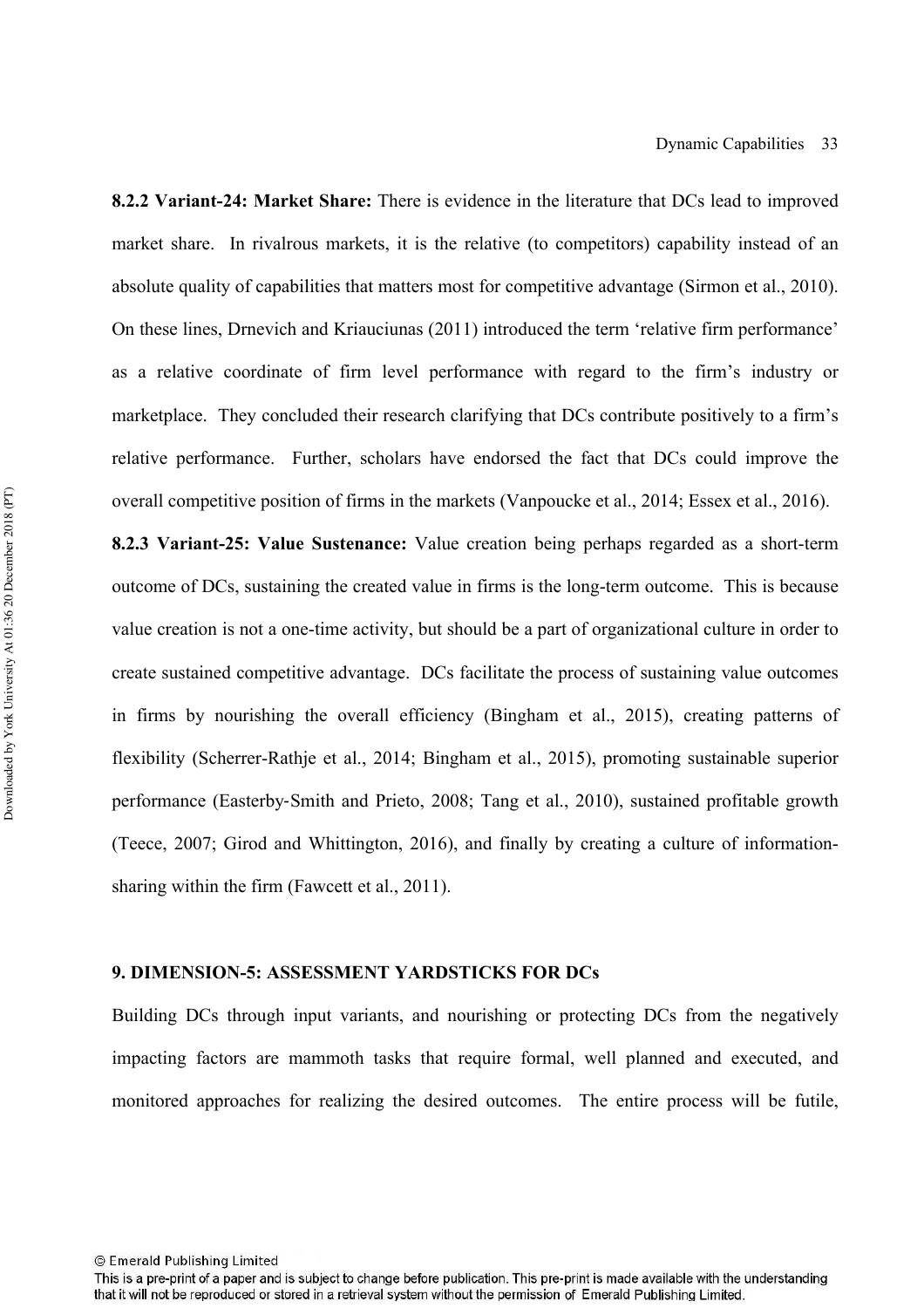unless there is a mechanism to assess the magnitude of success of the DCs in firms. Hence, measures of DCs form an important variant in the MA framework.

**9.1 Variant-26: Measures/Key Metrics of DCs:** The various measures of performance and success of DCs in firms have been identified from the literature and are presented in Table-7.

#### *Table-7: Assessment Yardsticks for DCs*

The MA framework comprising the five dimensions discussed above, along with their respective variants and several attributes defined under each variant is presented in Table-8. The framework provides a structure to represent the overall literature of DCs corresponding to papers published in selected top-tier journals during the period since 1990 to 2016. By showing possible conceptual relationships between and among concepts hitherto considered to be disconnected, it eliminates or at least minimizes the vagueness in the DCs approach reported by a few scholars. Further, it enables development of an integrated understanding of the body of knowledge concerning DCs by virtue of the MA frameworks' roots being in the wider field of Systems Thinking.

*Table-8: Conceptual Morphological Analysis framework*

#### **10. IMPLICATIONS AND DIRECTIONS FOR FUTURE RESEARCH**

Motivated by the growing influence, importance and criticism of Dynamic Capabilities among contemporary management thinkers in the modern business world, our paper has examined the different theoretical and research perspectives in the selected literature. These works have contributed to our understanding of the DCs approach as a strategic management concept used to derive several benefits and advantages to firms including the development of competitive advantage. Through this paper, we have clarified several important propositions of the theory of

<sup>©</sup> Emerald Publishing Limited

This is a pre-print of a paper and is subject to change before publication. This pre-print is made available with the understanding that it will not be reproduced or stored in a retrieval system without the permission of Emerald Publishing Limited.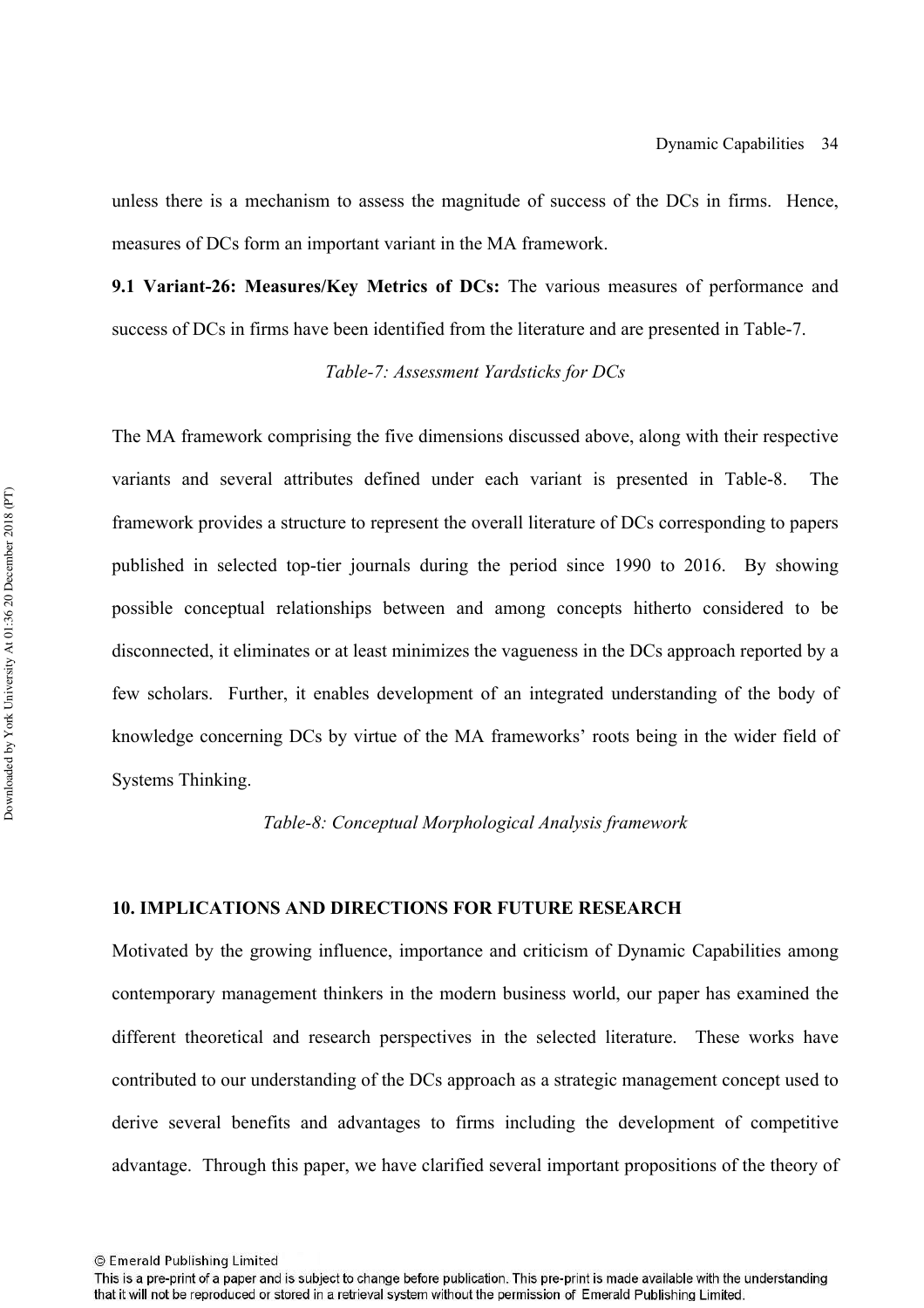DCs. Firstly, we defined characteristics of DCs, and collated 81 DCs identified separately by various scholars. This lays the foundation for researchers in this field to test whether several other similar management constructs exhibit the characteristics of DCs or not, in organizational contexts. Further, future research agenda could include investigating the linkages, or interrelationships among these individual DCs.

Secondly, we have countered the existing myth in the research community that the DCs approach is tautological without practical implications. A comprehensive review of research literature clarifies that 71% of the selected research papers studied here have used empirical methods. The many case studies that have been published have established strongly the practical value of the DCs approach. Though we have proposed assessment yardsticks though this paper, there is significant potential to build in more objectivity on this subject. Future empirical research could strengthen this claim.

Thirdly, we noted that literature on the subject has been vaguely organized and spread across various directions of exploration, with emphasis on isolated concepts of the DCs approach, and on individual DCs. Through this paper, we contribute to the theory of the DCs approach by proposing a much-needed structure to the loosely packed literature. Most previous research has rested on foundations of isolated associated topics with separate theories and conceptual models, including empirical studies based on surveys and experiments.

In this paper, we have examined and integrated multiple theoretical perspectives on DCs; this is not evident in the literature thus far. The MA framework proposed in our paper is the first attempt to develop a holistic conceptual representation of various theories pertaining to DCs. It minimizes or even eliminates the vagueness in those theories reported by a few authors (Kraatz and Zajac, 2001; Davis, 2004; Newbert, 2007; Arend and Bromiley, 2009), and can be used to

<sup>©</sup> Emerald Publishing Limited

This is a pre-print of a paper and is subject to change before publication. This pre-print is made available with the understanding that it will not be reproduced or stored in a retrieval system without the permission of Emerald Publishing Limited.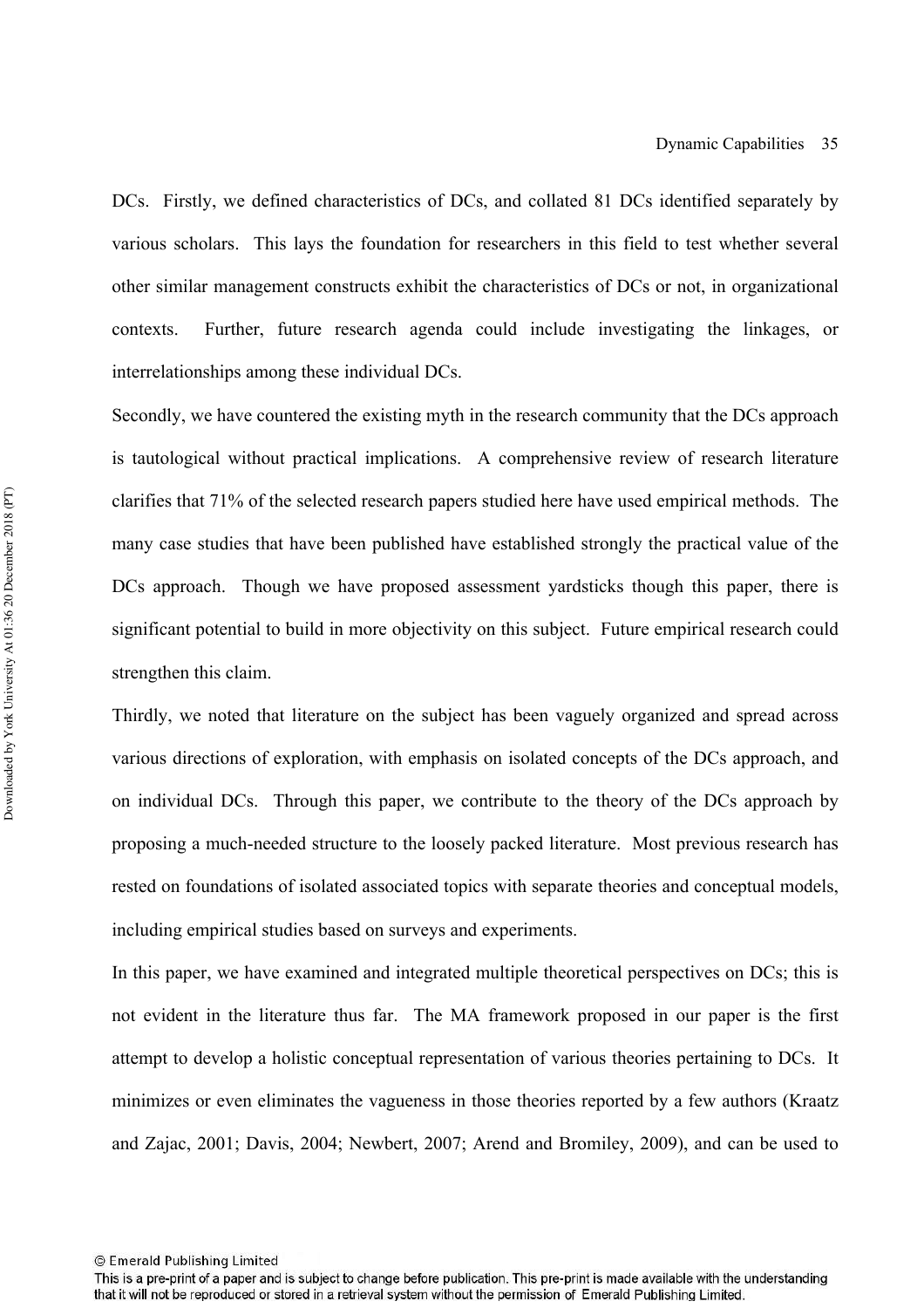resolve the differences in the key assumptions and levels of analysis across them. The MA framework can also be used as a reference to identify and examine possible gaps in the literature and then work on research opportunities. The MA framework has five dimensions having a total of 26 variants. Keeping in mind the selected literature based on which the framework has been proposed here, we acknowledge that some new dimensions and variants (across the building blocks, input variants, impacting factors, desired outcomes and assessment yardsticks) can be identified and integrated into it, and enrich it on a continuing basis.

Practical implications of this study include directions to managers to see DCs as an 'integrated whole' rather than 'fragmented many' in real world situations. Secondly the MA framework devised as part of this paper could help in deducting various relevant dimensions and appropriate variants in the context of DCs. Thirdly, a systems thinking perspective of DCs presented here would be valuable for leadership decision making process. Finally, the yardsticks for measuring DCs featured as part of this study would lead to DCs maturity measurement in firms.

We observe that there is either a significant scarcity, or perhaps even an absence, of papers concerning the DCs ecosystem at large. The concept of a DCs ecosystem represents a new dimension in the MA framework, and will have its corresponding set of variants or options. Briefly, a DCs ecosystem should consist of elements such as input factors for planned development of DCs, the network of DCs within a firm, influencing factors that make the DCs effective, the outcomes of the DCs, measures of performance and success, and feedback structures and mechanisms. Such additions of new dimensions and or variants that could be triggered by the proposed MA framework will only help develop and consolidate the research literature further and make it as comprehensive, clear and cogent as it can be at any point in time

<sup>©</sup> Emerald Publishing Limited

This is a pre-print of a paper and is subject to change before publication. This pre-print is made available with the understanding that it will not be reproduced or stored in a retrieval system without the permission of Emerald Publishing Limited.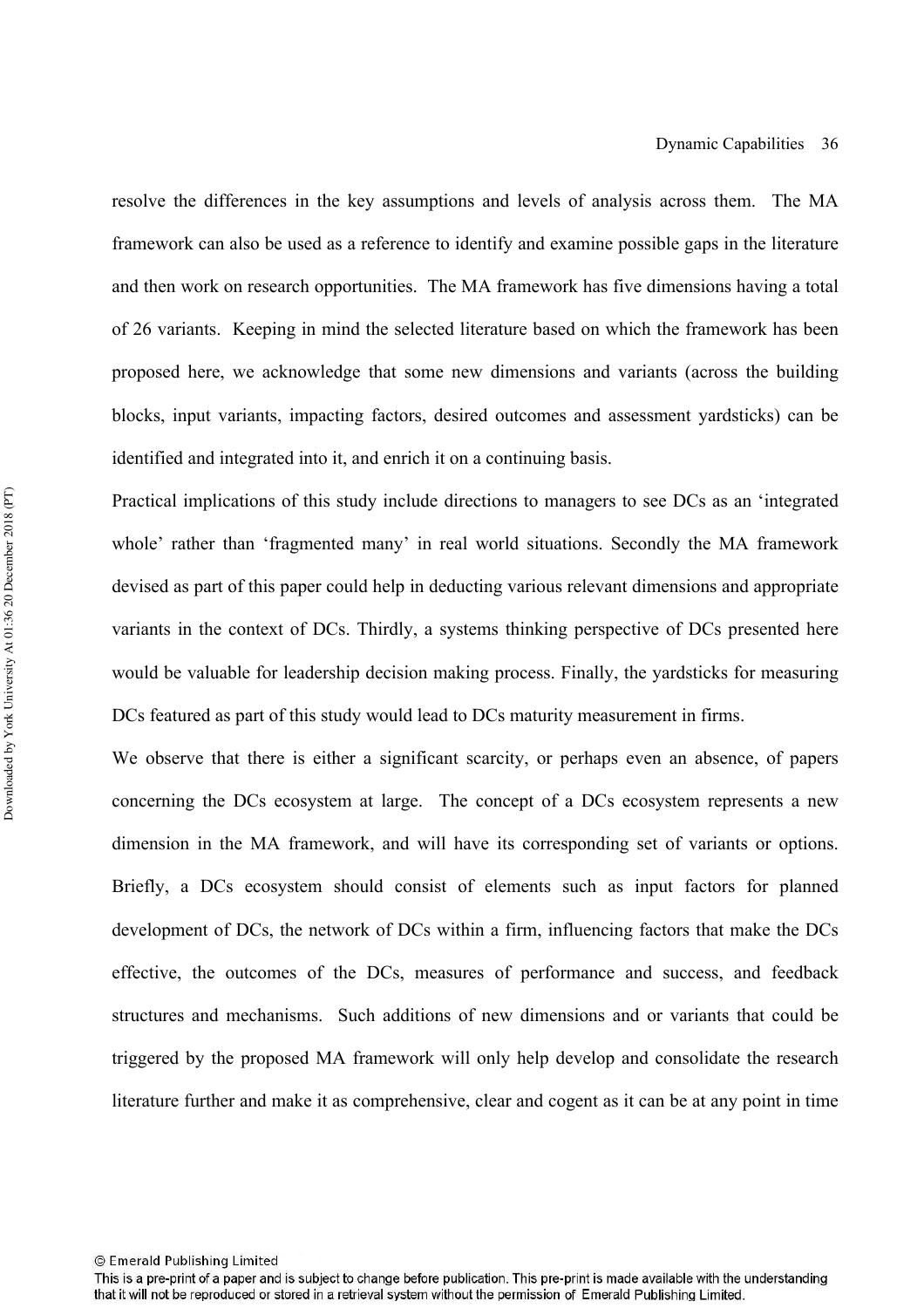in the future. Finally, we hope that our review provides fruitful directions for future research on

DCs and their several related propositions.

#### **REFERENCES**

- Ambrosini, V. and Bowman, C., 2009. What are dynamic capabilities and are they a useful construct in strategic management? *International journal of management reviews*, 11(1), pp.29-49.
- Ambrosini, V., Bowman, C. and Collier, N., 2009. Dynamic capabilities: an exploration of how firms renew their resource base. *British Journal of Management*, 20(s1).
- Amit, R.; Schoemaker, P.J.H. (1993). "Strategic assets and organizational rent" (PDF). *Strategic Management Journal* 14 (1): 33–46.
- Anand, G., Ward, P.T., Tatikonda, M.V. and Schilling, D.A., 2009. Dynamic capabilities through continuous improvement infrastructure. *Journal of Operations Management*, 27(6), pp.444-461.
- Anand, J., Oriani, R. and Vassolo, R.S., 2010. Alliance activity as a dynamic capability in the face of a discontinuous technological change. *Organization Science*, 21(6), pp.1213-1232.
- Aragón-Correa, J.A. and Sharma, S., 2003. A contingent resource-based view of proactive corporate environmental strategy. *Academy of management review*, 28(1), pp.71-88.
- Arend, R.J. and P. Bromiley. 2009. Assessing the dynamic capabilities view: spare change, everyone?. *Strategic Organization*. 7(1), pp.75- 90.
- Arend, R.J., 2015. Mobius' edge: Infinite regress in the resource-based and dynamic capabilities views. *Strategic Organization*, 13(1), pp.75-85.
- Azadegan, A., Bush, D. and Dooley, K.J., 2008. Design creativity: static or dynamic capability?. *International Journal of Operations & Production Management*, 28(7), pp.636-662.
- Barney, J (1991). Firm Resources and sustained competitive advantage, *Journal of Management*, 17(1), pp.99- 120
- Barney, J.B., (2001), Is the Resource-Based Theory a Useful Perspective for Strategic Management Research? Yes. *Academy of Management Review*; 26, (1), pp. 41–56.
- Barrales-Molina, V., Bustinza, Ó.F. and Gutiérrez-Gutiérrez, L.J., 2013. Explaining the causes and effects of dynamic capabilities generation: A multiple‐indicator multiple‐cause modelling approach. *British Journal of Management*, 24(4), pp.571-591.
- Barrales-Molina, V., Martínez-López, F.J. and Gázquez-Abad, J.C., 2014. Dynamic marketing capabilities: Toward an integrative framework. *International Journal of Management Reviews*, 16(4), pp.397-416.
- Barreto, I., 2010. Dynamic capabilities: A review of past research and an agenda for the future. *Journal of management*, 36(1), pp.256-280.
- Benner, M.J. and Tushman, M.L., 2003. Exploitation, exploration, and process management: The productivity dilemma revisited. *Academy of management review*, 28(2), pp.238-256.
- Bingham, C.B., Heimeriks, K.H., Schijven, M. and Gates, S., 2015. Concurrent learning: How firms develop multiple dynamic capabilities in parallel. *Strategic Management Journal*, 36(12), pp.1802-1825.
- Bititci, U.S., Ackermann, F., Ates, A., Davies, J., Garengo, P., Gibb, S., MacBryde, J., Mackay, D., Maguire, C., Van Der Meer, R. and Shafti, F., 2011. Managerial processes: business process that sustain performance. *International Journal of Operations & Production Management*, 31(8), pp.851-891.
- Blome, C., Schoenherr, T. and Rexhausen, D., 2013. Antecedents and enablers of supply chain agility and its effect on performance: a dynamic capabilities perspective. *International Journal of Production Research*, 51(4), pp.1295-1318.
- Blyler, M. and Coff, R.W., 2003. Dynamic capabilities, social capital, and rent appropriation: Ties that split pies. *Strategic management journal*, 24(7), pp.677-686.
- Brady, T. and Davies, A. (2004). Building project capabilities: from exploratory to exploitative learning.

This is a pre-print of a paper and is subject to change before publication. This pre-print is made available with the understanding that it will not be reproduced or stored in a retrieval system without the permission of Emerald Publishing Limited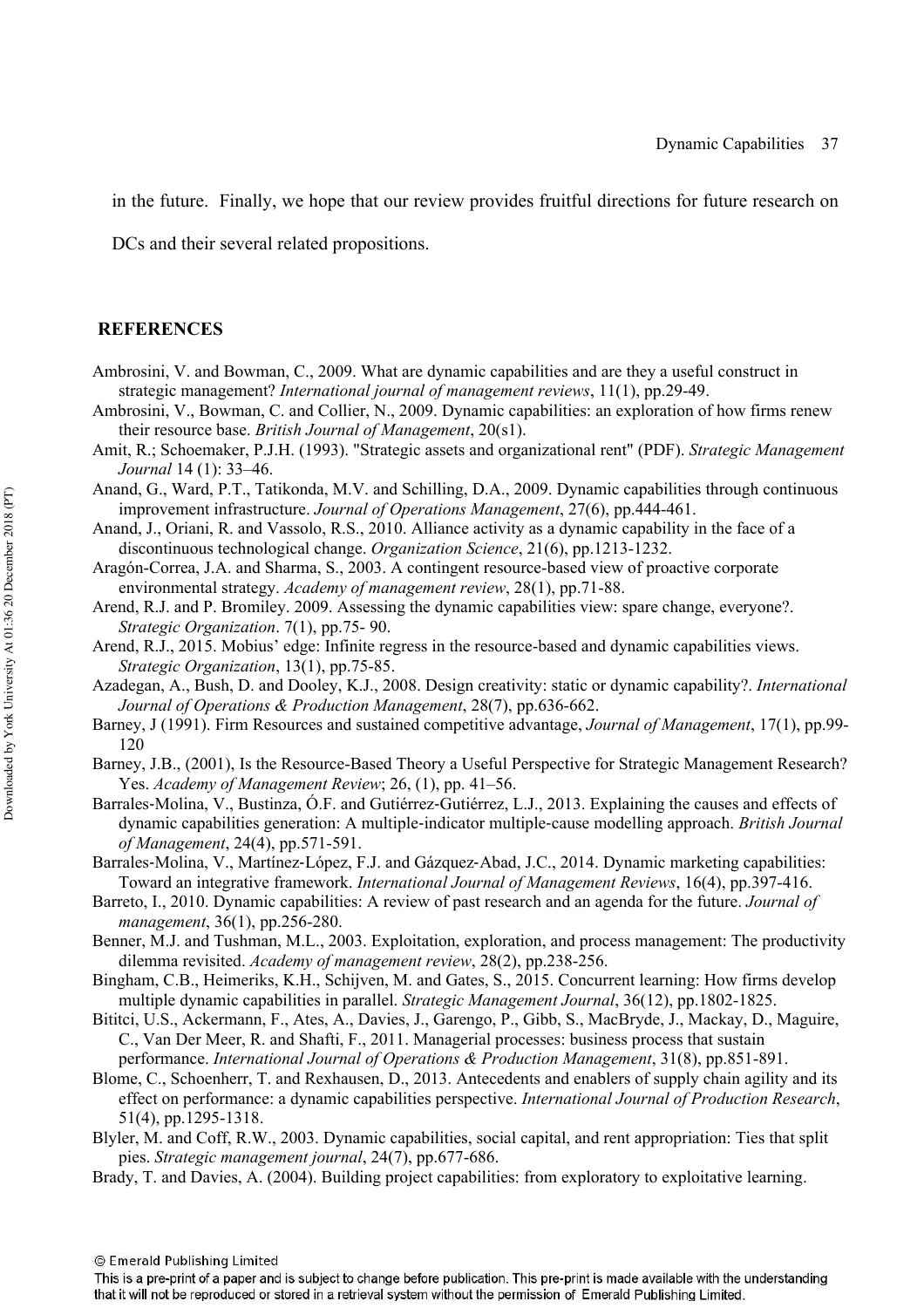*Organization Studies*, 25, 1601–1621

- Bruni, D.S. and Verona, G., 2009. Dynamic marketing capabilities in Science-based firms: An exploratory investigation of the pharmaceutical industry. *British Journal of management*, 20(s1).
- Capaldo, A., 2007. Network structure and innovation: The leveraging of a dual network as a distinctive relational capability*. Strategic management journal*, 28(6), pp.585-608.
- Carpenter, M.A., Sanders, W.G. and Gregersen, H.B., 2001. Bundling human capital with organizational context: The impact of international assignment experience on multinational firm performance and CEO pay. *Academy of management journal*, 44(3), pp.493-511.
- Cepeda‐Carrion, G., Cegarra‐Navarro, J.G. and Jimenez‐Jimenez, D., 2012. The effect of absorptive capacity on innovativeness: Context and information systems capability as catalysts. *British Journal of Management*, 23(1), pp.110-129.
- Chen, P.L., Williams, C. and Agarwal, R., 2012. Growing pains: Pre‐entry experience and the challenge of transition to incumbency. *Strategic Management Journal*, 33(3), pp.252-276.
- Chiang, C.Y., Kocabasoglu-Hillmer, C. and Suresh, N., 2012. An empirical investigation of the impact of strategic sourcing and flexibility on firm's supply chain agility. *International Journal of Operations & Production Management*, 32(1), pp.49-78.
- Coen, C.A. and Maritan, C.A., 2011. Investing in capabilities: The dynamics of resource allocation. *Organization Science*, 22(1), pp.99-117.
- Collis, D.J., 1994. Research note: how valuable are organizational capabilities? *Strategic management journal*, 15(S1), pp.143-152.
- Danneels, E., 2008. Organizational antecedents of second‐order competences. *Strategic Management Journal*, 29(5), pp.519-543.
- Danneels, E., 2011. Trying to become a different type of company: Dynamic capability at Smith Corona. *Strategic Management Journal*, 32(1), pp.1-31.
- Davis, J. G. (2004). Capabilities: A Different Perspective. *Australian Journal of Management*, 29(1), 0-44
- Di Stefano, G., Peteraf, M. and Verona, G., 2014. The organizational drivetrain: A road to integration of dynamic capabilities research. *The Academy of Management Perspectives*, 28(4), pp.307-327.
- Dixon, S., Meyer, K. and Day, M., 2014. Building dynamic capabilities of adaptation and innovation: A study of micro-foundations in a transition economy. *Long Range Planning*, 47(4), pp.186-205.
- Donada, C., Nogatchewsky, G. and Pezet, A., 2016. Understanding the relational dynamic capability-building process. *Strategic Organization*, 14(2), pp.93-117.
- Døving, E. and Gooderham, P.N., 2008. Dynamic capabilities as antecedents of the scope of related diversification: the case of small firm accountancy practices. *Strategic Management Journal*, 29(8), pp.841-857.
- Drnevich, P.L. and Kriauciunas, A.P., 2011. Clarifying the conditions and limits of the contributions of ordinary and dynamic capabilities to relative firm performance. *Strategic Management Journal*, 32(3), pp.254-279.
- Dyer, J.H. and Nobeoka, K., 2000. Creating and managing a high-performance knowledge-sharing network: the Toyota case. *Strategic Management Journal*, pp.345-367.
- Easterby‐Smith, M. and Prieto, I.M., 2008. Dynamic capabilities and knowledge management: an integrative role for learning?. *British Journal of Management*, 19(3), pp.235-249.
- Easterby‐Smith, M., Lyles, M.A. and Peteraf, M.A., 2009. Dynamic capabilities: Current debates and future directions. *British Journal of Management*, 20(s1).
- Eggers, J.P., 2012. All experience is not created equal: learning, adapting, and focusing in product portfolio management. *Strategic Management Journal*, 33(3), pp.315-335.
- Eisenhardt K.M. and J.A. Martin. 2000. Dynamic Capabilities: What Are They? *Strategic Management Journal*. 21(10/11), pp.1105-1121.
- Essex, A., Subramanian, N. and Gunasekaran, A., 2016. The relationship between supply chain manager capabilities and performance: empirical evidence. *Production Planning & Control*, 27(3), pp.198-211.
- Fainshmidt, S. and Frazier, M.L., 2016. What Facilitates Dynamic Capabilities? The Role of Organizational Climate for Trust. *Long Range Planning*.

This is a pre-print of a paper and is subject to change before publication. This pre-print is made available with the understanding that it will not be reproduced or stored in a retrieval system without the permission of Emerald Publishing Limited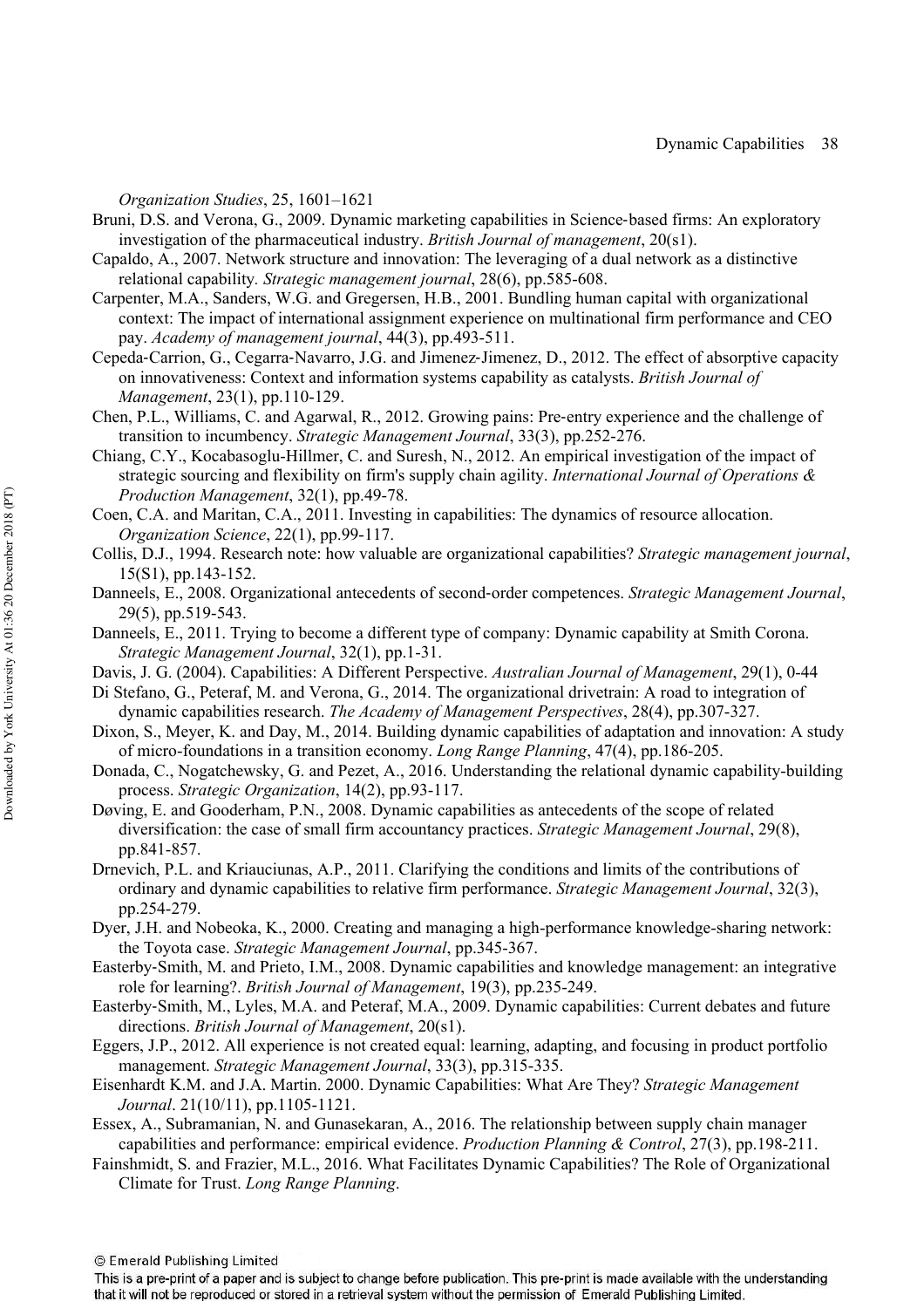- Fainshmidt, S., Pezeshkan, A., Lance Frazier, M., Nair, A. and Markowski, E., 2016. Dynamic Capabilities and Organizational Performance: A Meta‐Analytic Evaluation and Extension. *Journal of Management Studies*, 53(8), pp.1348-1380.
- Fawcett, S.E., Wallin, C., Allred, C., Fawcett, A.M. and Magnan, G.M., 2011. Information technology as an enabler of supply chain collaboration: a dynamic‐capabilities perspective. *Journal of Supply Chain Management*, 47(1), pp.38-59.
- Felin, T. and Powell, T.C., 2016. Designing organizations for dynamic capabilities. *California Management Review*, 58(4), pp.78-96.
- Financial Times, June 19, 2014, "Water shortage shuts Coca Cola plant in India", downloaded from *http://www.ft.com/cms/s/0/16d888d4-f790-11e3-b2cf-00144feabdc0.html.*
- Galunic, D.C. and Eisenhardt, K.M., 2001. Architectural innovation and modular corporate forms. *Academy of Management journal*, 44(6), pp.1229-1249.
- Gelhard, C., von Delft, S. and Gudergan, S.P., 2016. Heterogeneity in dynamic capability configurations: Equifinality and strategic performance. *Journal of business research*, 69(11), pp.5272-5279.
- Ghemawat, P. and Ricart Costa, J.E., 1993. The organizational tension between static and dynamic efficiency. *Strategic Management Journal*, 14(S2), pp.59-73.
- Girod, S.J. and Whittington, R., 2017. Reconfiguration, restructuring and firm performance: Dynamic capabilities and environmental dynamism. *Strategic Management Journal*, 38(5), pp.1121-1133.
- Grant, R.M. (1996), Towards a knowledge-based theory of the firm, *Strategic Management Journal*, Issue:17, 109-122
- Gulati, R., 1999. Network location and learning: The influence of network resources and firm capabilities on alliance formation. *Strategic Management Journal*, 20(5), pp.397-420.
- Hanson, J.D., Melnyk, S.A. and Calantone, R.A., 2011. Defining and measuring alignment in performance management. *International Journal of Operations & Production Management*, 31(10), pp.1089-1114.
- Harreld, J.B., O'Reilly, C.A. and Tushman, M.L., 2007. Dynamic capabilities at IBM: Driving strategy into action. *California Management Review*, 49(4), pp.21-43.
- Heimeriks, K. H., Gates, S., & Zollo, M. 2008. The secrets of successful acquisitions. *Wall Street Journal*, 22
- Heimeriks, K.H., Schijven, M. and Gates, S., 2012. Manifestations of higher-order routines: The underlying mechanisms of deliberate learning in the context of postacquisition integration. *Academy of Management Journal*, 55(3), pp.703-726.
- Helfat C, Finkelstein S, Mitchell W, Peteraf MA, Singh H, Teece DJ, Winter SG. 2007. *Dynamic Capabilities: Understanding Strategic Change in Organizations*. Blackwell: Oxford, U.K.
- Helfat CE, Winter SG. 2011. Untangling dynamic and operational capabilities: Strategy for the [n]everchanging world. *Strategic Management Journal*, 32: 1243-1250.
- Helfat, C.E. and M.A. Peteraf. 2009. Understanding dynamic capabilities: progress along a developmental path. *Strategic Organization*. 7(1), pp.91-102.
- Helfat, C.E. and Peteraf, M.A., 2003. The dynamic resource‐based view: Capability lifecycles. *Strategic management journal*, 24(10), pp.997-1010.
- Helfat, C.E. and Peteraf, M.A., 2015. Managerial cognitive capabilities and the microfoundations of dynamic capabilities. *Strategic Management Journal*, 36(6), pp.831-850.
- Helfat, C.E. and Raubitschek, R.S., 2000. Product sequencing: co-evolution of knowledge, capabilities and products. *Strategic management journal*, pp.961-979.
- Helfat, C.E. and Winter, S.G., 2011. Untangling dynamic and operational capabilities: Strategy for the (N) ever‐changing world. *Strategic management journal*, 32(11), pp.1243-1250.
- Helfat, C.E., 1997. Know-how and asset complementarity and dynamic capability accumulation: The case of R&D. *Strategic management journal*, pp.339-360.
- Henderson, R and Cockburn, I. (1994), Measuring competence? Exploring firm effects in pharmacetical research. *Strategic Management Journal*, Winter issue:15, 63-84
- Hodgkinson, G.P. and Healey, M.P., 2011. Psychological foundations of dynamic capabilities: reflexion and reflection in strategic management. *Strategic Management Journal*, 32(13), pp.1500-1516.
- Hsu, L.C. and Wang, C.H., 2012. Clarifying the effect of intellectual capital on performance: the mediating

This is a pre-print of a paper and is subject to change before publication. This pre-print is made available with the understanding that it will not be reproduced or stored in a retrieval system without the permission of Emerald Publishing Limited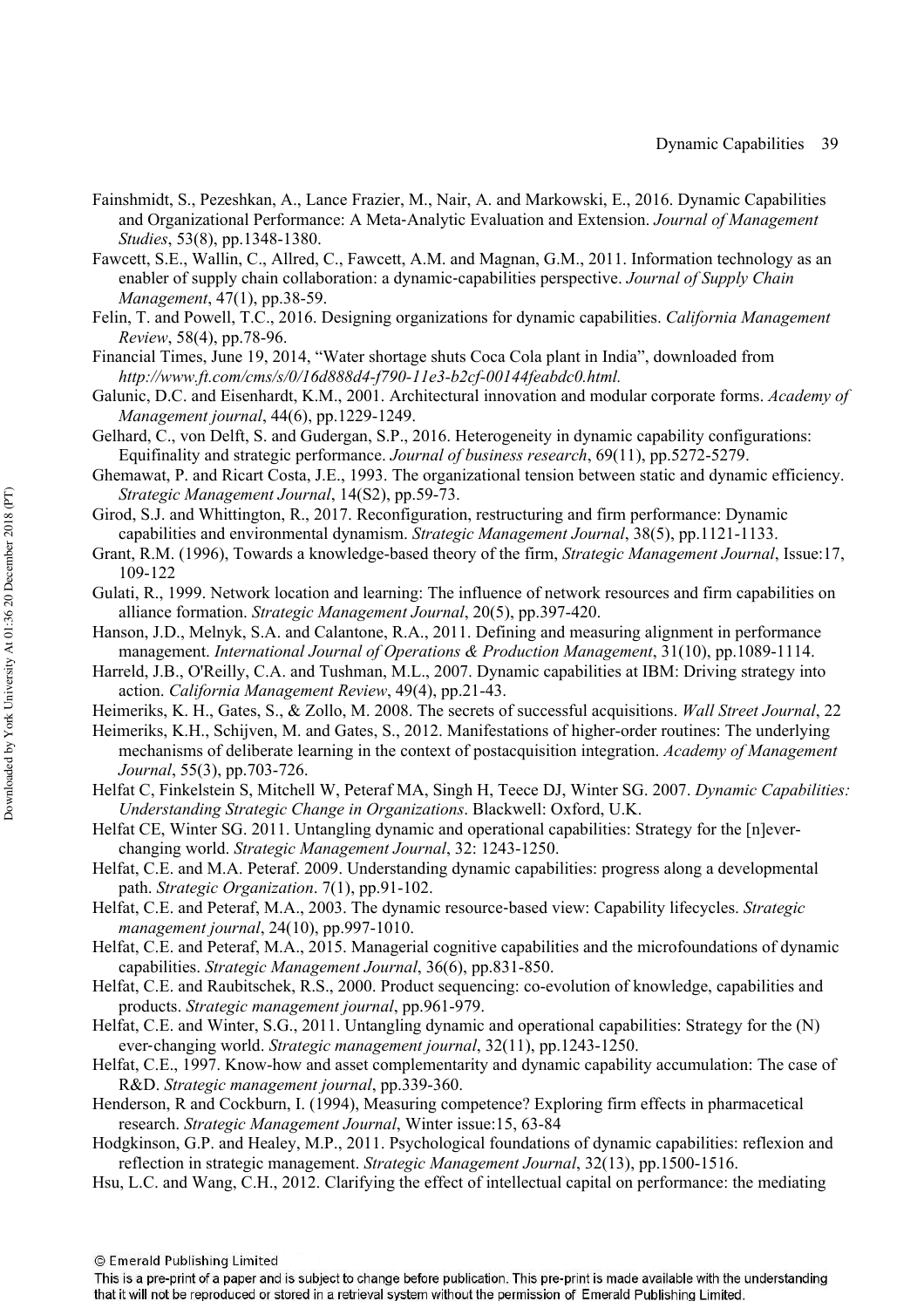role of dynamic capability. *British Journal of Management*, 23(2), pp.179-205.

- Jiang, R.J., Tao, Q.T. and Santoro, M.D., 2010. Alliance portfolio diversity and firm performance. *Strategic Management Journal,* 31(10), pp.1136-1144.
- Kale, P. and Singh, H., 2007. Building firm capabilities through learning: the role of the alliance learning process in alliance capability and firm‐level alliance success. *Strategic Management Journal*, 28(10), pp.981-1000.
- Karim, S., 2006. Modularity in organizational structure: The reconfiguration of internally developed and acquired business units. *Strategic Management Journal*, 27(9), pp.799-823.
- Karna, A., Richter, A. and Riesenkampff, E., 2016. Revisiting the role of the environment in the capabilities– financial performance relationship: A meta‐analysis. *Strategic Management Journal*, 37(6), pp.1154-1173.
- Kleinbaum, A.M. and Stuart, T.E., 2014. Network responsiveness: The social structural microfoundations of dynamic capabilities. *Academy of Management Perspectives*, 28(4), pp.353-367.
- Kor, Y.Y. and Mahoney, J.T., 2005. How dynamics, management, and governance of resource deployments influence firm‐level performance. *Strategic Management Journal*, 26(5), pp.489-496.
- Kor, Y.Y. and Mesko, A., 2013. Dynamic managerial capabilities: Configuration and orchestration of top executives' capabilities and the firm's dominant logic. *Strategic Management Journal*, 34(2), pp.233-244.
- Kotha, R., Zheng, Y. and George, G., 2011. Entry into new niches: the effects of firm age and the expansion of technological capabilities on innovative output and impact. *Strategic Management Journal*, 32(9), pp.1011-1024.
- Kraatz, M. S., & Zajac, E. J. 2001. How organizational resources affect strategic change and performance in turbulent environments: Theory and evidence. *Organization Science*, 12: 632-657.
- Lavie, D., 2006. Capability reconfiguration: An analysis of incumbent responses to technological change. *Academy of management Review*, 31(1), pp.153-174.
- Lee, C.H., Venkatraman, N., Tanriverdi, H. and Iyer, B., 2010. Complementarity-based hypercompetition in the software industry: Theory and empirical test, 1990–2002. *Strategic Management Journal*, 31(13), pp.1431-1456.
- Lee, G.K., 2008. Relevance of organizational capabilities and its dynamics: what to learn from entrants' product portfolios about the determinants of entry timing. *Strategic Management Journal*, 29(12), pp.1257-1280.
- Lee, H.L. (2004), "The triple-a supply chain", Harvard Business Review, Vol.83, pp. 102-112.
- Leiblein, M.J., 2011. What do resource-and capability-based theories propose? *Journal of Management*. 37(4), pp.909-932
- Leonard-Barton, D. (1992). 'Core capabilities and core rigidities: A paradox in managing new product development', *Strategic Management Journal*, Summer Special Issue, 13, pp. 11 1-125
- Levinthal, D. and Ocasio, W. C. (2007) 'Dynamic Capabilities and Adaptation', DRIUD Debates (video) 20 June; URL: *http://www.druid.dk/streaming/ds2007/onsdag/msh.htm*
- Li, X., Wu, Q. and Holsapple, C.W., 2015. Best-value supply chains and firms' competitive performance: empirical studies of their linkage. *International Journal of Operations & Production Management*, 35(12), pp.1688-1709.
- Lichtenthaler, U. and Lichtenthaler, E. (2009), "A capability-based framework for open innovation: complementing absorptive capacity", *Journal of Management Studies*, Vol. 46 No. 8, pp. 1315-1338.
- Lichtenthaler, U., 2009. Absorptive capacity, environmental turbulence, and the complementarity of organizational learning processes. *Academy of management journal*, 52(4), pp.822-846.
- Lorenzoni, G. and Lipparini, A., 1999. The leveraging of interfirm relationships as a distinctive organizational capability: a longitudinal study. *Strategic Management Journal*, pp.317-338.
- Macher, J.T. and Mowery, D.C., 2009. Measuring dynamic capabilities: practices and performance in semiconductor manufacturing. *British Journal of Management*, 20(s1).
- MacLean, D., MacIntosh, R. and Seidl, D., 2015. Rethinking dynamic capabilities from a creative action perspective. *Strategic Organization*, 13(4), pp.340-352
- Makadok, R. (2001), Toward a Synthesis of the Resource-Based View and Dynamic-Capability Views of Rent Creation. *Strategic Management Journal*; 22, (5), pp. 387–401

This is a pre-print of a paper and is subject to change before publication. This pre-print is made available with the understanding that it will not be reproduced or stored in a retrieval system without the permission of Emerald Publishing Limited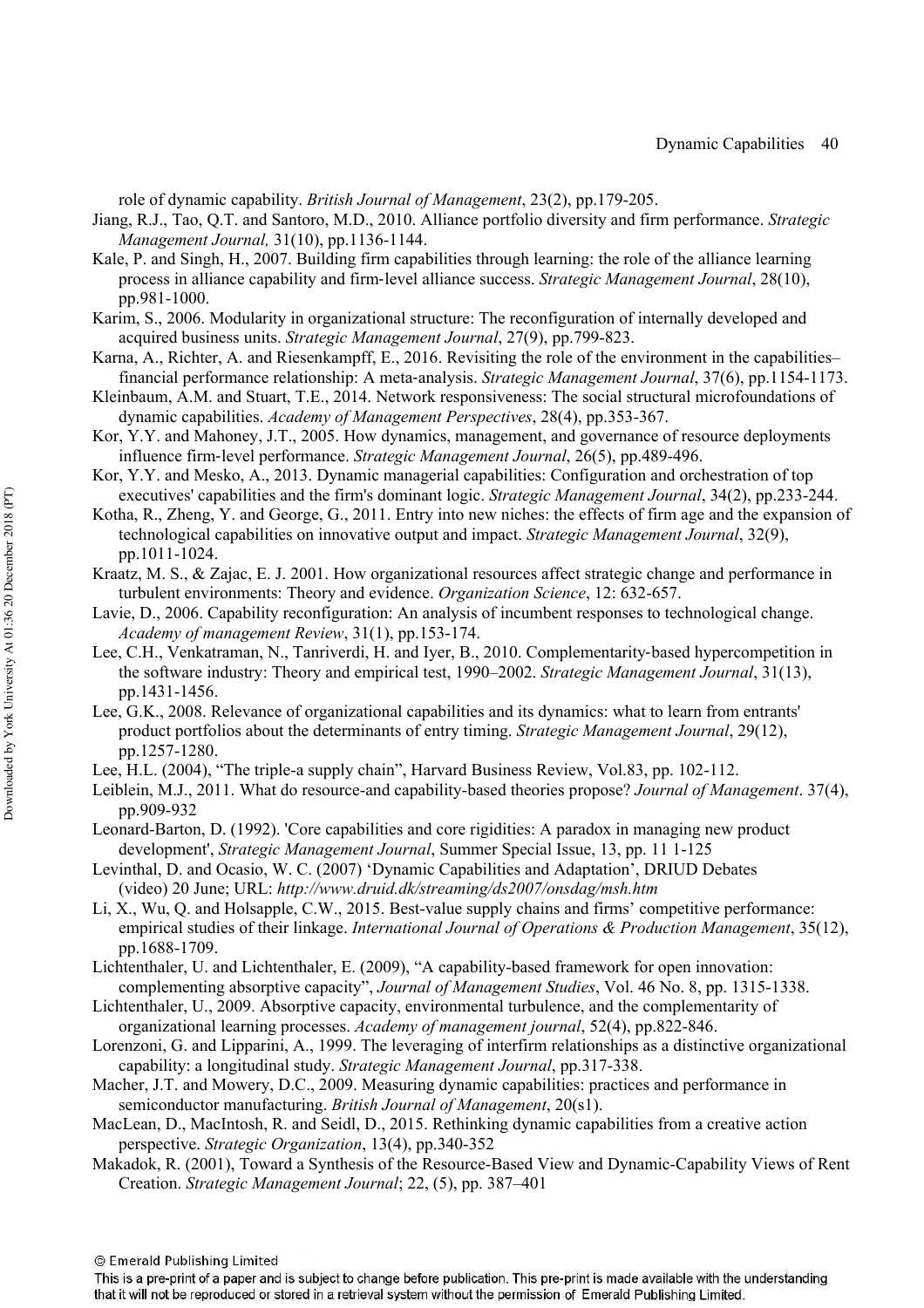- Malik, O.R. and Kotabe, M., 2009. Dynamic capabilities, government policies, and performance in firms from emerging economies: Evidence from India and Pakistan. *Journal of Management Studies*, 46(3), pp.421- 450.
- Marcus, A.A. and Anderson, M.H., 2006. A general dynamic capability: does it propagate business and social competencies in the retail food industry? *Journal of Management Studies*, 43(1), pp.19-46.
- Martin, J.A., 2011. Dynamic managerial capabilities and the multibusiness team: The role of episodic teams in executive leadership groups. *Organization Science*, 22(1), pp.118-140.
- McKelvie, A. and Davidsson, P., 2009. From resource base to dynamic capabilities: an investigation of new firms. *British Journal of Management*, 20(s1).
- Mintzberg, Henry (1987). "Why Organizations Need Strategy". *California Management Review*
- Moliterno, T.P. and Wiersema, M.F., 2007. Firm performance, rent appropriation, and the strategic resource divestment capability. *Strategic Management Journal,* 28(11), pp.1065-1087.
- Moon, T., 2010. Organizational cultural intelligence: Dynamic capability perspective. *Group & Organization Management*, 35(4), pp.456-493.
- Morgan, N.A., Vorhies, D.W. and Mason, C.H., 2009. Market orientation, marketing capabilities, and firm performance. *Strategic Management Journal*, 30(8), pp.909-920.
- Mosey, S., 2005. Understanding new-to-market product development in SMEs. *International Journal of Operations & Production Management*, 25(2), pp.114-130.
- Murray, A.I., 1988. A contingency view of Porter's "generic strategies". *Academy of management review*, 13(3), pp.390-400.
- Newbert, S. L. 2007. Empirical research on the resource-based view of the firm: An assessment and suggestions for future research. *Strategic Management Journal*, 28: 121-146.
- Newey, L.R. and Zahra, S.A., 2009. The evolving firm: How dynamic and operating capabilities interact to enable entrepreneurship. *British Journal of Management*, 20(s1).
- Oh, S., Yang, H. and Kim, S.W., 2014. Managerial capabilities of information technology and firm performance: role of e-procurement system type. *International Journal of Production Research*, 52(15), pp.4488-4506.
- Oliver, C. and Holzinger, I., 2008. The effectiveness of strategic political management: A dynamic capabilities framework. *Academy of Management Review*, 33(2), pp.496-520.
- Pablo, A.L., Reay, T., Dewald, J.R. and Casebeer, A.L., 2007. Identifying, enabling and managing dynamic capabilities in the public sector. *Journal of Management Studies*, 44(5), pp.687-708.
- Pandza, K., Horsburgh, S., Gorton, K. and Polajnar, A., 2003. A real options approach to managing resources and capabilities. *International Journal of Operations & Production Management*, 23(9), pp.1010-1032.
- Pentland, B.T., Feldman, M.S., Becker, M.C. and Liu, P., 2012. Dynamics of organizational routines: A generative model. *Journal of Management Studies*, 49(8), pp.1484-1508.
- Peteraf M, Di Stefano G, Verona G. 2012. The elephant in the room of dynamic capabilities: Bringing two divergent conversations together. *Strategic Management Journal.* 34(12), pp.1389-1410.
- Peteraf, M. and Reed, R., 2007. Managerial discretion and internal alignment under regulatory constraints and change. *Strategic Management Journal*, 28(11), pp.1089-1112.
- Peteraf, M., Di Stefano, G. and Verona, G., 2013. The elephant in the room of dynamic capabilities: Bringing two diverging conversations together. *Strategic management journal*, 34(12), pp.1389-1410.
- Pil, F.K. and Cohen, S.K., 2006. Modularity: Implications for imitation, innovation, and sustained advantage. *Academy of Management Review*, 31(4), pp.995-1011.
- Pisano G.P. (1994), Knowldege, integration and locus of learning: an emirical analysis of process development, *Strategic Management Journal*, Winter Special issue:15, 85-100
- Porter, Michael., Nicholas Argyres, Anita M. McGahan (2002), "An Interview with Michael Porter", *The Academy of Management Executive* 16:2:44
- Porter, Michael (1980). *Competitive Strategy*. Free Press. ISBN 0-684-84148-7.
- Porter, Michael (1985), *Competitive Advantage: Creating and Sustaining Superior Performance*, Free Press, 3rd edition, London: Thomson, p. 258-267.
- Powell, Thomas C. (2001). "Competitive advantage: logical and philosophical considerations". *Strategic*

<sup>©</sup> Emerald Publishing Limited

This is a pre-print of a paper and is subject to change before publication. This pre-print is made available with the understanding that it will not be reproduced or stored in a retrieval system without the permission of Emerald Publishing Limited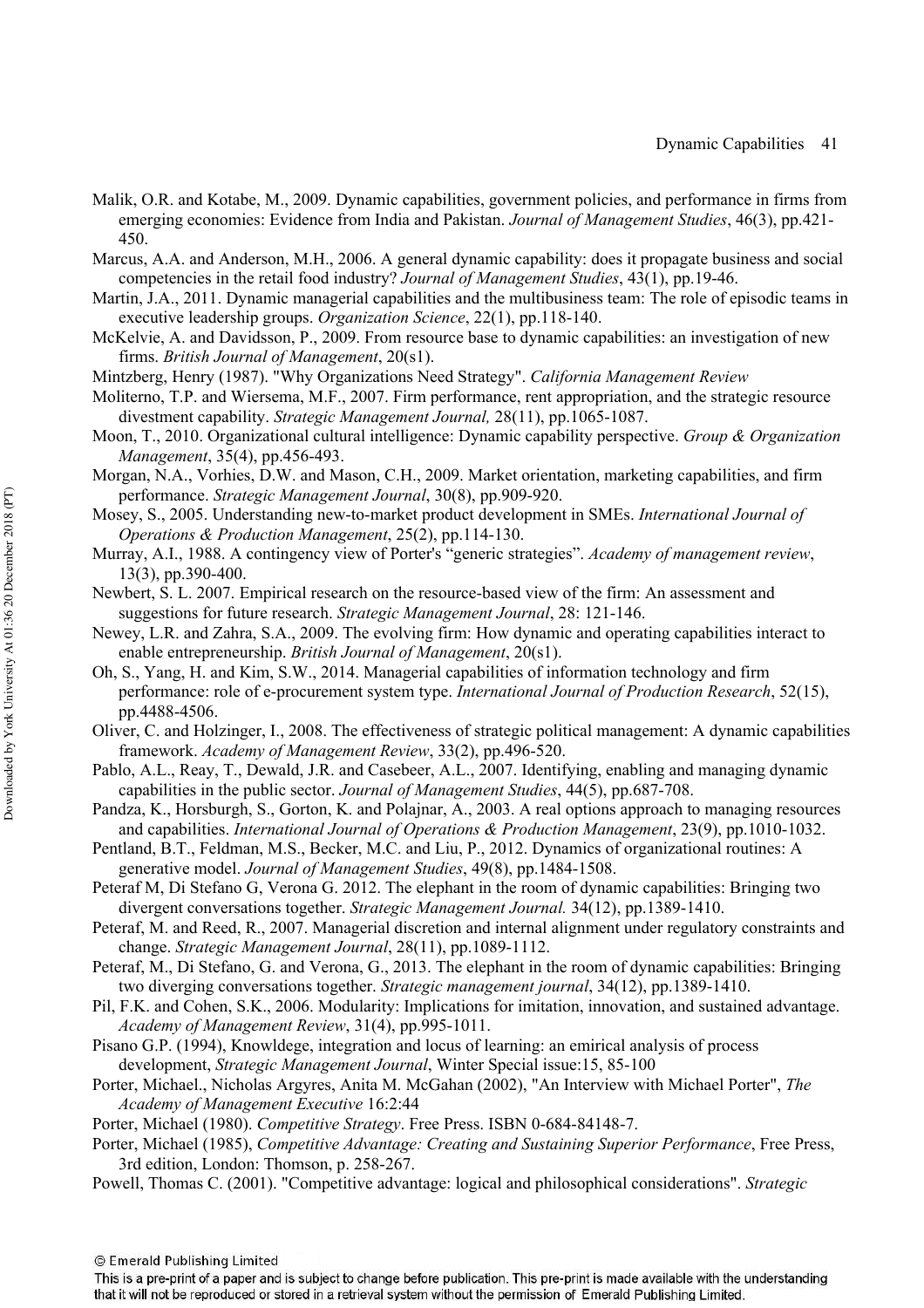*Management Journal* 22 (9): 875–888

- Prahalad, C.K. and Hamel, G. (1990) "The core competence of the corporation", *Harvard Business Review* (v. 68, no. 3) pp. 79–91.
- Priem, R. L., & Butler, J. E. 2001. Is the resource-based "view" a useful perspective for strategic management research? *Academy of Management Review*, 26: 22-40.
- Rindova, V.P. and Kotha, S., 2001. Continuous "morphing": Competing through dynamic capabilities, form, and function. *Academy of Management Journal*, 44(6), pp.1263-1280.
- Rosenbloom, R.S., 2000. Leadership, capabilities, and technological change: The transformation of NCR in the electronic era. *Strategic Management Journal*, pp.1083-1103.
- Ross, J.M. and Sharapov, D., 2015. When the leader follows: Avoiding dethronement through imitation. *Academy of Management Journal*, 58(3), pp.658-679.
- Rothaermel, F.T. and Hess, A.M., 2007. Building dynamic capabilities: Innovation driven by individual-, firm-, and network-level effects. *Organization science*, 18(6), pp.898-921.
- Saenz, M.J., Revilla, E. and Knoppen, D., 2014. Absorptive capacity in buyer–supplier relationships: empirical evidence of its mediating role. *Journal of Supply Chain Management*, 50(2), pp.18-40.
- Savolainen, T.I., 1999. Cycles of continuous improvement: realizing competitive advantages through quality. *International Journal of Operations & Production Management*, 19(11), pp.1203-1222.
- Scherrer-Rathje, M., Deflorin, P. and Anand, G., 2014. Manufacturing flexibility through outsourcing: effects of contingencies. *International Journal of Operations & Production Management*, 34(9), pp.1210-1242.
- Schilke, O., 2014. On the contingent value of dynamic capabilities for competitive advantage: The nonlinear moderating effect of environmental dynamism. *Strategic Management Journal*, 35(2), pp.179-203.
- Schilke, O., 2014. Second-order dynamic capabilities: How do they matter? *Academy of Management Perspectives*, 28(4), pp.368-380.
- Schreyögg, G. and Kliesch‐Eberl, M., 2007. How dynamic can organizational capabilities be? Towards a dual‐process model of capability dynamization. *Strategic management journal*, 28(9), pp.913-933.
- Secchi, R. and Camuffo, A., 2016. Rolling out lean production systems: a knowledge-based perspective. *International Journal of Operations & Production Management*, 36(1), pp.61-85.
- Shah, R. and Ward, P.T. (2007), "Defining and developing measures of lean production", *Journal of Operations Management*, Vol. 25 No. 4, pp. 785-805.
- Shamsie, J., Martin, X. and Miller, D., 2009. In with the old, in with the new: Capabilities, strategies, and performance among the Hollywood studios. *Strategic Management Journal*, 30(13), pp.1440-1452.
- Shimizu, K. and Hitt, M.A., 2004. Strategic flexibility: Organizational preparedness to reverse ineffective strategic decisions. *The Academy of Management Executive*, 18(4), pp.44-59.
- Sirmon, D.G. and Hitt, M.A., 2009. Contingencies within dynamic managerial capabilities: Interdependent effects of resource investment and deployment on firm performance. *Strategic Management Journal*, 30(13), pp.1375-1394.
- Sirmon, D.G., Hitt, M.A., Arregle, J.L. and Campbell, J.T., 2010. The dynamic interplay of capability strengths and weaknesses: investigating the bases of temporary competitive advantage. *Strategic Management Journal*, 31(13), pp.1386-1409.
- Sirmon, D.G., M.A. Hitt, & R.D. Ireland (2007). "Managing Firm Resources in Dynamic Environments to Create Value: Looking Inside the Black Box". *The Academy of Management Review* 32 (1): 273–292
- Slater, S.F., Olson, E.M. and Hult, G.T.M., 2006. The moderating influence of strategic orientation on the strategy formation capability–performance relationship. *Strategic Management Journal*, 27(12), pp.1221- 1231.
- Smart, P., Bessant, J. and Gupta, A., 2007. Towards technological rules for designing innovation networks: a dynamic capabilities view. *International Journal of Operations & Production Management*, 27(10), pp.1069-1092.
- Sodhi, M.S., 2015. Conceptualizing Social Responsibility in Operations Via Stakeholder Resource‐Based View. *Production and Operations Management*, 24(9), pp.1375-1389.

Stadler, C., Helfat, C.E. and Verona, G., 2013. The impact of dynamic capabilities on resource access and

© Emerald Publishing Limited

This is a pre-print of a paper and is subject to change before publication. This pre-print is made available with the understanding that it will not be reproduced or stored in a retrieval system without the permission of Emerald Publishing Limited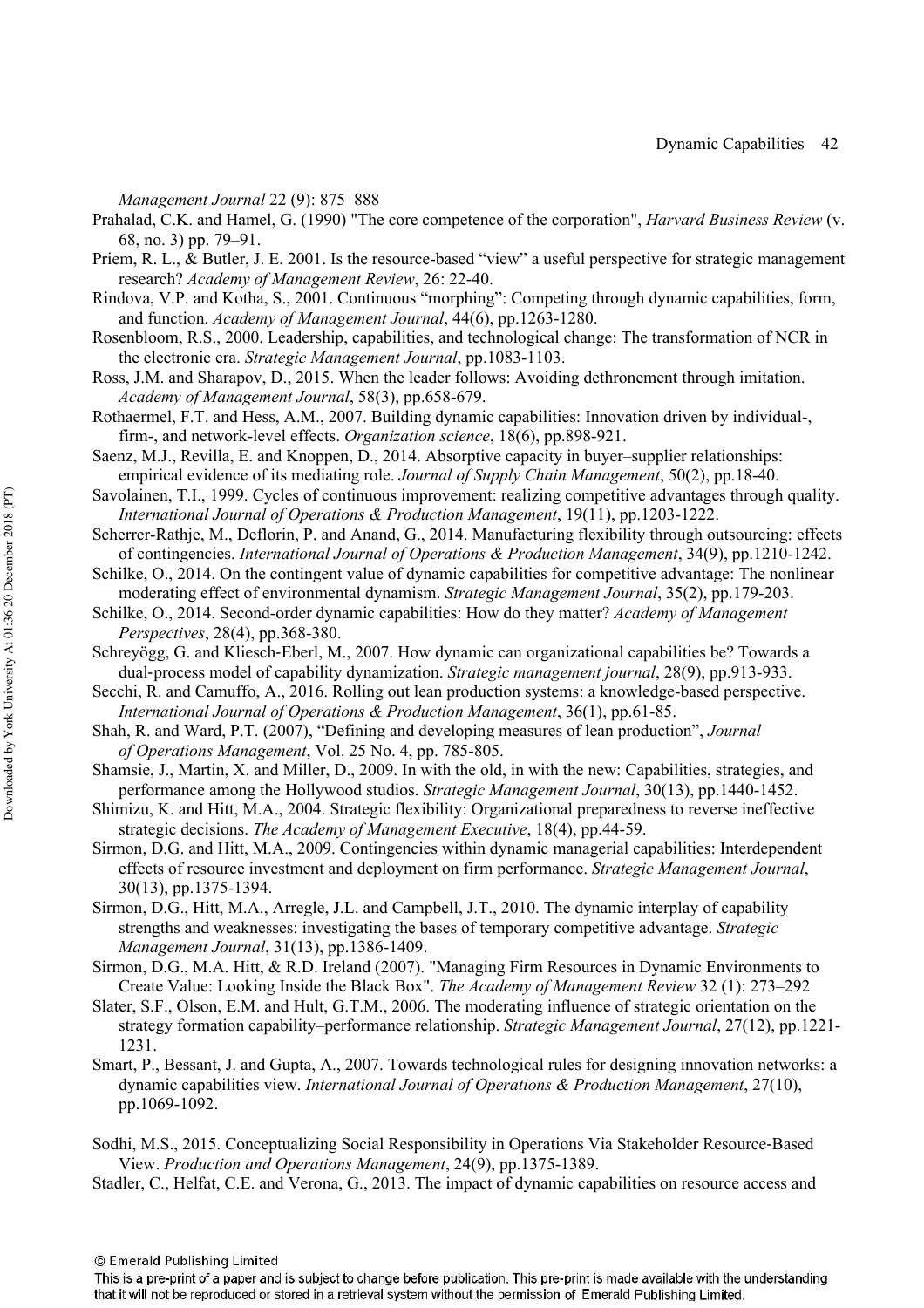development. *Organization science*, 24(6), pp.1782-1804.

- Stalk, G., Evans, P. and Shulman, L.E. (1992), "Competing on capabilities: the new rules of corporate strategy", *Harvard Business Review*, May-June, pp. 57-69.
- Su, H.C., Linderman, K., Schroeder, R.G. and Van de Ven, A.H., 2014. A comparative case study of sustaining quality as a competitive advantage. *Journal of Operations Management*, 32(7), pp.429-445.
- Sunder M, V., Ganesh, L.S. and Marathe, R.R., 2018. A morphological analysis of research literature on Lean Six Sigma for services. International Journal of Operations & Production Management, 38(1), pp.149-182.
- Sunder M, V., 2016. Lean six sigma project management–a stakeholder management perspective. The TQM Journal, 28(1), pp.132-150.
- Tang, Y.C. and Liou, F.M., 2010. Does firm performance reveal its own causes? The role of Bayesian inference. *Strategic Management Journal*, 31(1), pp.39-57.
- Teece, D. and Pisano, G., 1994. The dynamic capabilities of firms: an introduction. Industrial and corporate change, 3(3), pp.537-556.
- Teece, D.J., 2007. Explicating dynamic capabilities: the nature and microfoundations of (sustainable) enterprise performance. *Strategic management journal*, 28(13), pp.1319-1350.
- Teece, D.J., 2014. The foundations of enterprise performance: Dynamic and ordinary capabilities in an (economic) theory of firms. *The Academy of Management Perspectives*, 28(4), pp.328-352.
- Teece, D.J., Pisano, G. and Shuen, A., 1997. Dynamic capabilities and strategic management. *Strategic management journal*, pp.509-533.
- Vanpoucke, E., Vereecke, A. and Wetzels, M., 2014. Developing supplier integration capabilities for sustainable competitive advantage: A dynamic capabilities approach. *Journal of Operations Management*, 32(7), pp.446-461.
- Vergne, J.P. and Durand, R., 2011. The path of most persistence: An evolutionary perspective on path dependence and dynamic capabilities. *Organization Studies*, 32(3), pp.365-382.
- Vogel, R. and Güttel, W.H., 2013. The dynamic capability view in strategic management: A bibliometric review. *International Journal of Management Reviews*, 15(4), pp.426-446.
- Wang, C.L. and Ahmed, P.K., 2007. Dynamic capabilities: A review and research agenda. *International Journal of Management Reviews*, 9(1), pp.31-51.
- Wang, C.L., Senaratne, C. and Rafiq, M., 2015. Success traps, dynamic capabilities and firm performance. *British Journal of Management*, 26(1), pp.26-44.
- Wang, E., Klein, G. and Jiang, J.J., 2007. IT support in manufacturing firms for a knowledge management dynamic capability link to performance. *International Journal of Production Research*, 45(11), pp.2419- 2434.
- Wang, Y. and Rajagopalan, N., 2015. Alliance capabilities: review and research agenda. *Journal of Management*, 41(1), pp.236-260.
- Weber, Y. and Tarba, S.Y., 2014. Strategic agility: A state of the art. *California Management Review*, 56(3), pp.5-12.
- Wernerfelt, B. (1984), The Resource-Based View of the Firm. *Strategic Management Journal*; 5, (2), pp. 171– 180.
- Wiggins, R.R. and Ruefli, T.W., 2005. Schumpeter's ghost: Is hypercompetition making the best of times shorter? *Strategic Management Journal*, 26(10), pp.887-911.
- Wilden, R., Gudergan, S.P., Nielsen, B.B. and Lings, I., 2013. Dynamic capabilities and performance: strategy, structure and environment. *Long Range Planning*, 46(1), pp.72-96.
- Wilhelm, H., Schlömer, M. and Maurer, I., 2015. How dynamic capabilities affect the effectiveness and efficiency of operating routines under high and low levels of environmental dynamism. *British Journal of Management*, 26(2), pp.327-345.
- Williamson, O. E. (1999) 'Strategy Research: Governance and Competence Perspectives', *Strategic Management Journal* 20(12): 1087–108
- Winter, S.G., 2000. The satisficing principle in capability learning. *Strategic management journal*, pp.981- 996.
- Winter, S.G., 2003. Understanding dynamic capabilities. *Strategic management journal*, 24(10), pp.991-995.

This is a pre-print of a paper and is subject to change before publication. This pre-print is made available with the understanding that it will not be reproduced or stored in a retrieval system without the permission of Emerald Publishing Limited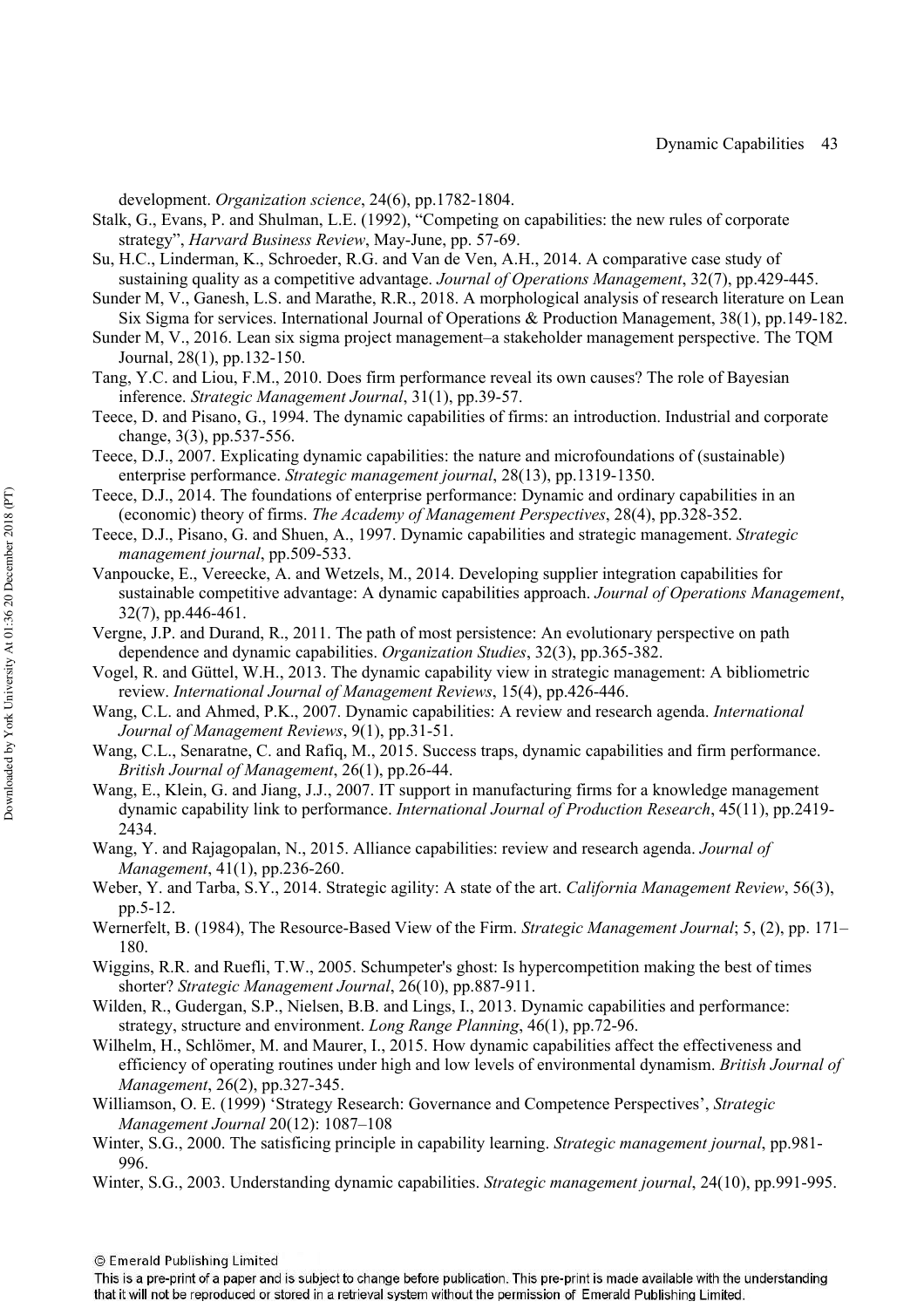- Witcher, B.J., Sum Chau, V. and Harding, P., 2008. Dynamic capabilities: top executive audits and hoshin kanri at Nissan South Africa. *International Journal of Operations & Production Management,* 28(6), pp.540-561.
- Wollersheim, J. and Heimeriks, K.H., 2016. Dynamic Capabilities and Their Characteristic Qualities: Insights from a Lab Experiment. *Organization Science*, 27(2), pp.233-248.
- Wu, L.Y., 2010. Applicability of the resource-based and dynamic-capability views under environmental volatility. *Journal of Business Research*, 63(1), pp.27-31.
- Zahra, S. A., Sapienza, H. J., & Davidsson, P. 2006. Entrepreneurship and dynamic capabilities: A review, model and research agenda. *Journal of Management Studies*, 43: 917-955.
- Zahra, S.A. and George, G., 2002. Absorptive capacity: A review, reconceptualization, and extension. *Academy of management review*s, 27(2), pp.185-203.
- Zhou, K.Z. and Li, C.B., 2010. How strategic orientations influence the building of dynamic capability in emerging economies. *Journal of Business Research*, 63(3), pp.224-231.
- Zollo, M. and Winter, S.G., 2002. Deliberate learning and the evolution of dynamic capabilities. *Organization Science*, 13(3), pp.339-351.
- Zott C. 2003. Dynamic capabilities and the emergence of intraindustry differential firm performance: insights from a simulation study, *Strategic Management Journal* 24(2): 97-125.

#### **Biographies:**

**Vijaya Sunder M**. is Head of Business Process Excellence at the World Bank, Chennai. He is a Lean Six Sigma Master Black Belt from Indian Statistical Institute. Vijaya is a distinction holder in Master of Business Administration from the Sri SathyaSai Institute of Higher Learning and gold medalist in Bachelor of Engineering from Anna University, India. He has led and mentored various reengineering and process improvement programs that helped improve the customer experience, employee satisfaction, eliminate process defects, increase productivity and reduce costs across service organizations. He is a Lean Six Sigma Trainer – trained more than 1000 people in Lean Six Sigma Yellow, Green and Black Belts till date. Alongside corporate job, Vijaya Sunder practices teaching for MBA students in subjects like Lean Six Sigma and Total Quality Management, as a Visiting Faculty at the Business Schools. He is currently pursuing his doctoral research for PhD from the Indian Institute of Technology (IIT) Madras, India.

**L.S. Ganesh** is a Professor in the Department of Management Studies at the Indian Institute of Technology (IIT) Madras, India. He holds the BE (Hons.) degree in Mechanical Engineering of the Birla Institute of Technology and Science, Pilani, and an MTech degree in Maintenance Engineering and Management, and a PhD from IIT Madras. He served as the Head, Department of Management Studies at IIT Madras during 2004- 08. His research and teaching interests span a wide range of areas including Systems Thinking, Knowledge, Technology and Project Management, and Social Enterprises. He has played important roles in professional bodies in India, including the Project Management Institute, Society of Operations Management, and the Product Development Management Association. He is among India's widely sought experts who provide consulting and executive training across, large, medium and small-scale firms, education and research institutions and government

**Rahul R. Marathe** is an Associate Professor at the Department of Management Studies, the Indian Institute of Technology (IIT) Madras, India. He has a PhD from Iowa State University, USA. His research interests are in the field of Stochastic Processes, Mathematical and Statistical Modeling, and Data Analytics. He has worked on statistical analyses of advertising effectiveness and public policies.

© Emerald Publishing Limited

This is a pre-print of a paper and is subject to change before publication. This pre-print is made available with the understanding that it will not be reproduced or stored in a retrieval system without the permission of Emerald Publishing Limited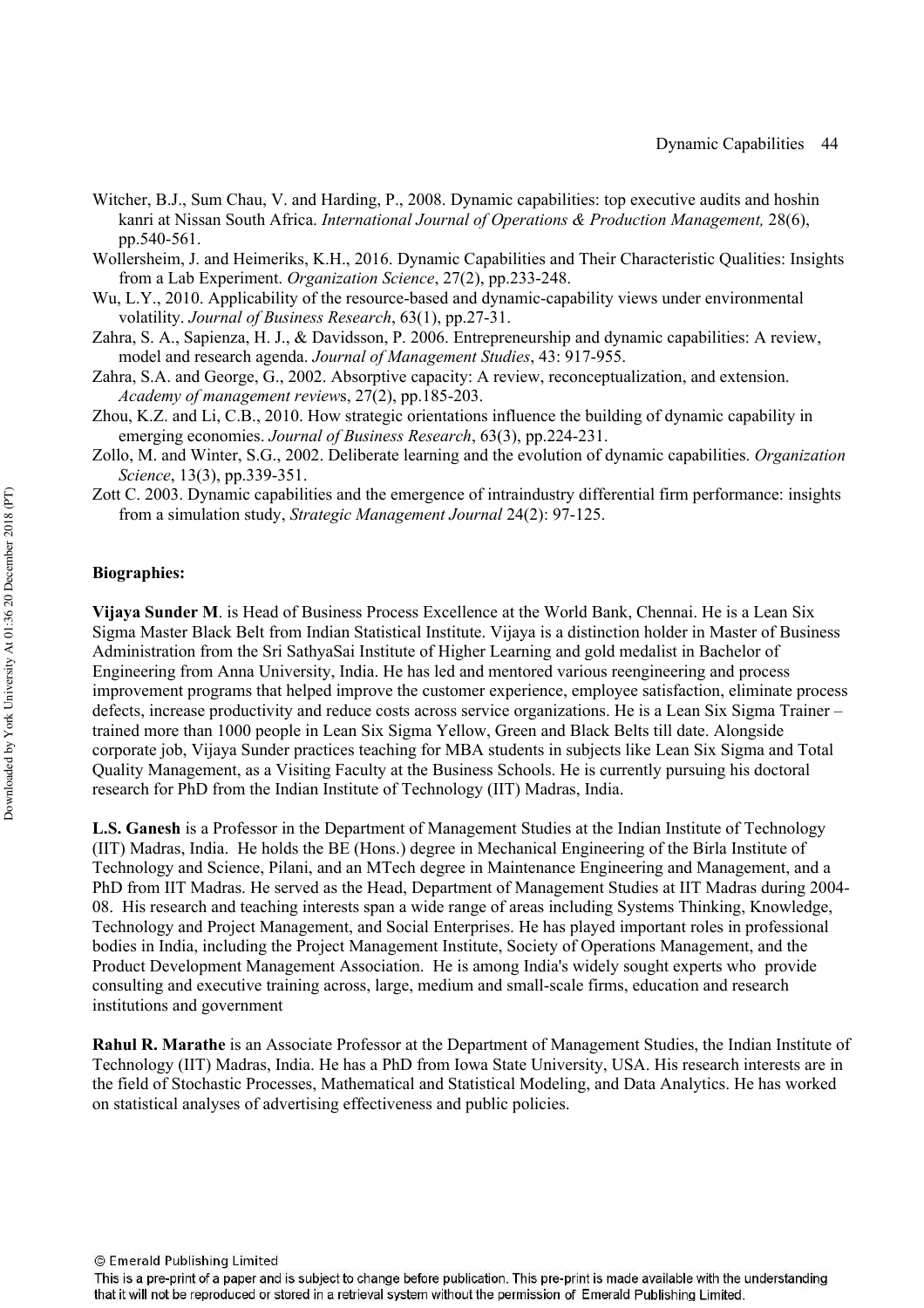

Figure-1: Dimensions and variants constituting the MA framework

© Emerald Publishing Limited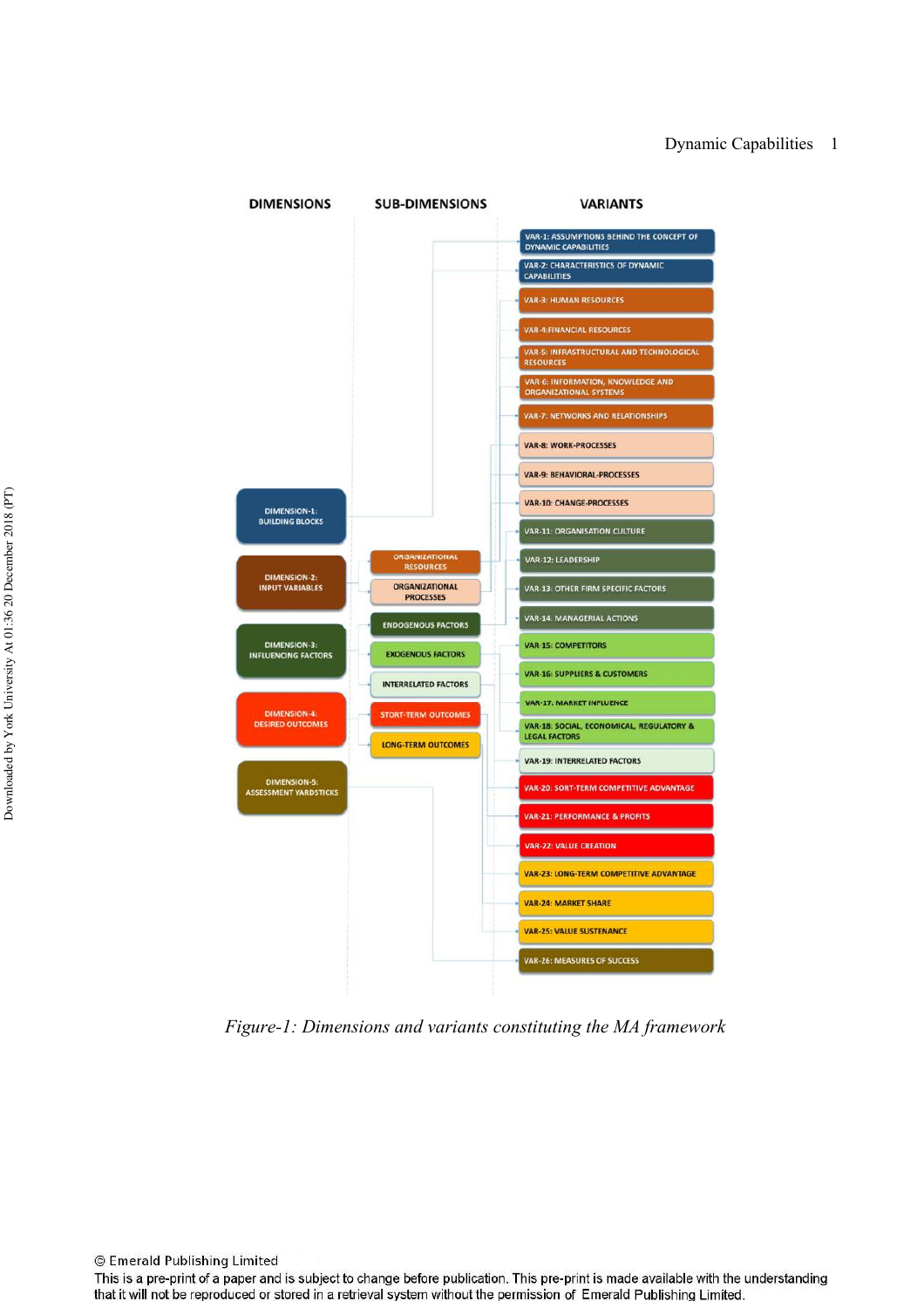| <b>Authors</b>              | <b>Definition of Dynamic Capability (DCs)</b>                                                  |
|-----------------------------|------------------------------------------------------------------------------------------------|
| Leonard-Barton,             | organization's ability to achieve new and innovative forms of competitive advantage            |
| (1992)                      | given path dependencies and market positions                                                   |
| Teece et al.,               | the firm's ability to integrate, build, and reconfigure internal and external                  |
| (1997)                      | competencies to address rapidly changing environments.                                         |
| Eisenhardt and              | DCs are organizational and strategic routines that firms use to achieve new resource           |
| Martin, (2000)              | configurations as markets change. They argue that dynamic capabilities are tools, in the       |
|                             | form of specific and identifiable processes. These include cross-functional activities         |
|                             | such as strategic decision making, product development routines, co-ordination                 |
|                             | processes for internal collaborations, knowledge creation, alliance and acquisition            |
|                             | processes, and market exit routines.                                                           |
| Zollo and Winter            | DCs are defined as a learned and stable pattern of collective activity through which an        |
| (2002)                      | organization systematically generates and modifies its operating routines in pursuit of        |
|                             | improved Effectiveness                                                                         |
| Zott, (2003)                | dynamic capabilities are more than a simple addition to resource based view since              |
|                             | they manipulate the resources and capabilities that directly engender rents.                   |
| Collis, $199\overline{4}$ ; | dynamic capabilities define and govern the rate of ordinary capabilities                       |
| Winter, (2003)              |                                                                                                |
| Helfat and                  | unlike operational capabilities, dynamic capabilities do not directly affect output for        |
| Peteraf, (2003)             | the firm in which they reside, but indirectly contribute to the output of the firm through     |
|                             | an impact on operational capabilities                                                          |
| Winter $(2003)$             | DCs are those that operate to extend, modify or create ordinary Capabilities                   |
| Zahra, Sapienza,            | The abilities to reconfigure a firm's resources and routines in the manner envisioned          |
| and Davidsson               | and deemed appropriate by its principal decision maker(s)                                      |
| (2006)<br>Helfat et al.,    |                                                                                                |
| (2007)                      | the capacity of an organization to purposefully create, extend, or modify its resource<br>base |
| Teece (2007)                | DCs consist of valuable and difficult-to-replicate organizational routines required to         |
|                             | address a changing environment though sensing opportunities and threats, and                   |
|                             | reconfiguring resources to seize opportunities                                                 |
| Wang and                    | a firm's behavioral orientation to constantly integrate, reconfigure, renew and                |
| Ahmed (2007),               | recreate its resources and capabilities and, most importantly, upgrade and reconstruct         |
|                             | its core capabilities in response to the changing environment to attain and sustain            |
|                             | competitive advantage                                                                          |
| Schreyögg and               | DCs are not merely ad hoc problem-solving event or a spontaneous reaction; rather              |
| Kliesch-Eberl               | they have patterned elements called routines embedded for adapting the change.                 |
| (2007)                      |                                                                                                |
| Danneels (2008)             | DCs is defined as a type of competence to build new competencies                               |
| Barreto (2010)              | A DCs is the firm's potential to systematically solve problems, formed by its                  |
|                             | propensity to sense opportunities and threats, to make timely and market-oriented              |
|                             | decisions, and to change its resource base                                                     |
| Helfat and Winter           | Capabilities that aim to "promote economically significant change are dynamic, even if         |
| $(2011)$ ; Stadler et       | the pace of change appears slow or undramatic."                                                |
| al., $(2013)$               |                                                                                                |
| Teece $(2014)$              | Dynamic capabilities involve higher-level activities that can enable an enterprise to          |
|                             | direct its ordinary activities toward high-payoff endeavors                                    |

#### Table-1: Key definitions of DCs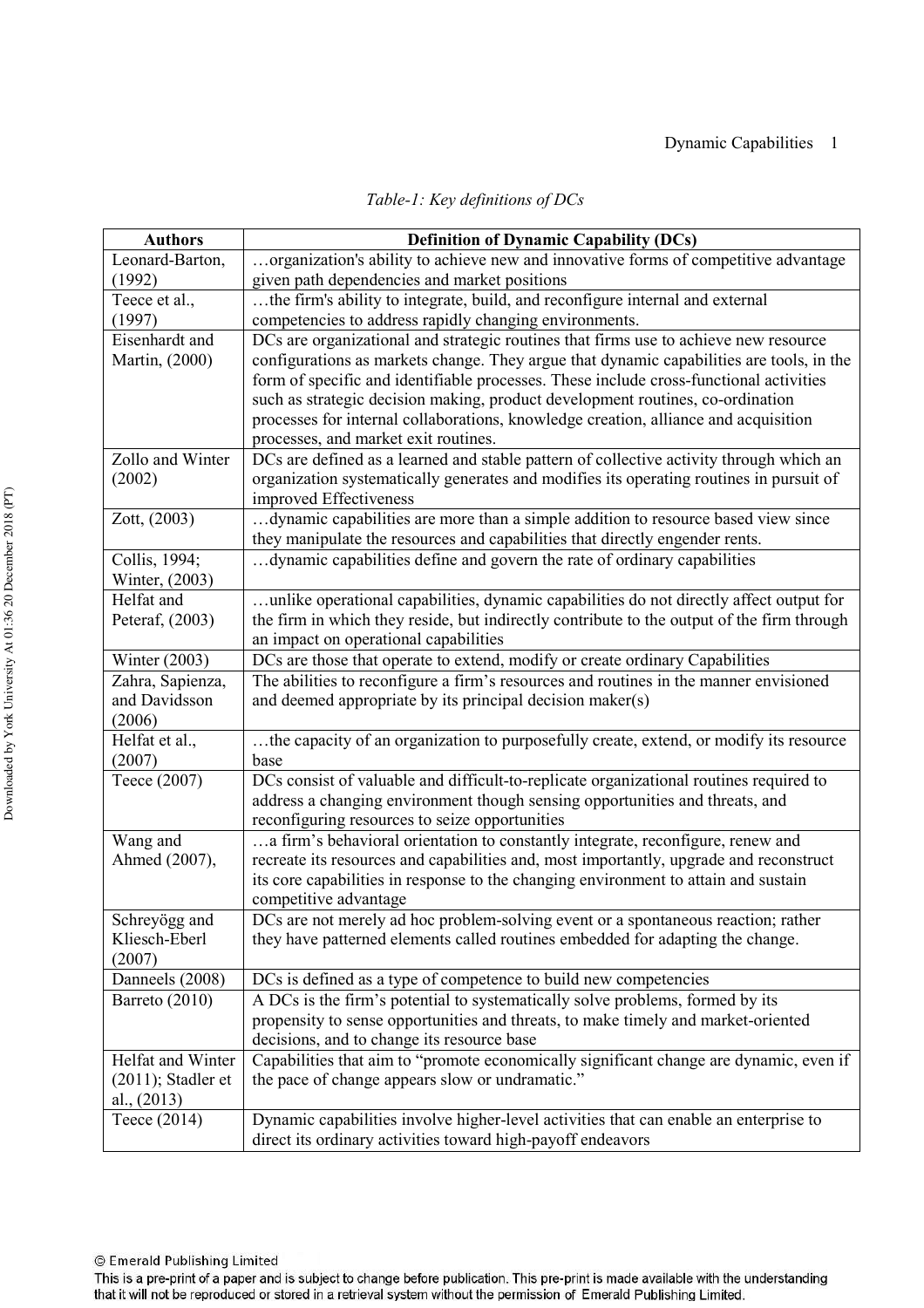| <b>Individual Dynamic Capabilities</b>                 | <b>Sample Papers</b>                                                                                              |
|--------------------------------------------------------|-------------------------------------------------------------------------------------------------------------------|
| New product development                                | Helfat (1997); McKelvie and Davidsson (2009); Bruni and                                                           |
|                                                        | Verona (2009); Fawcett et al., (2011)                                                                             |
| Relational capability                                  | Lorenzoni and Lipparini (1999); Capaldo (2007)                                                                    |
| Alliance formation and alliance<br>learning            | Gulati (1999); Kale and Singh (2007); Jiang (2010); Schilke<br>(2014)                                             |
| Building relational dynamic<br>capabilities            | Lorenzoni and Lipparini (1999); Capaldo (2007); Donada et al.,<br>(2016)                                          |
| Change management capability                           | Savolainen (1999)                                                                                                 |
| Idea generation and continuous<br>process improvement  | Savolainen (1999); Pablo et al., (2007); Anand et al., (2009)                                                     |
| Process risk management                                | Gulati (1999); Heimeriks et al., (2012); Dixon (2014)                                                             |
| Inter-organizational networking and<br>collaboration   | Dyer and Nobeoka (2000); Fawcett et al., (2011); Kleinbaum<br>and Stuart (2014)                                   |
| Top executive's cognitive capability<br>and style      | Carpenter et al., (2001); Kor and Mesko (2013)                                                                    |
| Shifting bases and markets                             | Rindova and Kotha (2001)                                                                                          |
| Talent hiring                                          | Carpenter et al., (2001)                                                                                          |
| Continuous morphing                                    | Rindova and Kotha (2001)                                                                                          |
| Re-engineering                                         | Zollo and Winter (2002)                                                                                           |
| Absorptive capacity                                    | Zahra and George (2002); Lichtenthaler (2009); Saenz et al.,<br>(2014)                                            |
| Exploitative capability                                | Zahra and George (2002)                                                                                           |
| Process management                                     | Zollo and Winter (2002); Benner and Tushman (2003)                                                                |
| Post-acquisition integration                           | Zollo and Winter (2002); Heimeriks et al., (2012)                                                                 |
| Capability to create dynamic<br>capabilities           | Helfat and Peteraf (2003); Bingham et al., (2015)                                                                 |
| Explorative capability                                 | Benner and Tushman (2003); Danneels (2008); Saenz et al.,<br>(2014)                                               |
| Talent management capability                           | Adner and Helfat (2003); Sirmon and Hitt (2009)                                                                   |
| Capability branching                                   | Helfat and Peteraf (2003)                                                                                         |
| Project and program management                         | Mosey (2005); Anand et al., (2009)                                                                                |
| Strategic planning and strategy<br>formulation         | Slater et al., (2006)                                                                                             |
| Modularity                                             | Pil and Cohen (2006); Karim (2006)                                                                                |
| Product heterogeneity                                  | Pil and Cohen (2006)                                                                                              |
| Alliance management                                    | Kale and Singh (2007); Jiang et al., (2010); Anand et al., (2010);<br>Schilke (2014); Wang and Rajagopalan (2015) |
| Capability monitoring                                  | Schreyögg and Kliesch Eberl (2007)                                                                                |
| Resource divestment                                    | Moliterno. and Wiersema (2007)                                                                                    |
| Strategy execution capability                          | Harreld et al., (2007)                                                                                            |
| Organizational adaptability and<br>continuous learning | Schreyögg and Kliesch-Eberl (2007); Schilke (2014); Li et al.,<br>(2015)                                          |
| Organizational alignment                               | Schreyögg and Kliesch-Eberl (2007); Hanson et al., (2011); Li et<br>al., $(2015)$                                 |

Table-2: Individual Dynamic Capabilities (in order of appearance in research literature)

<sup>©</sup> Emerald Publishing Limited

This is a pre-print of a paper and is subject to change before publication. This pre-print is made available with the understanding that it will not be reproduced or stored in a retrieval system without the permission of Emerald Publishing Limited.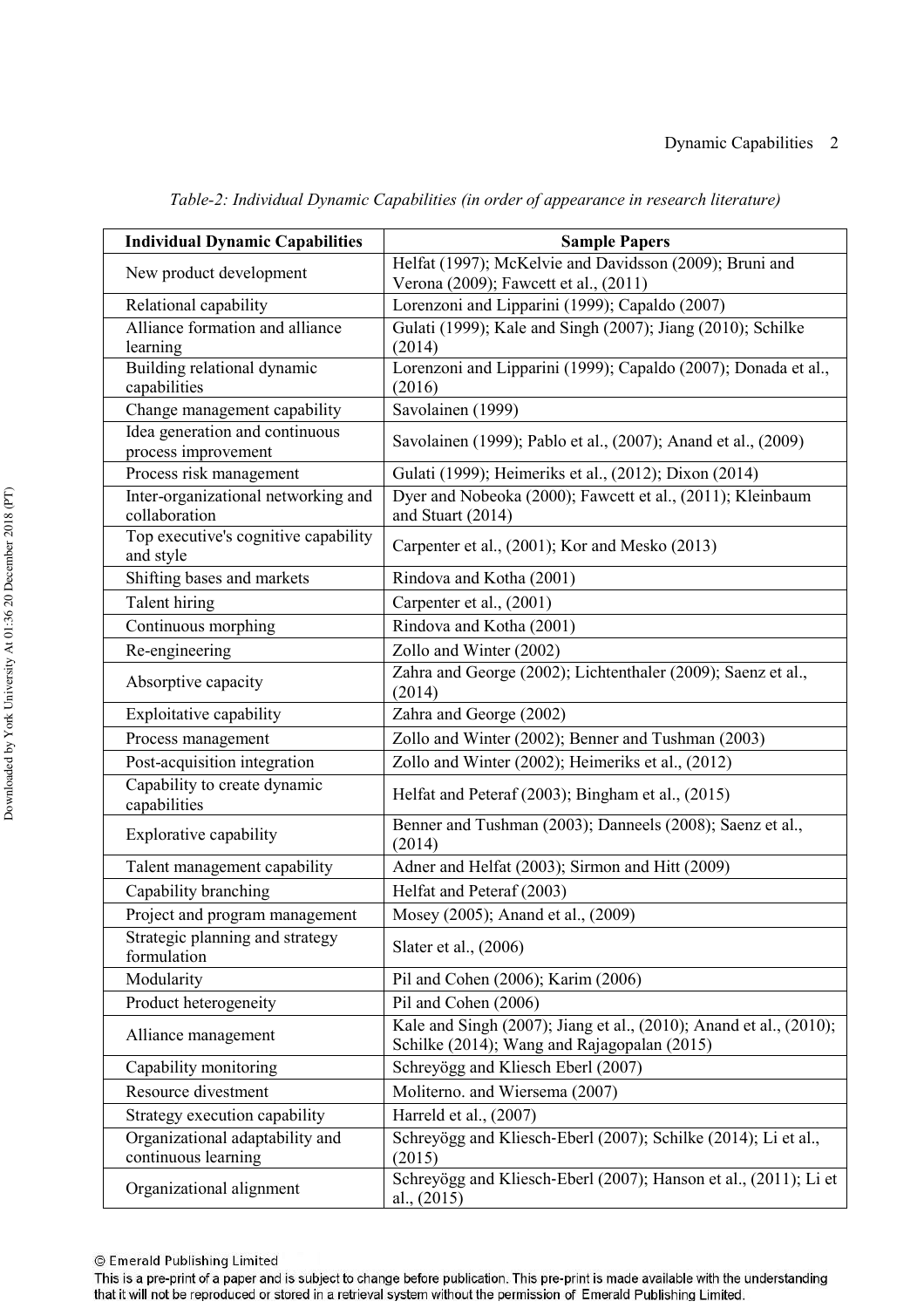| Product/process innovation                                           | Smart et al., (2007); Capaldo (2007); Galunic and Eisenhardt<br>(2001)   |
|----------------------------------------------------------------------|--------------------------------------------------------------------------|
| Knowledge management capability                                      | Wang et al., (2007); Smart et al., (2007)                                |
| Best practice creation                                               | Peteraf and Reed (2007)                                                  |
| Metacognition, managerial<br>awareness, discretion and<br>perception | Peteraf and Reed (2007); Essex et al., (2016)                            |
| Performance management                                               | Wang et al., (2007); Hanson et al., (2011)                               |
| Adaptive capability                                                  | Wang and Ahmed (2007); Newey and Zahra (2009)                            |
| Strategic political management                                       | Oliver and Holzinger (2008)                                              |
| Institutional influencing capability                                 | Oliver and Holzinger (2008)                                              |
| Policy management                                                    | Witcher et al., $(2008)$                                                 |
| Environmental scanning and<br>predictive capability                  | Danneels (2008); Oliver and Holzinger (2008)                             |
| Design creativity                                                    | Azadegan et al., (2008)                                                  |
| Business excellence                                                  | Witcher et al., (2008)                                                   |
| Training and development                                             | Azadegan et al., (2008)                                                  |
| Ability to study new markets and<br>market disruptions               | Danneels (2008); McKelvie and Davidsson, (2009)                          |
| Lean capability                                                      | Shah and Ward (2007); Anand et al., (2009); Secchi and<br>Camuffo (2016) |
| Six sigma capability                                                 | Anand et al., (2009)                                                     |
| Reverse engineering                                                  | Malik and Kotabe (2009)                                                  |
| Experimentation capability                                           | Ambrosini et al., (2009); Dixon et al., (2014)                           |
| Transformative learning                                              | Lichtenthaler (2009); Newey and Zahra (2009)                             |
| Communication and social<br>cognition                                | Morgan et al., (2009); Helfat and Peteraf (2015)                         |
| Resource management                                                  | Sirmon and Hitt (2009)                                                   |
| Manufacturing flexibility                                            | Malik and Kotabe (2009); Scherrer-Rathje et al., (2014)                  |
| Pricing                                                              | Morgan et al., (2009)                                                    |
| Distribution capability                                              | Morgan et al., (2009)                                                    |
| Advertising and marketing<br>communications                          | Morgan et al., (2009)                                                    |
| Information technology<br>management                                 | Anand et al., (2010); Fawcett et al., (2011)                             |
| Infrastructure technology<br>management                              | Anand et al., (2010)                                                     |
| Intra and inter cultural capability                                  | Moon $(2010)$                                                            |
| Customer orientation                                                 | Zhou and Li (2010)                                                       |
| Fixed assets managing capability                                     | Tang and Liou (2010)                                                     |
| Managerial attention                                                 | Martin (2011); Helfat and Peteraf (2015)                                 |
| Resource allocation                                                  | Coen and Maritan (2011)                                                  |
| Metrics management                                                   | Hanson et al., (2011)                                                    |
| Strategic agility and flexibility                                    | Chiang, et al., (2012); Weber and Tarba (2014)                           |
| Supply chain agility                                                 | Chiang et al., (2012); Blome, et al., (2013); Li et al., (2015)          |
| Concurrent learning                                                  | Eggers (2012); Bingham et al., (2015)                                    |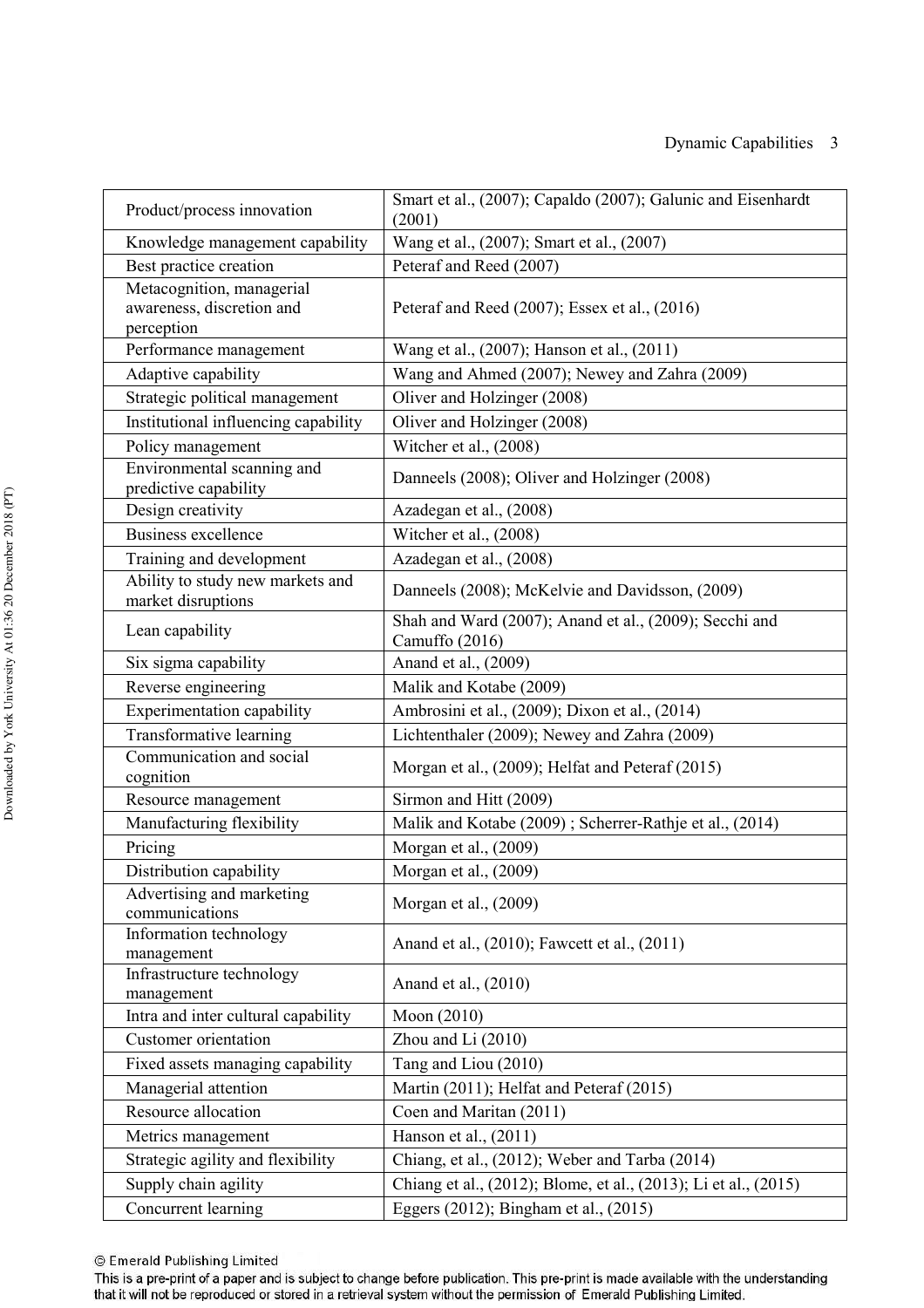| Product portfolio management       | Eggers $(2012)$                                          |
|------------------------------------|----------------------------------------------------------|
| Re-organization, restructuring and | Vanpouckeet al., (2014); Girod and Whittington (2016);   |
| reconfiguration                    | Fainshmidt and Frazier (2016)                            |
| Outsourcing capability             | Scherrer-Rathje et al., (2014)                           |
| Reconfiguration                    | Vanpoucke at al., (2014); Fainshmidt and Frazier (2016)  |
| Supplier integration               | Vanpoucke at al., (2014)                                 |
| Managing demand uncertainty        | Barrales-Molina, et al., (2014); Li et al., (2015)       |
| Customer relationship management   | Barrales-Molina et al., (2014); Vanpoucke et al., (2014) |
| Brand building                     | Barrales-Molina et al., (2014)                           |
| Business risk management           | Dixon et al., $(2014)$                                   |
| Sensing                            | Helfat and Peteraf (2015); Fainshmidt and Frazier (2016) |
| Seizing                            | Helfat and Peteraf (2015); Fainshmidt and Frazier (2016) |
| Problem solving and reasoning      | Helfat and Peteraf (2015)                                |
| Corporate social responsibility    | Sodhi (2015)                                             |
| Stakeholders management            | Sodhi (2015)                                             |
|                                    |                                                          |

Table-3: Relevant publications across journals over time (decreasing order of total papers).

|                                            | <b>Total</b> | 1990- | $2001 -$ | 2006- | $2011 -$       |
|--------------------------------------------|--------------|-------|----------|-------|----------------|
| <b>Journals</b>                            | papers       | 2000  | 2005     | 2010  | 2016           |
| Strategic Management Journal               | 47           | 9     | 6        | 18    | 14             |
| British J. of Management                   | 12           |       |          |       |                |
| Int. J. of Operations and Production Mgmt. | 12           |       |          |       | n              |
| <b>Organization Science</b>                |              |       |          |       |                |
| Academy of Management Journal              |              |       |          |       |                |
| <b>Academy of Management Review</b>        |              |       |          |       |                |
| Journal of Management Studies              |              |       |          |       |                |
| <b>Academy of Management Perspectives</b>  |              |       |          |       |                |
| International J. of Management Reviews     |              |       |          |       |                |
| Journal of Business Research               |              |       |          |       |                |
| International J. of Production Research    |              |       |          |       | $\overline{2}$ |
| California Management Review               |              |       |          |       |                |
| Journal of Management                      |              |       |          |       |                |
| Journal of Operations Management           |              |       |          |       |                |
| Long Range Planning                        |              |       |          |       |                |
| Strategic Organization                     |              |       |          |       |                |
| Journal of Supply Chain Management         |              |       |          |       |                |
| Group and Organization Management          |              |       |          |       |                |
| <b>Organization Studies</b>                |              |       |          |       |                |
| Production and Operations Mgmt.            |              |       |          |       |                |
| Production Planning and Control            |              |       |          |       |                |
| <b>Total</b>                               | 133          | 10    | 16       | 48    | 59             |

This is a pre-print of a paper and is subject to change before publication. This pre-print is made available with the understanding that it will not be reproduced or stored in a retrieval system without the permission of Emerald Publishing Limited.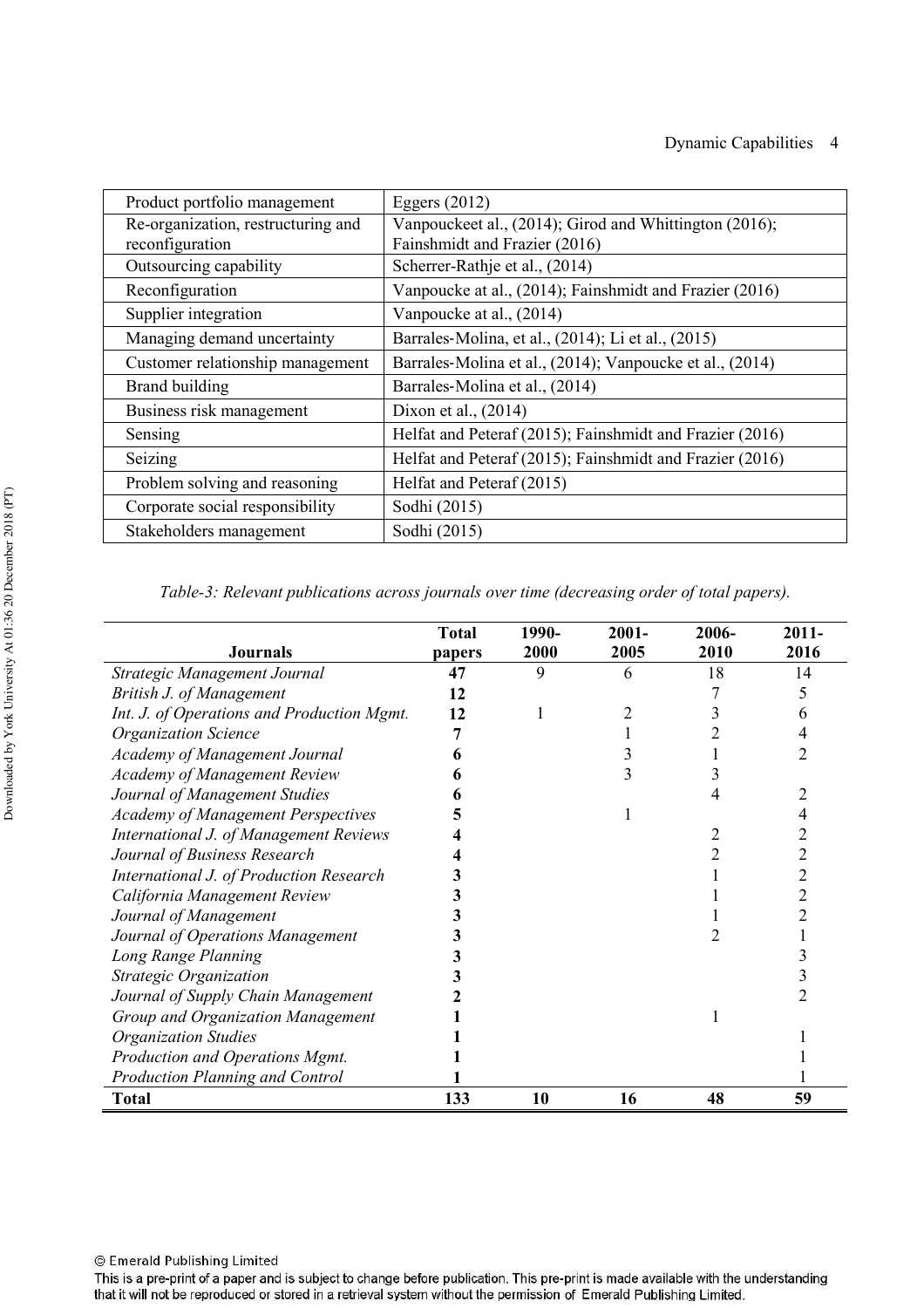|                        |          |                          |                                                   | No. of<br>papers | $\frac{6}{9}$<br>paper<br>$\mathbf S$ | <b>Sample papers</b>                                                                               |
|------------------------|----------|--------------------------|---------------------------------------------------|------------------|---------------------------------------|----------------------------------------------------------------------------------------------------|
|                        |          | Theoretical (Conceptual) |                                                   | 38               | 29%                                   | Teece et al., (1997); Eisenhardt and<br>Martin (2000); Winter (2003);<br>Helfat and Peteraf (2015) |
|                        |          |                          | Case study                                        | 19               | 14%                                   | Rindova and Kotha (2001);                                                                          |
|                        |          |                          | Experiment                                        | 5                | 4%                                    | Zott (2003); Wollersheim and<br>Heimeriks (2016)                                                   |
|                        |          |                          | Interviews                                        | $\mathbf{1}$     | $1\%$                                 | Capaldo (2007)                                                                                     |
|                        |          | Primary                  | Interviews and<br>questionnaire                   | 5                | 4%                                    | Wilden et al., (2003); Heimeriks et<br>al., (2012)                                                 |
|                        |          | data                     | Interviews, pilot<br>survey and field visits      | $\overline{2}$   | 2%                                    | Gulati (1999); Marcus and<br>Anderson (2006)                                                       |
| <b>Researc</b>         |          |                          | Questionnaire                                     | 21               | 16%                                   | Døving and Gooderham (2008);<br>Blome et al., (2013); Fainshmidt<br>and Frazier (2016)             |
| $\mathbf{h}$<br>method | Empirica |                          | Questionnaire and<br>field visits                 | $\overline{2}$   | 2%                                    | Macher and Mowery (2009);<br>Schilke (2014)                                                        |
|                        |          | Secon-<br>dary           | Literature                                        | 11               | 8%                                    | Peteraf et al., (2013); Wang and<br>Ahmed (2007)                                                   |
|                        |          | data                     | Others (Public data<br>sources)                   | 21               | 16%                                   | Lee (2008); Shamsie et al., (2009);<br>Ross and Sharapov (2015)                                    |
|                        |          |                          | Literature and<br>interviews                      | $\overline{4}$   | 3%                                    | Smart (2007); Bititci et al., (2011)                                                               |
|                        |          | Mixed                    | Questionnaire and<br>public data sources          | $\mathbf{1}$     | $1\%$                                 | Li et al., (2015)                                                                                  |
|                        |          | method<br>S              | Interviews and public<br>data sources             | $\overline{2}$   | 2%                                    | Newey and Zahra (2009); Stadler<br>et al., (2013)                                                  |
|                        |          |                          | Case Study,<br>Interviews, public data<br>sources | $\mathbf{1}$     | $1\%$                                 | <b>Martin</b> (2011)                                                                               |

Table-4: Methodological classification of reviewed papers.

© Emerald Publishing Limited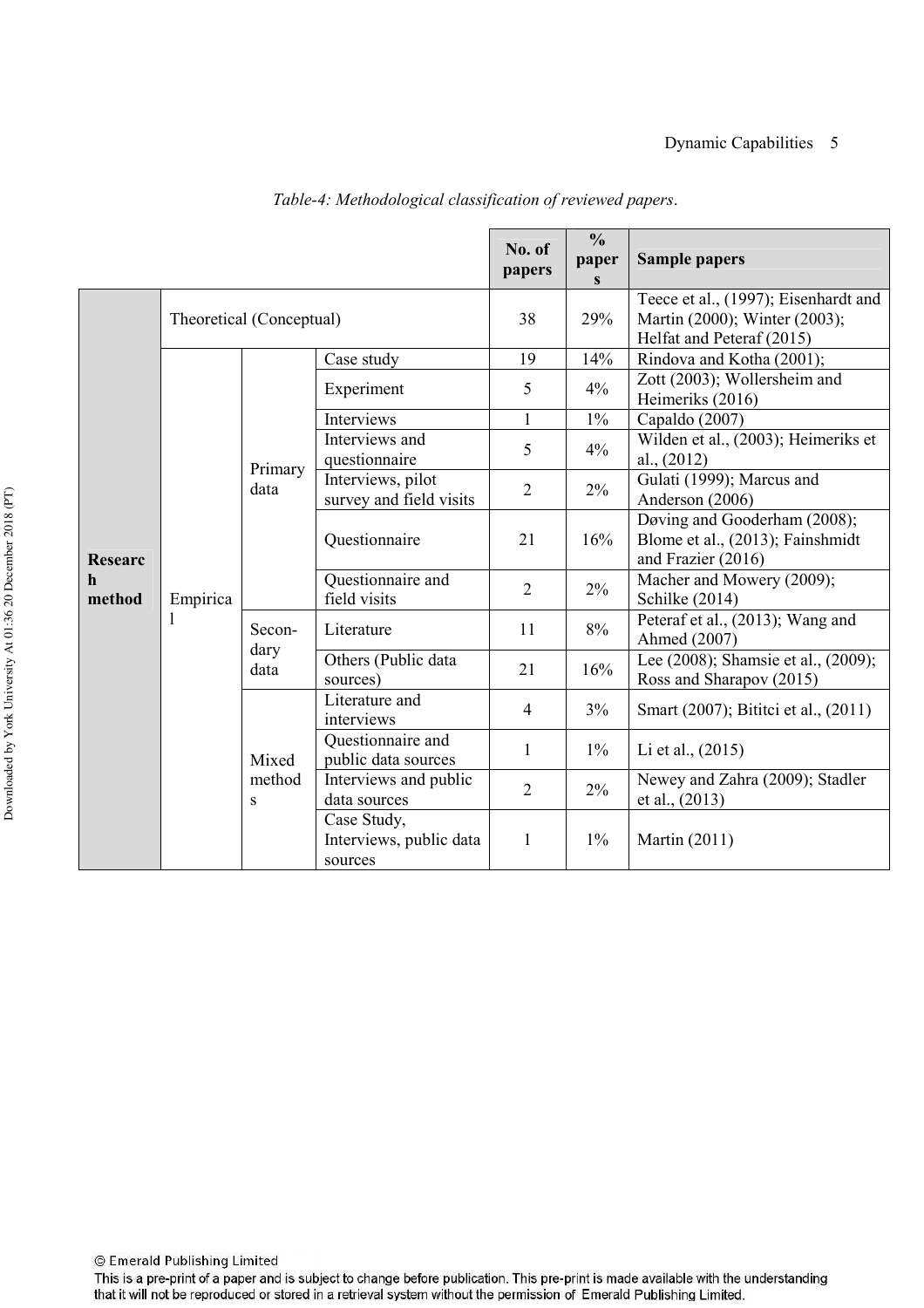|    | Characteristic                                                             | <b>Brief Explanation</b>                                                                                                                                                                                                   | <b>Authors</b>                                                                                                                                                                                                                                 |
|----|----------------------------------------------------------------------------|----------------------------------------------------------------------------------------------------------------------------------------------------------------------------------------------------------------------------|------------------------------------------------------------------------------------------------------------------------------------------------------------------------------------------------------------------------------------------------|
| 1. | Heterogeneity                                                              | Degree of variety prevailing among all<br>internal/external capabilities - DCs as well as<br>others – of a firm. This variety results from the<br>uniqueness of each DC.                                                   | Zollo and Winter, 2002;<br>Helfat and Peteraf, 2003;<br>Pil and Cohen, 2006;<br>Døving and Gooderham,<br>2008; Adner and Helfat,<br>2003; Bruni and Verona,<br>2009; Barreto, 2010                                                             |
| 2. | Idiosyncrasy                                                               | Degree of path dependency which is difficult to be<br>copied/replicated or repeated/reproduced.                                                                                                                            | Teece et al., 1997;<br>Eisenhardt and Martin,<br>2000; Pablo et al., 2007;<br>Wang et al., 2015                                                                                                                                                |
| 3. | Predictability                                                             | Degree of predictability in creation, sustenance and<br>outcomes of DCs.                                                                                                                                                   | Eisenhardt and Martin,<br>2000                                                                                                                                                                                                                 |
| 4. | Capability<br>reconfiguration                                              | Degree to which each DC enables transformation<br>into a new capability or evolution to a better<br>capability.                                                                                                            | Lavie, 2006                                                                                                                                                                                                                                    |
| 5. | Relative<br>weakness and<br>relative strength<br>among the<br>capabilities | Degree of correlation between the DCs leading to<br>relative strengths or weaknesses, as drivers of<br>competitive advantage of a firm over time.                                                                          | Sirmon, 2010                                                                                                                                                                                                                                   |
| 6. | VRIN resolution                                                            | Degree to which DCs enable recognition,<br>development and classification of organizational<br>resources and processes as valuable, rare, inimitable<br>and non-substitutable.                                             | Eisenhardt and Martin,<br>2000; Ambrosini and<br>Bowman, 2009; Tang et al.,<br>2010; Barreto, 2010; Teece,<br>2014                                                                                                                             |
| 7. | Ability to be<br>evolved and<br>emergence                                  | Degree of evolution of DCs over time, based on<br>several endogenous and exogenous factors<br>exhibiting the lifecycle stages of growth, maturity<br>and decline. During this process, even new DCs<br>could emerge.       | Rindova and Kotha, 2001;<br>Helfat and Peteraf, 2003;<br>Zott, 2003; Lee, 2008                                                                                                                                                                 |
| 8. | Hierarchical<br>structure and<br>order/capabilitie<br>s nesting            | Degree of existence of typology and hierarchical<br>linkages between DCs. As the order of the DCs<br>increases, they overcome path-dependencies, as<br>these generally lead to imitability of lower-order<br>capabilities. | Zott, 2003; Witcher et al.,<br>2008; Døving and<br>Gooderham, 2008;<br>Heimeriks, Schijven and<br>Gates, 2012; Danneels,<br>2008; Wang et al., 2015;<br>Donada et al., 2016;<br>Wollersheim and<br>Heimeriks, 2016;<br>Fainshmidt et al., 2016 |
| 9. | Dynamism                                                                   | Strength of DCs impacting the creation of<br>competitive advantage in firms.                                                                                                                                               | Helfat, and Winter, 2011;<br>Schilke, 2014; Wollersheim<br>and Heimeriks, 2016                                                                                                                                                                 |
|    | 10. Inimitability and<br>non-<br>reproducibility                           | Degree to which DCs are not imitable or directly<br>usable by other players in the market.                                                                                                                                 | Teece et al., 1997; Vergne<br>and Durand, 2011; Teece,<br>2014; Fainshmidt et al.,<br>2016                                                                                                                                                     |
|    | 11. Non-                                                                   | Degree to which DCs cannot be substituted by                                                                                                                                                                               | Zott, 2003; Ambrosini et                                                                                                                                                                                                                       |

Table-5: Characteristics of Dynamic Capabilities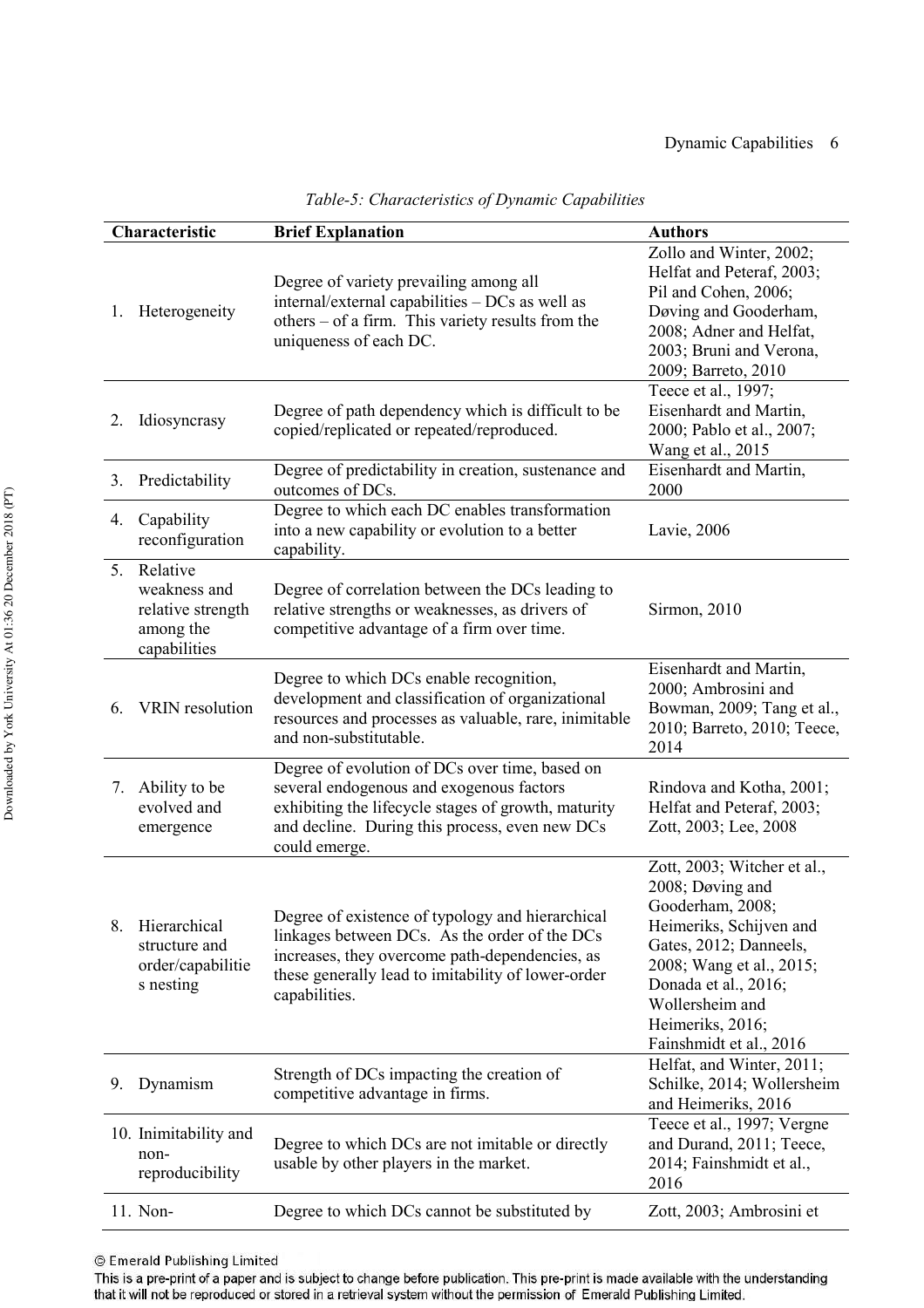Dynamic Capabilities 7

| substitutability                                                     | combinations of other capabilities.                                                                                                                                                                                                                                     | al., 2009                                                                                  |
|----------------------------------------------------------------------|-------------------------------------------------------------------------------------------------------------------------------------------------------------------------------------------------------------------------------------------------------------------------|--------------------------------------------------------------------------------------------|
| 12. Co- and inter-<br>temporal<br>sharability and<br>transferability | Degree to which DCs can be shared concurrently<br>across different markets by a firm, and transferred<br>across time especially when a firm exits a market<br>(often a declining one) and redeploys the<br>capabilities in a new market.                                | Helfat and Peteraf, 2003                                                                   |
| 13. Recombination<br>and fungibility                                 | Degree to which two or more DCs can be<br>recombined to provide an alternate approach to<br>capability renewal in the current product-market.<br>This idea of capability recombination draws on the<br>concept of knowledge recombination for structured<br>innovation. | Kogut and Zander, 1992;<br>Eggers, 2012; Helfat and<br>Peteraf, 2003; Wang et al.,<br>2015 |

| <b>Interrelated Factor</b>                                                                                                            | <b>Authors</b>                                                                |
|---------------------------------------------------------------------------------------------------------------------------------------|-------------------------------------------------------------------------------|
| Best practices                                                                                                                        | (Eisenhardt and Martin, 2000; Teece, 2007; Teece,<br>2014; Wang et al., 2015) |
| Path-dependency lock-ins                                                                                                              | (Schreyögg and Kliesch, 2007; Vergne and Durand,<br>2011)                     |
| Firm's entry mode and timing                                                                                                          | (Lee, 2008; McKelvie and Davidsson, 2009; Anand et<br>al., $2010$ )           |
| Strategic liabilities                                                                                                                 | (Dyer and, 2000; Sirmon et l., 2010; Tang and Liou,<br>2010)                  |
| Firm's weakness-set and strength-set                                                                                                  | (Sirmon et $l_{\cdot}$ , 2010)                                                |
| Precarious advantage                                                                                                                  | (Sirmon et l., 2010)                                                          |
| Entry strategies (First entry advantage)                                                                                              | (Rosenbloom, 2000; Zott, 2003; McKelvie and<br>Davidsson, 2009; Eggers, 2012) |
| Resource alteration (leveraging existing)<br>resources, creating new resources, assessing<br>external resources, releasing resources) | (Danneels, 2011; Kor and Mesko, 2013)                                         |

Table-6: Interrelated factors impacting DCs

© Emerald Publishing Limited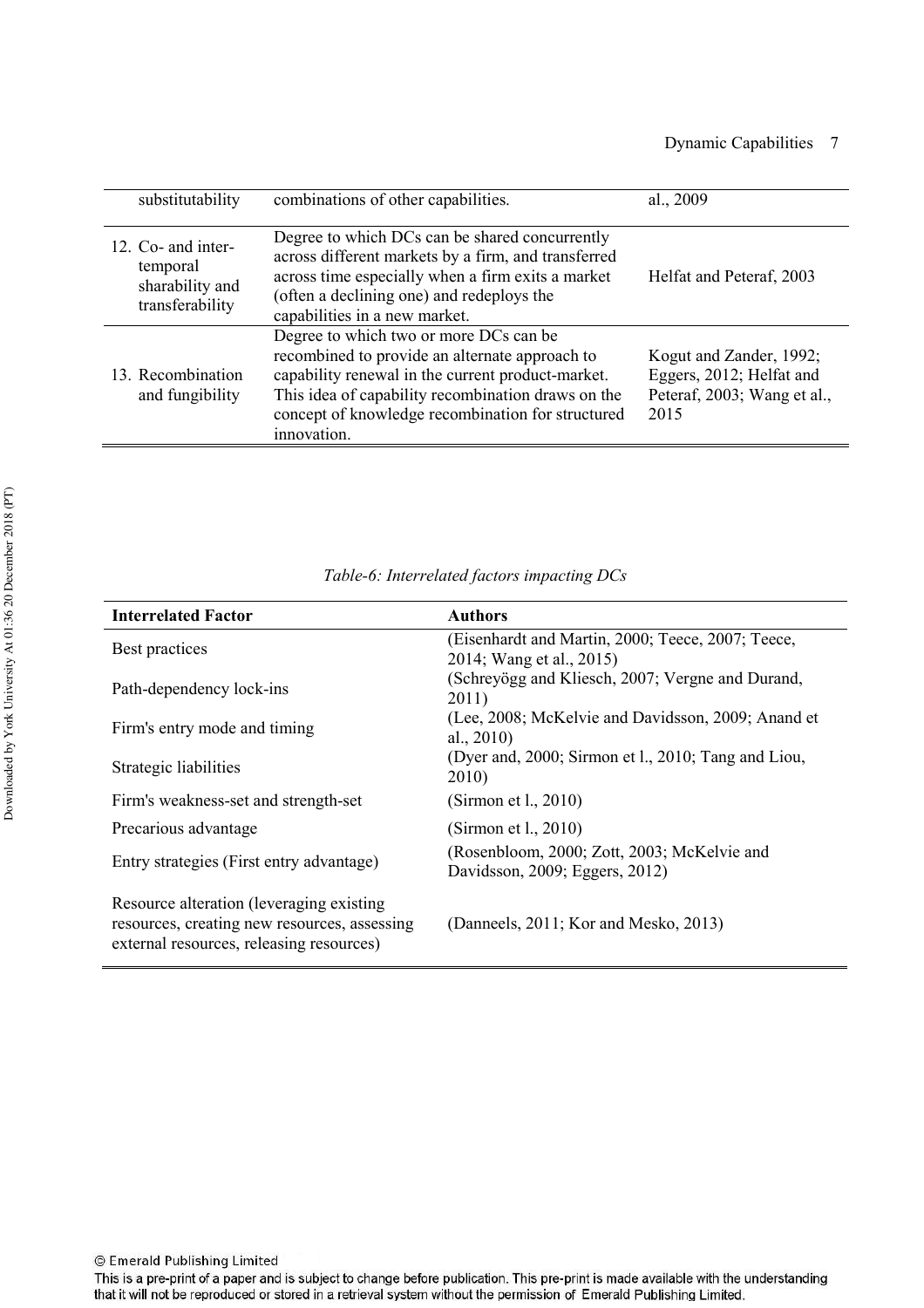|    | <b>Measures of DCs</b>                                     | <b>Brief Explanation</b>                                                                                                                                                                                                          | <b>Authors</b>                                                                                                                                 |
|----|------------------------------------------------------------|-----------------------------------------------------------------------------------------------------------------------------------------------------------------------------------------------------------------------------------|------------------------------------------------------------------------------------------------------------------------------------------------|
| 1. | Capability rarity                                          | Level of effectiveness per capability as opposed to<br>its mere existence                                                                                                                                                         | Sirmon et al., 2010                                                                                                                            |
| 2. | Structural change<br>ratio                                 | Ratio of restricting changes above the expected<br>threshold in senior management                                                                                                                                                 | Girod, and Whittington,<br>2016                                                                                                                |
| 3. | Dynamism measure                                           | Rate of change of firm's sales to annual industry<br>sales                                                                                                                                                                        | Girod, and Whittington,<br>2016                                                                                                                |
|    | 4. Degree of causal<br>clarity                             | Degree of clarity in a DC with regard to the causal<br>relationships between the decisions or actions taken<br>and the performance outcomes obtained                                                                              | Zollo and Winter, 2002;<br>Blyer and Coff, 2003                                                                                                |
| 5. | Degree of<br>independence and<br>degree of<br>simultaneity | Degree to which DCs contribute effectively while<br>being independent or supporting other existing<br>capabilities, tasks and processes simultaneously                                                                            | Zollo and Winter, 2002                                                                                                                         |
| 6. | <b>Technical fitness</b>                                   | Degree to which a DC performs its intended<br>function, regardless of how well other capabilities<br>enable a firm to make a living                                                                                               | Teece, 2007; Helfat et<br>al., 2007; Bingham et<br>al., 2015; Martin 2011                                                                      |
| 7. | <b>Evolutionary Fitness</b>                                | Degree to which a DC enables evolutionary<br>changes within the firm, with reference to<br>environmental changes                                                                                                                  | Teece, 2007; Helfat et<br>al., 2007; Bingham et<br>al., 2015; Kor and<br>Mesko, 2013; Martin<br>2011; Newey and<br>Zahra, 2009; Teece,<br>2014 |
| 8. | <b>Strategic Fitness</b>                                   | Degree of managing the resource bundles that<br>cannot be comprehended or imitated by outsiders                                                                                                                                   | Tang et al., 2010                                                                                                                              |
| 9. | <b>Strategic Flexibility</b>                               | Degree of a DCs to quickly commit resources to<br>new courses of action in response to environmental<br>changes, and recognize and act promptly when it is<br>time to halt or reverse existing resource or process<br>commitments | Zahra and George,<br>2002; Shimizu and Hitt,<br>2004; Barrales-Molina<br>et al., 2012; Helfat et<br>al., 2007                                  |
|    | 10. Structural<br>Flexibility/Agility                      | The ability of DCs to facilitate firms to adapt the<br>current organizational structure to newly changed<br>conditions                                                                                                            | Barrales-Molina et al.,<br>2012; Weber and Tarba,<br>2014                                                                                      |
|    | 11. Operational<br>Flexibility/Agility                     | The ability of DCs to renew operational capabilities<br>(most day-to-day tasks or routines involved in basic<br>processes)                                                                                                        | Zollo and Winter, 2002;<br>Teece, 2007; Barrales-<br>Molina et al., 2012                                                                       |

Table-7: Assessment Yardsticks for DCs

© Emerald Publishing Limited

This is a pre-print of a paper and is subject to change before publication. This pre-print is made available with the understanding that it will not be reproduced or stored in a retrieval system without the permission of Emerald Publishing Limited.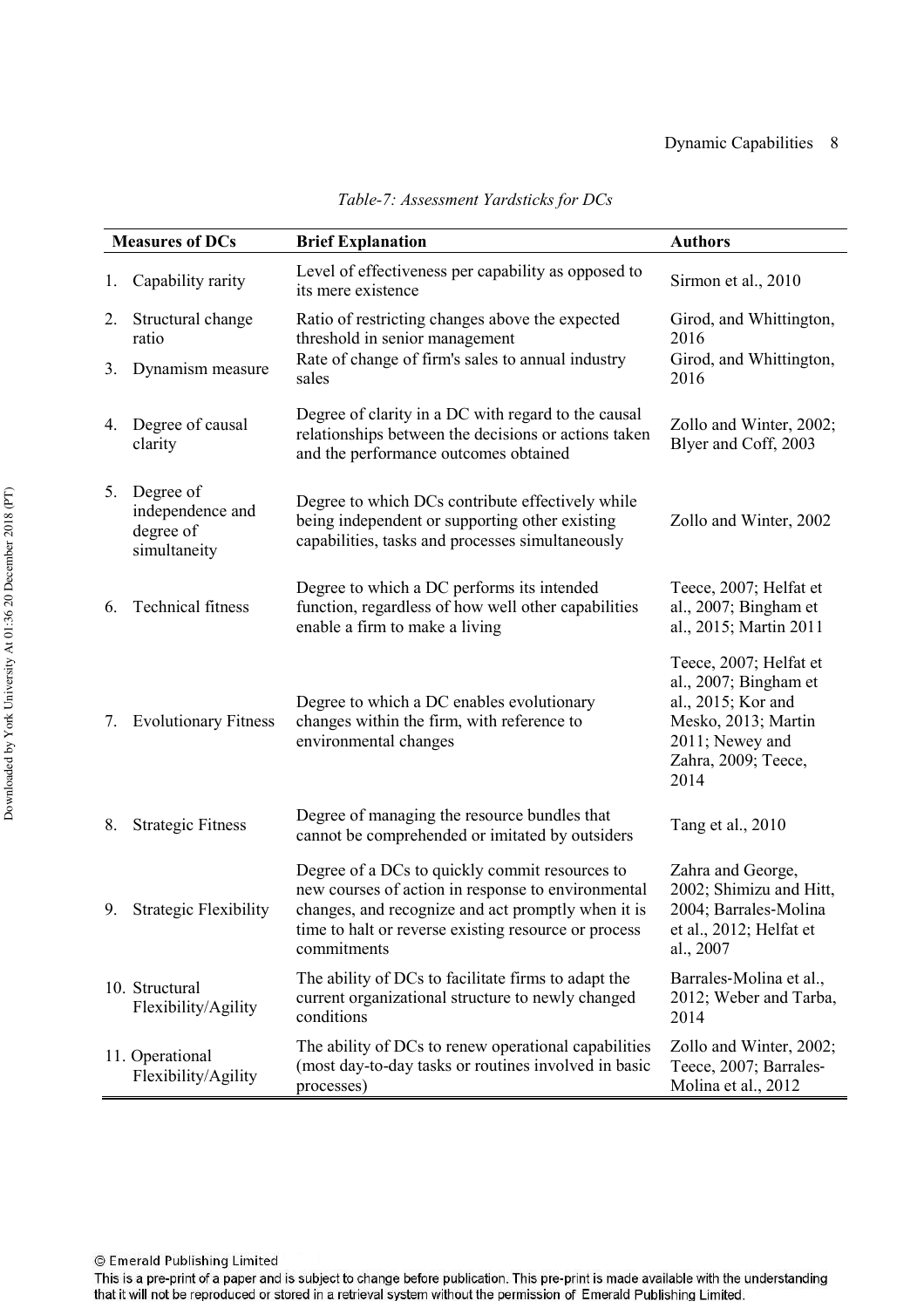|                                                                                                                                                                                                                                                                                                                                                                                       |                                                                              |                                                                                                                                                                                     |                                                                                                                                                                                            |                                                                                                                                                                                                                                                                                                                         | Table-8: Conceptual Morphological Analysis Framework                                                                                                                                                                                                                                                                                                                                                                                                                                                                                                                                                                                                                                                                                                                                                                                                                                                        |                                                                                                                                                                               |
|---------------------------------------------------------------------------------------------------------------------------------------------------------------------------------------------------------------------------------------------------------------------------------------------------------------------------------------------------------------------------------------|------------------------------------------------------------------------------|-------------------------------------------------------------------------------------------------------------------------------------------------------------------------------------|--------------------------------------------------------------------------------------------------------------------------------------------------------------------------------------------|-------------------------------------------------------------------------------------------------------------------------------------------------------------------------------------------------------------------------------------------------------------------------------------------------------------------------|-------------------------------------------------------------------------------------------------------------------------------------------------------------------------------------------------------------------------------------------------------------------------------------------------------------------------------------------------------------------------------------------------------------------------------------------------------------------------------------------------------------------------------------------------------------------------------------------------------------------------------------------------------------------------------------------------------------------------------------------------------------------------------------------------------------------------------------------------------------------------------------------------------------|-------------------------------------------------------------------------------------------------------------------------------------------------------------------------------|
|                                                                                                                                                                                                                                                                                                                                                                                       |                                                                              | Pre-requisites/ Assumptions                                                                                                                                                         |                                                                                                                                                                                            |                                                                                                                                                                                                                                                                                                                         |                                                                                                                                                                                                                                                                                                                                                                                                                                                                                                                                                                                                                                                                                                                                                                                                                                                                                                             | Chara                                                                                                                                                                         |
| Fundamental units of analysis of firms: Processes, positions, paths (Teece et al., 1997)<br>Markets operate in Schumpeterian world: (Teece, 1997; Peteraf et al., 2013)<br>Peteraf, 2003; Helfat and Winter, 2011; Essex et al., 2016; Stadler et al.<br>Modularity exists in firm's systems: (Pil and Cohen; 2006)<br>Resources availability in firms: (Helfat and Peteraf, 2003)    |                                                                              |                                                                                                                                                                                     |                                                                                                                                                                                            | Existence of Ordinary/operational capabilities: (Drnevich & Kriauciunas, 2011; Karna et al., 2015; Helfat and<br>l., 2013; Fainshmidt et al., 2016)                                                                                                                                                                     | Evolvability & Emergence: (Helfat and Peteraf, 2<br>Heimeriks, 2016; Wang et al., 2015; Fainshmidt e<br>Sharability and intertemporal transferability: (He<br>2003; Zollo and Winter, 2002; Barreto, 2010; Bru<br>VRIN: valuable, rare, inimitable and non-substitu<br>Hierarchies - Order of capabilities/ Capabilities no<br>Sum Chau, and Harding, 2008; Døving and Good<br>Level/Degree of Dynamism: (Schilke, 2014; He<br>Recombination and fungibility: (Kogut and Zande<br>Relative weakness and Relative strength among th<br>inimitability and non-reproducibility: (Teece et al<br>Non-Substitutability: (Zott, 2003; Ambrosini et a<br>Heterogeneity: (Helfat and Peteraf, 2003; Pil and<br>Idiosyncrasy: (Teece et al., 1997; Eisenhardt and<br>Teece, 2014; Ambrosini and Bowman, 2009)<br>Predictability: (Eisenhardt and Martin, 2000)<br>Capability Reconfiguration: (Lavie, 2006)<br>2014) |                                                                                                                                                                               |
|                                                                                                                                                                                                                                                                                                                                                                                       |                                                                              | Resources                                                                                                                                                                           |                                                                                                                                                                                            |                                                                                                                                                                                                                                                                                                                         |                                                                                                                                                                                                                                                                                                                                                                                                                                                                                                                                                                                                                                                                                                                                                                                                                                                                                                             |                                                                                                                                                                               |
| Human Resources                                                                                                                                                                                                                                                                                                                                                                       | Resources<br>Financial                                                       | Infrastructure $\&$<br>Technological<br>Resources                                                                                                                                   | organizational<br>knowledge $\&$<br>Information,<br>systems                                                                                                                                | Networks & relationships                                                                                                                                                                                                                                                                                                | Work Processes                                                                                                                                                                                                                                                                                                                                                                                                                                                                                                                                                                                                                                                                                                                                                                                                                                                                                              | മ്                                                                                                                                                                            |
| and Wang 2012: Bruni and<br>o Human Capital: (McKelvie<br>and Davidsson, 2009; Hsu<br>emotion: (Helfat and Peteraf,<br>Diversification of intangible<br>• Managerial cognition and<br>similarity of experience:<br>Magnitude, timing, and<br>resources: (Døving and<br>2015; Hodgkinson and<br>(Bingham et al., 2015)<br>· Intellectual Capital:<br>Gooderham, 2008)<br>Healey, 2011) | investm<br>Strategi<br>(Teece,<br>Teece<br>2007;<br>2014;<br>$C$ oen<br>ent: | networks) and non-<br>infrastructure (the<br>communications<br>atmosphere and<br>(transportation<br>basic research<br>infrastructure<br>systems and<br>· Traditional<br>traditional | Fainshmidt et<br>Bingham and<br>(Bingham et<br>Martin,<br>Eisenhardt,<br>knowldege<br>Eisenhardt<br>· Heuristics:<br>al., 2015;<br>al., 2016;<br>2011)<br>2000<br>$C$ ore<br>$\frac{1}{2}$ | Alliances/Collaboration:<br>Eisenhardt and Martin,<br>2014; Kale and Singh,<br>2000; Lee et al, 2010;<br>2007; Capaldo, 2010)<br>relationships:(Smart,<br>Oh, Yang and Kim,<br>networks/inter-firm<br>Bessant and Gupta,<br>Interorganizational<br>(Schilke, 2014;<br>innovation<br>Strategic<br>$\bullet$<br>$\bullet$ | Camuffo, 2016; Kale and Singh, 2007;<br>$\bullet$ Experience accumulation (Zollo and<br>Barrales-Molina et al., 2012; Macher<br>· Knowledge Codification: (Bingham<br>· Process Management: (Benner and<br>et al., 2015; Secchi and<br>and Mowery, 2009)<br>Tushman 2003)<br>Winter, 2002)                                                                                                                                                                                                                                                                                                                                                                                                                                                                                                                                                                                                                  | Strategic ded<br>Seizing: (Ho<br>2011; Fainsh<br>Frazier, 2016<br>Wollersheim<br>Healey, 201<br>Sensing and<br>and Powell,<br>and Powell,<br>Shredding:<br>2015)<br>$\bullet$ |

Downloaded by York University At 01:36 20 December 2018 (PT) Downloaded by York University At 01:36 20 December 2018 (PT)

**.-
3.4**

 $\mathbf{S}$ *s* **5***s* **5***f***<sub><b>s**</sub> **5***f* **5***f* **5***f* **5***f* **5***f* **5***f* **5***f* **5***f* **5***f* **5***f* **5***f* **5***f* **5***f* **5***f* **5***f* **5***f* **5***f* **5***f* **5***f* **5***f* **5**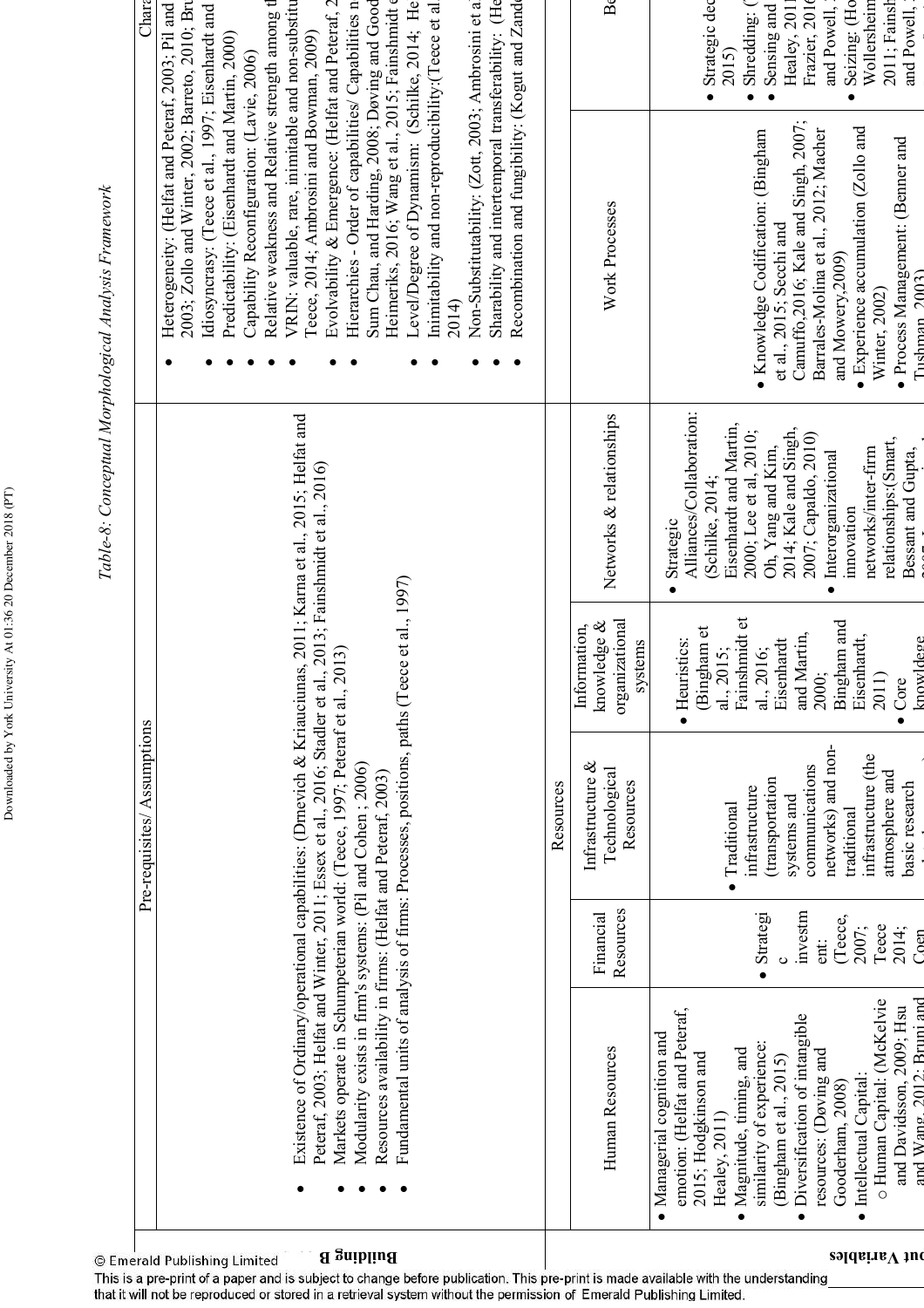|                                                                                                                                                                                                                                                                                                                                                                                                                                                                                                                                                                                                                                                                                                              |                                                                                                                                                                                                                                                                                                                                                                                                                               | Endogenous Factors                                                                                                                                                                                                                                                                                                                                                                                                                                                                                                                                                                                                                                                                                                                                           |                                                                                                                                                                                                                                                                                                                                                                                                                                                                                                                                                                                                                                                                                                                                                                                    |                                                                                                                                                                                                                                                                                                                                                                                                                                                                                                |                                                                                                                                                                    | Exogenous Factors                                                                                                                                                                                                                                                                                                                                                                                                                                                                                                                                                                                                                              |
|--------------------------------------------------------------------------------------------------------------------------------------------------------------------------------------------------------------------------------------------------------------------------------------------------------------------------------------------------------------------------------------------------------------------------------------------------------------------------------------------------------------------------------------------------------------------------------------------------------------------------------------------------------------------------------------------------------------|-------------------------------------------------------------------------------------------------------------------------------------------------------------------------------------------------------------------------------------------------------------------------------------------------------------------------------------------------------------------------------------------------------------------------------|--------------------------------------------------------------------------------------------------------------------------------------------------------------------------------------------------------------------------------------------------------------------------------------------------------------------------------------------------------------------------------------------------------------------------------------------------------------------------------------------------------------------------------------------------------------------------------------------------------------------------------------------------------------------------------------------------------------------------------------------------------------|------------------------------------------------------------------------------------------------------------------------------------------------------------------------------------------------------------------------------------------------------------------------------------------------------------------------------------------------------------------------------------------------------------------------------------------------------------------------------------------------------------------------------------------------------------------------------------------------------------------------------------------------------------------------------------------------------------------------------------------------------------------------------------|------------------------------------------------------------------------------------------------------------------------------------------------------------------------------------------------------------------------------------------------------------------------------------------------------------------------------------------------------------------------------------------------------------------------------------------------------------------------------------------------|--------------------------------------------------------------------------------------------------------------------------------------------------------------------|------------------------------------------------------------------------------------------------------------------------------------------------------------------------------------------------------------------------------------------------------------------------------------------------------------------------------------------------------------------------------------------------------------------------------------------------------------------------------------------------------------------------------------------------------------------------------------------------------------------------------------------------|
| Organization Culture                                                                                                                                                                                                                                                                                                                                                                                                                                                                                                                                                                                                                                                                                         | Leadership                                                                                                                                                                                                                                                                                                                                                                                                                    | Other firm-specific factors                                                                                                                                                                                                                                                                                                                                                                                                                                                                                                                                                                                                                                                                                                                                  | Managerial Actions                                                                                                                                                                                                                                                                                                                                                                                                                                                                                                                                                                                                                                                                                                                                                                 | Competitors                                                                                                                                                                                                                                                                                                                                                                                                                                                                                    | Suppliers &<br>Customers                                                                                                                                           | Market inl                                                                                                                                                                                                                                                                                                                                                                                                                                                                                                                                                                                                                                     |
| 2016; Barrales-Molina et al.,<br>2005; Eggers, 2012; Chen et<br>al., 2012; Essex et al., 2016;<br>Firm's age and accumulated<br>et al., 2011; Fainshmidt and<br>experience/evolution paths:<br>Kotha et al., 2011; Zahra et<br>2008; Jiang, 2010; Fawcett<br>Firm's size: (Eggers, 2012;<br>and Davidsson, 2009; Wu,<br>Frazier, 2016; McKelvie<br>Døving and Gooderham,<br>(Schreyögg and Kliesch,<br>2012; Zahra et al., 2006;<br>organisations/polyarchy:<br>(Fainshmidt and Frazier,<br>Organisational Climate:<br>Fainshmidt and Frazier,<br>(Schilke, 2014; Mosey,<br>(Teece, $2007$ ; Felin and<br>Powell, $2016$ )<br>Structural inertia:<br>• Decentralised<br>al., 2006)<br>2007)<br>2010)<br>2016 | ·DC configuration<br>mind-set: (Teece,<br>Setting direction,<br>(Kor and Mesko,<br>business models:<br>architecture and<br>·Entrepreneurial<br>1993; Bititci et<br>and Hitt, 2009)<br>Environmental<br>(Teece, 2007)<br>orchestration:<br>2013; Sirmon<br>Planning and<br>formulation,<br>·Selection of<br>Davenport,<br>Savolainen,<br>budgeting,<br>al., 2011;<br>scanning<br>·Strategy<br>product<br>1999)<br>2007;<br>and | Vergne and Durand, 2011;<br>· Timing of deployment of<br>$(2$ ott, 2003; Eggers, 2012)<br>• Architectural innovation:<br>Martin, 2000; Vergne and<br>dynamic capability: (Zott,<br>Cowan and Gunby, 1996;<br>Eggers, 2012; Girod, and<br>(Galunic and Eisenhardt,<br>(Schreyögg and Kliesch,<br>(Schreyögg and Kliesch,<br>· Idiosyncratic structures<br>diversification: (Eggers,<br>structures (Benner and<br>Tushman, 2003; Secchi<br>• Path dependancy and<br>dynamic capabilities:<br>Pentland et al., 2012)<br>2007; Eisenhardt and<br>and Camuffo 2016:<br>2007; Arthur, 1989;<br>2003; Eggers, 2012)<br>Whittington, 2016;<br>• Cost of deploying<br>Prior Performance:<br>· Ambidextrity in<br>· Product/Service<br>Durand, 2011)<br>2012)<br>2001) | · Problem solving and Handing<br>· Managing strategy, managing<br>(Bingham et al., 2015; Helfat<br>Mowery, 2009; Fainshmidt et<br>· Managerial Dominant Logic:<br>complexity: (Schreyögg and<br>communication (Davenport,<br>managing change, Strategic<br>allocation, Human resource<br>management, Infrastructure<br>Alliancing and networking,<br>· Performance measurement,<br>Kliesch, 2007; Macher and<br>Capability Monitoring and<br>$\bullet$ Communications: (Eggers,<br>Non routine dynamisation:<br>(Schreyögg and Kliesch,<br>and reporting, Resource<br>planning and allocation,<br>performance, Resource<br>(Kor and Mesko, 2013)<br>building, Stakeholder<br>Concurrent learning:<br>and Peteraf, 2003)<br>decision making<br>al., 2016<br>2007)<br>2012)<br>1993) | and Kotha, 2001;<br>(Lee et al., 2010;<br>Hypercompetitio<br>2010; Lee, 2010)<br>2010; Lee at al.,<br>n: (Sirmon et l.,<br>Korn and Rock,<br>Bowman, 2009)<br>2010; Rindova,<br>· Randomness in<br>2010; Dixon et<br>Ambrosini and<br>Barreto, 2010)<br>Systems based<br>(Sirmon et l.,<br>(Sirmon et l.,<br>(Sirmon et l.,<br>competition:<br>Parity effect:<br>competition:<br>Competitive<br>capabilities<br>landscape<br>al., 2014;<br>Rivals'<br>2010)<br>2001)<br>$\bullet$<br>$\bullet$ | requireme<br>customer(<br>Zollo and<br>(Karna et<br>al., 2015)<br>Time-to-<br>demand:<br>Shifts in<br>Winter,<br>market<br><b>Alddns</b><br>nts by<br>2002)<br>and | Industry effects: (S<br>2014; Girod, and V<br>2011; Barrales-Mo<br>2015; Fainshmidt e<br>Rowman 2009: W<br>Schilke, 2014; Kar<br>Task environment:<br>(Sirmon et 1, 2010)<br>Volatility, Uncerta<br>· Environmental/mar<br>Hostility and Heter<br>Drnevich & Kriau<br>Technological dyn<br>Market type (High<br>and Sharma, 2003;<br>Ambrosini et al., 2<br>Tarba, 2014; Zhou<br>Zaidi and Othman,<br>al. ,2016; Wilhelm<br>2008; Barreto, 201<br>Environmental mu<br>and Munificence: (<br>Zahra et al., 2006;<br>2016; Stadler et al.<br>markets): (Peteraf<br>(Fainshmidt et al.,<br>Li and Holsapple,<br>Anderson, 2006)<br>2015)<br>2008) |

|<br>© Emerald Publishing Limited

#### $\boldsymbol{\mathsf{s}}$ *Jonathalus*  $\boldsymbol{\mathsf{B}}$  and  $\boldsymbol{\mathsf{B}}$  and  $\boldsymbol{\mathsf{B}}$  and  $\boldsymbol{\mathsf{B}}$